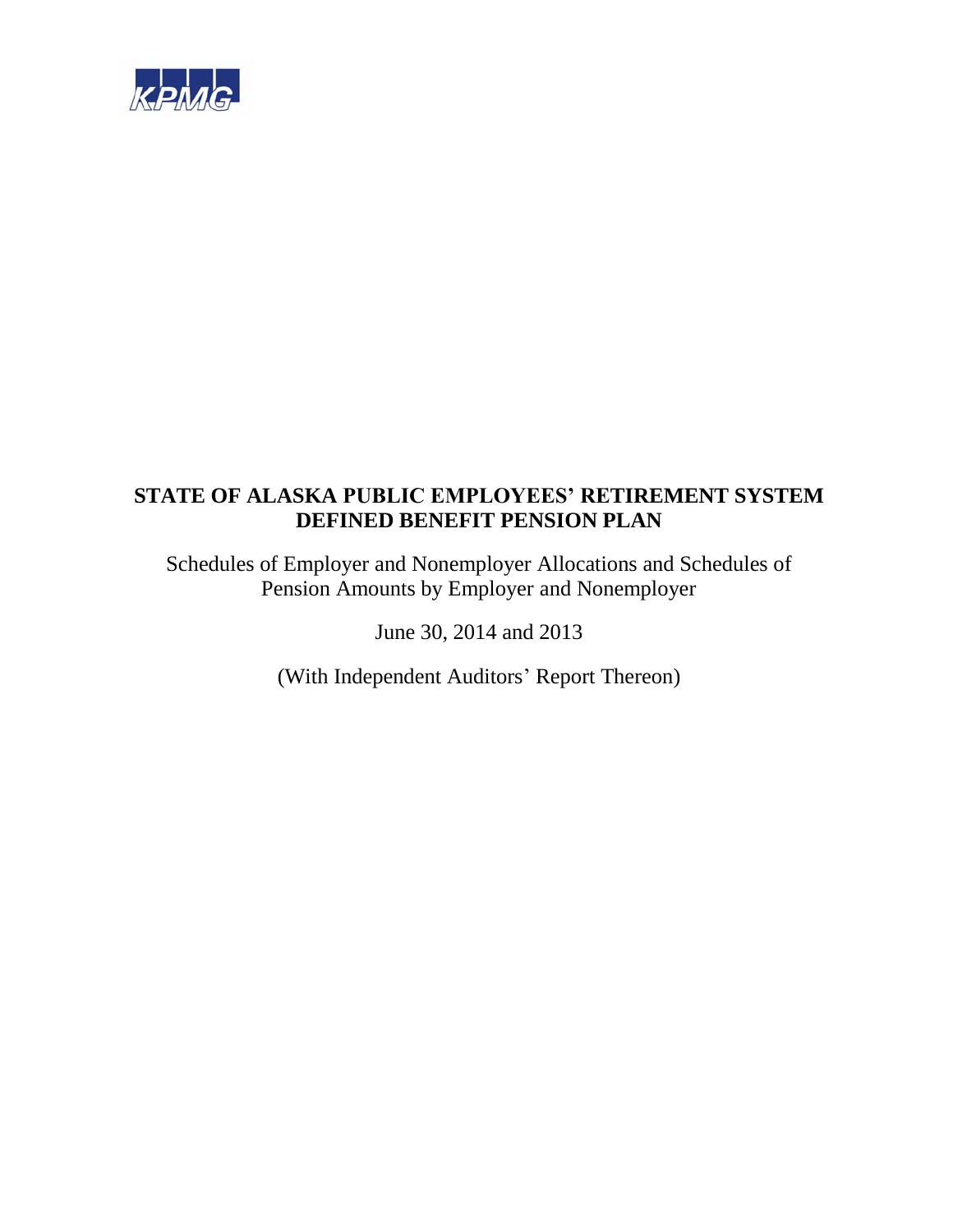### **Table of Contents**

## **Page**

| Independent Auditors' Report                                                                                               |               |
|----------------------------------------------------------------------------------------------------------------------------|---------------|
| Schedules of Employer and Nonemployer Allocations                                                                          | $\mathcal{F}$ |
| Schedules of Pension Amounts by Employer and Nonemployer                                                                   | 8             |
| Notes to Schedules of Employer and Nonemployer Allocations and Schedules of Pension<br>Amounts by Employer and Nonemployer | 18            |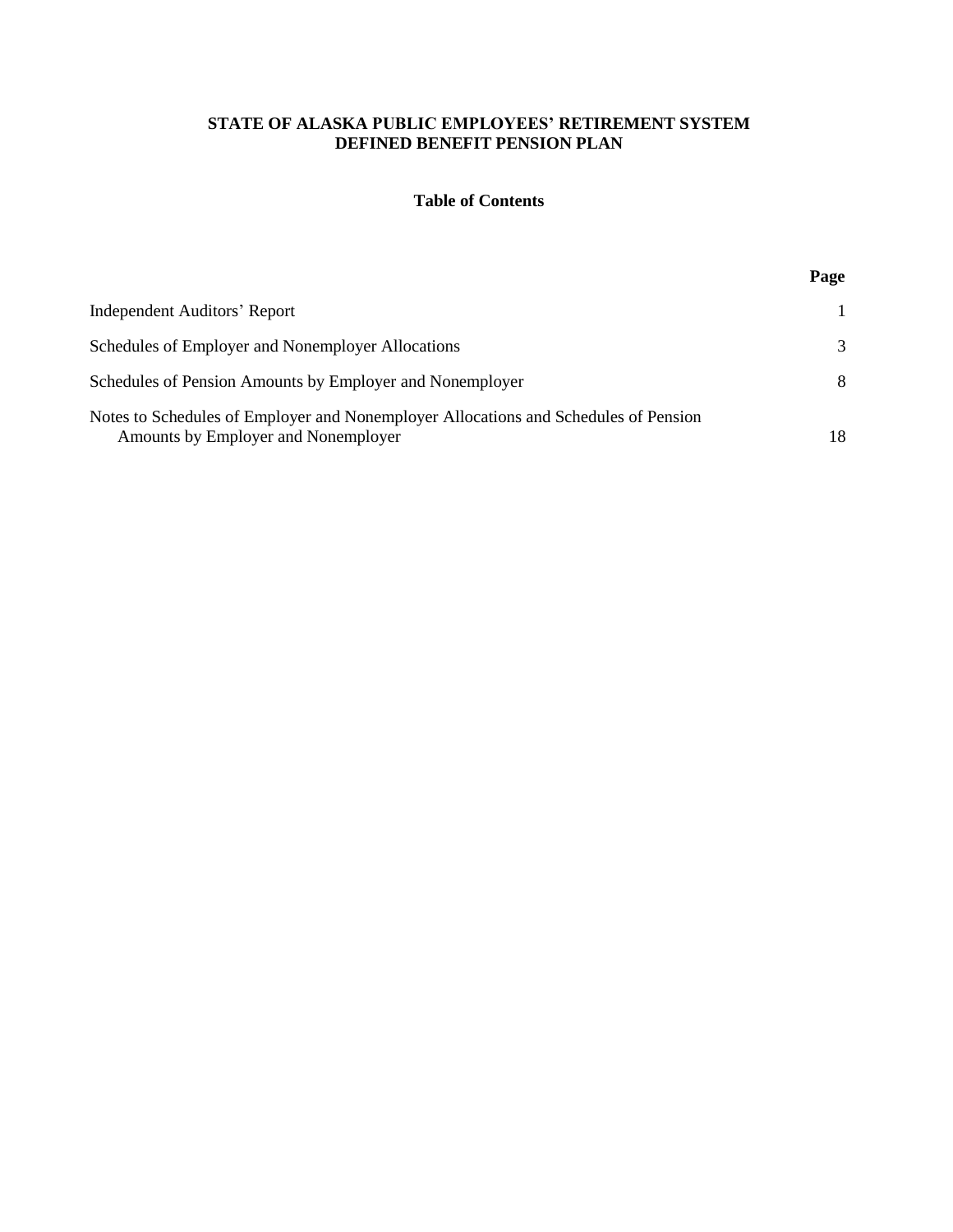

**KPMG LLP** Suite 600 701 West Eighth Avenue Anchorage, AK 99501

### **Independent Auditors' Report**

The Division of Retirement and Benefits and Members of the Alaska Retirement Management Board State of Alaska Public Employees' Retirement System:

We have audited the accompanying schedules of employer and nonemployer allocations of the State of Alaska Public Employees' Retirement System Defined Benefit Pension Plan as of and for the years ended June 30, 2014 and 2013, and the related notes. We have also audited the total for all entities of the columns titled net pension liability, total deferred outflows of resources, total deferred inflows of resources, and total employer pension expense excluding that attributable to employer-paid member contributions (specified column totals) included in the accompanying schedule of pension amounts by employer and nonemployer of the State of Alaska Public Employees' Retirement System Defined Benefit Pension Plan as of and for the year ended June 30, 2014, and the total for all entities of the column titled net pension liability included in the accompanying schedule of pension amounts by employer and nonemployer of the State of Alaska Public Employees' Retirement System Defined Benefit Pension Plan as of June 30, 2013 (collectively, the specified column totals), and the related notes.

### *Management's Responsibility for the Schedules*

Management is responsible for the preparation and fair presentation of these schedules in accordance with U.S. generally accepted accounting principles; this includes the design, implementation, and maintenance of internal control relevant to the preparation and fair presentation of the schedules that are free from material misstatement, whether due to fraud or error.

### *Auditors' Responsibility*

Our responsibility is to express opinions on the schedules of employer and nonemployer allocations and the specified column totals included in the schedules of pension amounts by employer and nonemployer based on our audits. We conducted our audits in accordance with auditing standards generally accepted in the United States of America. Those standards require that we plan and perform the audit to obtain reasonable assurance about whether the schedules of employer and nonemployer allocations and specified column totals included in the schedules of pension amounts by employer and nonemployer are free from material misstatement.

An audit involves performing procedures to obtain audit evidence about the amounts and disclosures in the schedule of employer and nonemployer allocations and specified column totals included in the schedule of pension amounts by employer and nonemployer. The procedures selected depend on the auditors' judgment, including the assessment of the risks of material misstatement of the schedule of employer and nonemployer allocations and specified column totals included in the schedule of pension amounts by employer and nonemployer, whether due to fraud or error. In making those risk assessments, the auditor considers internal control relevant to the entity's preparation and fair presentation of the schedule of employer and nonemployer allocations and specified column totals included in the schedule of pension amounts by employer and nonemployer in order to design audit procedures that are appropriate in the circumstances, but not for the purpose of expressing an opinion on the effectiveness of the entity's internal control. Accordingly, we express no such opinion. An audit also includes evaluating the appropriateness of accounting policies used and the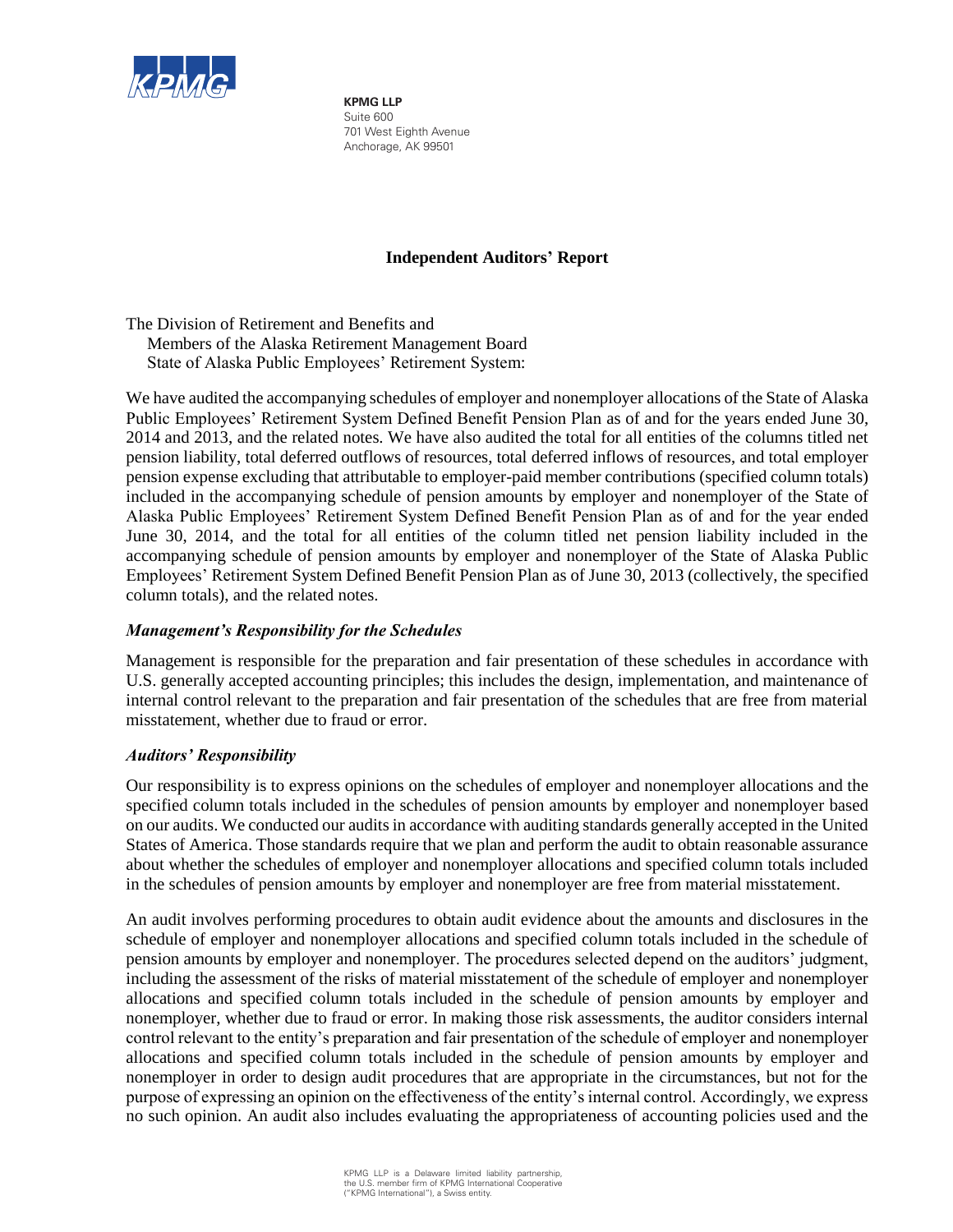

reasonableness of significant accounting estimates made by management, as well as evaluating the overall presentation of the schedule of employer and nonemployer allocations and specified column totals included in the schedule of pension amounts by employer and nonemployer.

We believe that the audit evidence we have obtained is sufficient and appropriate to provide a basis for our audit opinions.

### *Opinions*

In our opinion, the schedules referred to above present fairly, in all material respects, the employer and nonemployer allocations and net pension liability, total deferred outflows of resources, total deferred inflows of resources, and total employer pension expense excluding that attributable to employer-paid member contributions for the total of all participating entities for the State of Alaska Public Employees' Retirement System Defined Benefit Pension Plan as of and for the year ended June 30, 2014, and the employer and nonemployer allocations and net pension liability for the total of all participating entities for the State of Alaska Public Employees' Retirement System Defined Benefit Pension Plan as of and for the year ended June 30, 2013, in accordance with U.S. generally accepted accounting principles.

#### *Other Matter*

We have audited, in accordance with auditing standards generally accepted in the United States of America the financial statements of the State of Alaska Public Employees' Retirement System, which includes the Defined Benefit Pension Plan, as of and for the year ended June 30, 2014, and our report thereon, dated December 9, 2014, expressed an unmodified opinion on those financial statements.

#### *Restriction on Use*

Our report is intended solely for the information and use of the State of Alaska Public Employees' Retirement System management, the members of the Alaska Retirement Management Board, State of Alaska Public Employees' Retirement System Defined Benefit Pension Plan employers, and their auditors, and is not intended to be and should not be used by anyone other than these specified parties.



November 25, 2015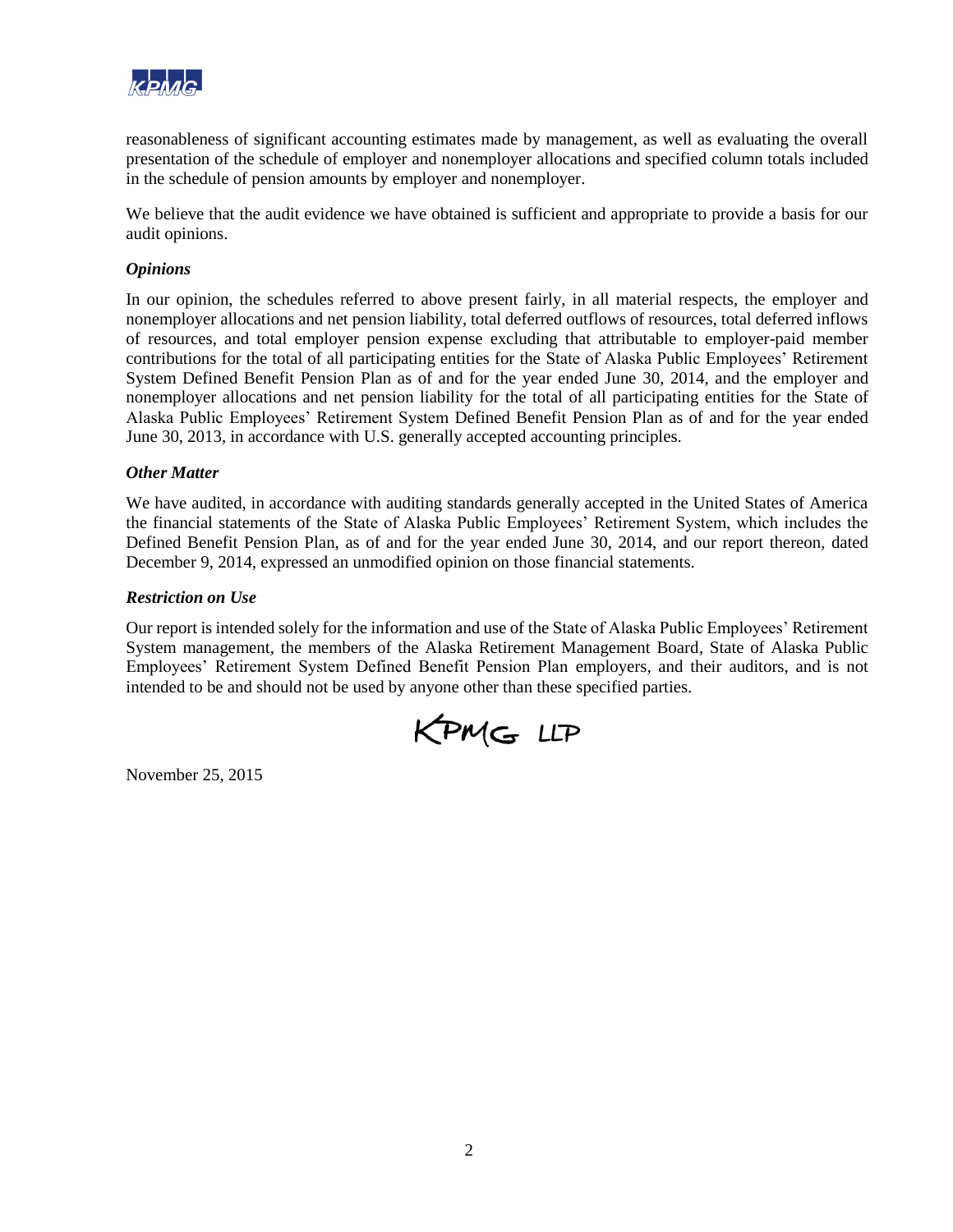|                                                                                                                      |                                    | 2014                                      |                                 | 2013                                      |                                 |  |
|----------------------------------------------------------------------------------------------------------------------|------------------------------------|-------------------------------------------|---------------------------------|-------------------------------------------|---------------------------------|--|
| <b>Employer/Nonemployer</b>                                                                                          | Employer/<br>nonemployer<br>number | Employer/<br>nonemployer<br>contributions | <b>Allocation</b><br>percentage | Employer/<br>nonemployer<br>contributions | <b>Allocation</b><br>percentage |  |
| State of Alaska - employer contributions<br>State of Alaska - nonemployer contributions                              | $\mathbb S$<br>101<br>101          | 108,883,273<br>94,240,318                 | 28.38813574%<br>24.57041250%    | 93,930,552<br>86,397,918                  | 27.24350546%<br>25.05874928%    |  |
| Southwest Region SD - employer contributions                                                                         | 102                                | 227,600                                   | 0.05934011%                     | 194,436                                   | 0.05639407%                     |  |
| Southwest Region SD - nonemployer contributions                                                                      | 102                                | 205,825                                   | 0.05366282%                     | 185,485                                   | 0.05379773%                     |  |
| Annette Island SD - employer contributions                                                                           | 103                                | 63,109                                    | 0.01645384%                     | 55,405                                    | 0.01606950%                     |  |
| Annette Island SD - nonemployer contributions                                                                        | 103                                | 70,008                                    | 0.01825252%                     | 64,364                                    | 0.01866811%                     |  |
| Bering Strait SD - employer contributions                                                                            | 104                                | 775,389                                   | 0.20216017%                     | 684,184                                   | 0.19844003%                     |  |
| Bering Strait SD - nonemployer contributions                                                                         | 104                                | 697,092                                   | 0.18174642%                     | 647,769                                   | 0.18787822%                     |  |
| Chatham SD - employer contributions                                                                                  | 105                                | 35,142                                    | 0.00916235%                     | 33,056                                    | 0.00958742%                     |  |
| Chatham SD - nonemployer contributions                                                                               | 105                                | 35,613                                    | 0.00928493%                     | 38,325                                    | 0.01111575%                     |  |
| Alaska Municipal League - employer contributions                                                                     | 106                                | 27,792                                    | 0.00724596%                     | 23,220                                    | 0.00673464%                     |  |
| Alaska Municipal League - nonemployer contributions                                                                  | 106                                | 22,979                                    | 0.00599121%                     | 20,615                                    | 0.00597910%                     |  |
| City of Valdez - employer contributions                                                                              | 107                                | 708,410                                   | 0.18469731%                     | 626,906                                   | 0.18182714%                     |  |
| City of Valdez - nonemployer contributions                                                                           | 107<br>108                         | 624,200                                   | 0.16274183%<br>0.27199800%      | 583,381<br>957,448                        | 0.16920301%                     |  |
| Juneau Borough SD - employer contributions<br>Juneau Borough SD - nonemployer contributions                          | 108                                | 1,043,254<br>934,518                      | 0.24364841%                     | 914,936                                   | 0.27769715%<br>0.26536686%      |  |
| Matanuska-Susitna Borough - employer contributions                                                                   | 109                                | 1,846,295                                 | 0.48136764%                     | 1,634,410                                 | 0.47404220%                     |  |
| Matanuska-Susitna Borough - nonemployer contributions                                                                | 109                                | 1,532,631                                 | 0.39958890%                     | 1,448,470                                 | 0.42011245%                     |  |
| Matanuska-Susitna Borough SD - employer contributions                                                                | 110                                | 2,601,245                                 | 0.67819877%                     | 2,323,290                                 | 0.67384416%                     |  |
| Matanuska-Susitna Borough SD - nonemployer contributions                                                             | 110                                | 2,369,140                                 | 0.61768406%                     | 2,230,915                                 | 0.64705199%                     |  |
| Anchorage SD - employer contributions                                                                                | 111                                | 8,383,078                                 | 2.18564285%                     | 7,701,318                                 | 2.23368123%                     |  |
| Anchorage SD - nonemployer contributions                                                                             | 111                                | 7,614,660                                 | 1.98530039%                     | 7,376,019                                 | 2.13933173%                     |  |
| Copper River SD - employer contributions                                                                             | 112                                | 111,648                                   | 0.02910890%                     | 94,742                                    | 0.02747887%                     |  |
| Copper River SD - nonemployer contributions                                                                          | 112                                | 84,824                                    | 0.02211532%                     | 92,291                                    | 0.02676801%                     |  |
| University of Alaska - employer contributions                                                                        | 113                                | 13,145,373                                | 3.42727235%                     | 11,933,530                                | 3.46118673%                     |  |
| University of Alaska - nonemployer contributions                                                                     | 113                                | 9,304,446                                 | 2.42586285%                     | 8,950,184                                 | 2.59590062%                     |  |
| City of Kenai - employer contributions                                                                               | 115                                | 709,807                                   | 0.18506138%                     | 617,568                                   | 0.17911858%                     |  |
| City of Kenai - nonemployer contributions                                                                            | 115                                | 620,881                                   | 0.16187657%                     | 575,033                                   | 0.16678185%                     |  |
| Fairbanks North Star Borough - employer contributions                                                                | 116                                | 2,337,334                                 | 0.60939164%                     | 2,063,693                                 | 0.59855110%                     |  |
| Fairbanks North Star Borough - nonemployer contributions<br>Fairbanks North Star Borough SD - employer contributions | 116<br>117                         | 2,011,258<br>3,204,010                    | 0.52437684%<br>0.83535198%      | 1,864,864<br>2,847,179                    | 0.54088299%<br>0.82579241%      |  |
| Fairbanks North Star Borough SD - nonemployer contributions                                                          | 117                                | 2,848,384                                 | 0.74263312%                     | 2,691,822                                 | 0.78073279%                     |  |
| Denali Borough SD - employer contributions                                                                           | 118                                | 91,428                                    | 0.02383712%                     | 73,651                                    | 0.02136154%                     |  |
| Denali Borough SD - nonemployer contributions                                                                        | 118                                | 88,188                                    | 0.02299246%                     | 84,334                                    | 0.02446023%                     |  |
| City And Borough of Sitka - employer contributions                                                                   | 120                                | 1,033,903                                 | 0.26955991%                     | 868,675                                   | 0.25194938%                     |  |
| City And Borough of Sitka - nonemployer contributions                                                                | 120                                | 884,479                                   | 0.23060201%                     | 790,674                                   | 0.22932627%                     |  |
| Chugach SD - employer contributions                                                                                  | 121                                | 37,595                                    | 0.00980179%                     | 30,469                                    | 0.00883711%                     |  |
| Chugach SD - nonemployer contributions                                                                               | 121                                | 38,134                                    | 0.00994224%                     | 36,016                                    | 0.01044615%                     |  |
| Ketchikan Gateway Borough - employer contributions                                                                   | 122                                | 540,060                                   | 0.14080501%                     | 467,890                                   | 0.13570627%                     |  |
| Ketchikan Gateway Borough - nonemployer contributions                                                                | 122                                | 453,683                                   | 0.11828471%                     | 425,704                                   | 0.12347073%                     |  |
| City of Soldotna - employer contributions                                                                            | 123                                | 348,525                                   | 0.09086765%                     | 287,694                                   | 0.08344251%                     |  |
| City of Soldotna - nonemployer contributions                                                                         | 123                                | 314,023                                   | 0.08187230%                     | 269,626                                   | 0.07820200%                     |  |
| Iditarod Area SD - employer contributions                                                                            | 124                                | 79,658                                    | 0.02076840%                     | 75,176                                    | 0.02180400%                     |  |
| Iditarod Area SD - nonemployer contributions<br>Kuspuk SD - employer contributions                                   | 124<br>125                         | 75,344<br>150,884                         | 0.01964364%<br>0.03933870%      | 72,187<br>131,850                         | 0.02093697%<br>0.03824175%      |  |
| Kuspuk SD - nonemployer contributions                                                                                | 125                                | 95,271                                    | 0.02483908%                     | 111,434                                   | 0.03232014%                     |  |
| City And Borough of Juneau - employer contributions                                                                  | 126                                | 3,289,968                                 | 0.85776317%                     | 2,893,101                                 | 0.83911167%                     |  |
| City And Borough of Juneau - nonemployer contributions                                                               | 126                                | 2,761,941                                 | 0.72009539%                     | 2,558,000                                 | 0.74191928%                     |  |
| City of Kodiak - employer contributions                                                                              | 128                                | 648,804                                   | 0.16915663%                     | 555,580                                   | 0.16113980%                     |  |
| City of Kodiak - nonemployer contributions                                                                           | 128                                | 587,937                                   | 0.15328744%                     | 528,868                                   | 0.15339224%                     |  |
| City of Fairbanks - employer contributions                                                                           | 129                                | 934,532                                   | 0.24365202%                     | 830,646                                   | 0.24091954%                     |  |
| City of Fairbanks - nonemployer contributions                                                                        | 129                                | 772,364                                   | 0.20137143%                     | 716,484                                   | 0.20780809%                     |  |
| City of Wasilla - employer contributions                                                                             | 131                                | 626,761                                   | 0.16340954%                     | 565,123                                   | 0.16390764%                     |  |
| City of Wasilla - nonemployer contributions                                                                          | 131                                | 553,151                                   | 0.14421793%                     | 526,968                                   | 0.15284113%                     |  |
| Sitka Borough SD - employer contributions                                                                            | 133                                | 255,131                                   | 0.06651794%                     | 212,700                                   | 0.06169115%                     |  |
| Sitka Borough SD - nonemployer contributions                                                                         | 133                                | 242,186                                   | 0.06314304%                     | 212,152                                   | 0.06153224%                     |  |
| City of Palmer - employer contributions                                                                              | 134                                | 387,280                                   | 0.10097202%                     | 344,646                                   | 0.09996078%                     |  |
| City of Palmer - nonemployer contributions                                                                           | 134                                | 331,263                                   | 0.08636706%                     | 315,524                                   | 0.09151424%                     |  |
| City And Borough of Wrangell - employer contributions<br>City And Borough of Wrangell - nonemployer contributions    | 135<br>135                         | 363,638<br>313,126                        | 0.09480799%<br>0.08163850%      | 317,533<br>287,466                        | 0.09209676%<br>0.08337627%      |  |
| City of Bethel - employer contributions                                                                              | 136                                | 606,835                                   | 0.15821445%                     | 518,319                                   | 0.15033256%                     |  |
| City of Bethel - nonemployer contributions                                                                           | 136                                | 562,433                                   | 0.14663790%                     | 529,244                                   | 0.15350128%                     |  |
| Valdez City SD - employer contributions                                                                              | 137                                | 186,104                                   | 0.04852119%                     | 175,716                                   | 0.05096434%                     |  |
| Valdez City SD - nonemployer contributions                                                                           | 137                                | 165,649                                   | 0.04318804%                     | 168,749                                   | 0.04894369%                     |  |
| Hoonah City SD - employer contributions                                                                              | 138                                | 67,926                                    | 0.01770969%                     | 54,895                                    | 0.01592178%                     |  |
| Hoonah City SD - nonemployer contributions                                                                           | 138                                | 62,117                                    | 0.01619527%                     | 53,562                                    | 0.01553494%                     |  |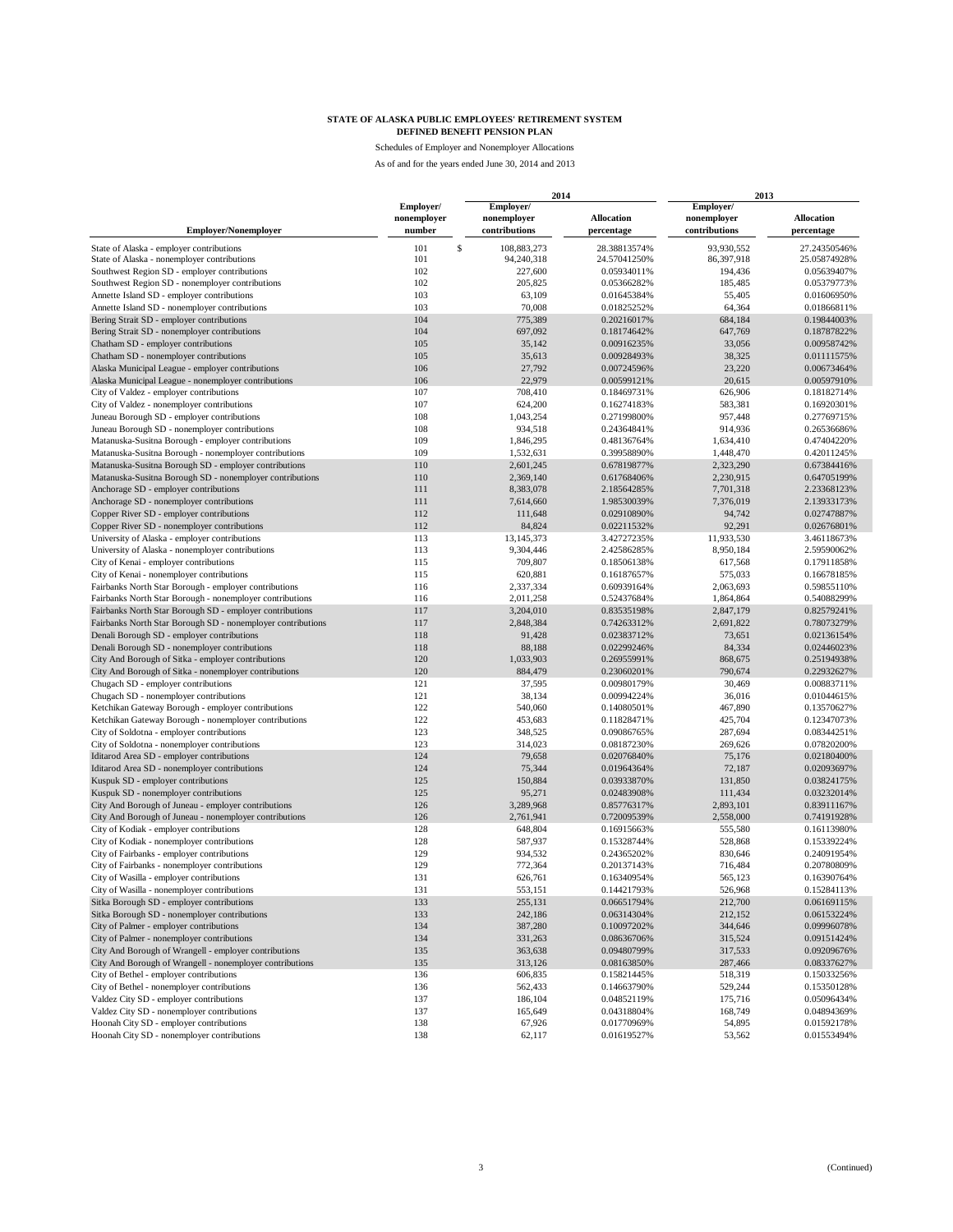|                                                                                                             |                                    |                                           | 2014                            | 2013                                      |                                 |
|-------------------------------------------------------------------------------------------------------------|------------------------------------|-------------------------------------------|---------------------------------|-------------------------------------------|---------------------------------|
| <b>Employer/Nonemployer</b>                                                                                 | Employer/<br>nonemployer<br>number | Employer/<br>nonemployer<br>contributions | <b>Allocation</b><br>percentage | Employer/<br>nonemployer<br>contributions | <b>Allocation</b><br>percentage |
| City of Nome - employer contributions                                                                       | 139                                | $\mathbb S$<br>273,419                    | 0.07128605%                     | 218,018                                   | 0.06323374%                     |
| City of Nome - nonemployer contributions                                                                    | 139                                | 251,940                                   | 0.06568609%                     | 227,030                                   | 0.06584748%                     |
| City of Kotzebue - employer contributions                                                                   | 140                                | 382,307                                   | 0.09967546%                     | 319,183                                   | 0.09257536%                     |
| City of Kotzebue - nonemployer contributions                                                                | 140                                | 360,769                                   | 0.09405991%                     | 327,189                                   | 0.09489745%                     |
| Galena City SD - employer contributions                                                                     | 141                                | 291,336                                   | 0.07595734%                     | 296,252                                   | 0.08592465%                     |
| Galena City SD - nonemployer contributions                                                                  | 141                                | 302,412                                   | 0.07884505%                     | 284,968                                   | 0.08265174%                     |
| City of Petersburg - employer contributions                                                                 | 143                                | 450,069                                   | 0.11734225%                     | 388,792                                   | 0.11276481%                     |
| City of Petersburg - nonemployer contributions                                                              | 143                                | 405,991                                   | 0.10585021%                     | 371,381                                   | 0.10771501%                     |
| Bristol Bay Borough - employer contributions<br>Bristol Bay Borough - nonemployer contributions             | 144<br>144                         | 228,068<br>202,128                        | 0.05946198%<br>0.05269898%      | 179,752<br>173,769                        | 0.05213517%<br>0.05039980%      |
| North Slope Borough - employer contributions                                                                | 145                                | 6,028,825                                 | 1.57184017%                     | 5,054,002                                 | 1.46585681%                     |
| North Slope Borough - nonemployer contributions                                                             | 145                                | 5,330,893                                 | 1.38987479%                     | 4,786,565                                 | 1.38828957%                     |
| Wrangell Public SD - employer contributions                                                                 | 146                                | 83,628                                    | 0.02180367%                     | 76,729                                    | 0.02225438%                     |
| Wrangell Public SD - nonemployer contributions                                                              | 146                                | 78,453                                    | 0.02045439%                     | 77,234                                    | 0.02240074%                     |
| City of Cordova - employer contributions                                                                    | 148                                | 257,744                                   | 0.06719925%                     | 188,930                                   | 0.05479694%                     |
| City of Cordova - nonemployer contributions                                                                 | 148                                | 246,333                                   | 0.06422424%                     | 191,672                                   | 0.05559227%                     |
| Nome City SD - employer contributions                                                                       | 149                                | 169,655                                   | 0.04423271%                     | 144,979                                   | 0.04204945%                     |
| Nome City SD - nonemployer contributions                                                                    | 149                                | 163,545                                   | 0.04263971%                     | 155,421                                   | 0.04507822%                     |
| City of King Cove - employer contributions                                                                  | 151                                | 96,789                                    | 0.02523482%                     | 87,124                                    | 0.02526936%                     |
| City of King Cove - nonemployer contributions                                                               | 151                                | 87,036                                    | 0.02269221%                     | 82,412                                    | 0.02390264%                     |
| Alaska Housing Finance Corporation - employer contributions                                                 | 152                                | 2,332,817                                 | 0.60821387%                     | 2,064,193                                 | 0.59869601%                     |
| Alaska Housing Finance Corporation - nonemployer contributions                                              | 152                                | 1,862,187                                 | 0.48551084%                     | 1,735,496                                 | 0.50336129%                     |
| Lower Yukon SD - employer contributions<br>Lower Yukon SD - nonemployer contributions                       | 153<br>153                         | 593,794<br>519,529                        | 0.15481435%<br>0.13545203%      | 520,220<br>476,166                        | 0.15088401%<br>0.13810657%      |
| Northwest Arctic Borough SD - employer contributions                                                        | 154                                | 645,491                                   | 0.16829291%                     | 535,252                                   | 0.15524373%                     |
| Northwest Arctic Borough SD - nonemployer contributions                                                     | 154                                | 596,080                                   | 0.15541047%                     | 533,217                                   | 0.15465352%                     |
| Southeast Island SD - employer contributions                                                                | 155                                | 59,008                                    | 0.01538472%                     | 50,383                                    | 0.01461309%                     |
| Southeast Island SD - nonemployer contributions                                                             | 155                                | 60,543                                    | 0.01578473%                     | 54,014                                    | 0.01566605%                     |
| Pribilof SD - employer contributions                                                                        | 156                                | 44,572                                    | 0.01162085%                     | 38,564                                    | 0.01118504%                     |
| Pribilof SD - nonemployer contributions                                                                     | 156                                | 27,191                                    | 0.00708938%                     | 27,536                                    | 0.00798655%                     |
| Lower Kuskokwim SD - employer contributions                                                                 | 157                                | 1,639,060                                 | 0.42733719%                     | 1,434,011                                 | 0.41591876%                     |
| Lower Kuskokwim SD - nonemployer contributions                                                              | 157                                | 1,392,033                                 | 0.36293192%                     | 1,278,824                                 | 0.37090869%                     |
| Kodiak Island Borough SD - employer contributions                                                           | 158                                | 524,878                                   | 0.13684671%                     | 477,179                                   | 0.13840037%                     |
| Kodiak Island Borough SD - nonemployer contributions                                                        | 158                                | 499,011                                   | 0.13010257%                     | 474,768                                   | 0.13770103%                     |
| Yukon Flats SD - employer contributions                                                                     | 159                                | 97,263                                    | 0.02535850%                     | 84,599                                    | 0.02453699%                     |
| Yukon Flats SD - nonemployer contributions                                                                  | 159                                | 91,668                                    | 0.02389965%                     | 83,188                                    | 0.02412784%                     |
| Yukon / Koyukuk SD - employer contributions                                                                 | 160<br>160                         | 186,521                                   | 0.04862990%                     | 160,102                                   | 0.04643567%                     |
| Yukon / Koyukuk SD - nonemployer contributions<br>North Slope Borough SD - employer contributions           | 161                                | 175,664<br>1,020,578                      | 0.04579921%<br>0.26608585%      | 162,444<br>900,636                        | 0.04711518%<br>0.26121940%      |
| North Slope Borough SD - nonemployer contributions                                                          | 161                                | 877,407                                   | 0.22875817%                     | 849,108                                   | 0.24627432%                     |
| Aleutian Region SD - employer contributions                                                                 | 162                                | 18,528                                    | 0.00483053%                     | 15,613                                    | 0.00452836%                     |
| Aleutian Region SD - nonemployer contributions                                                              | 162                                | 11,242                                    | 0.00293104%                     | 12,332                                    | 0.00357685%                     |
| Cordova Community Medical Center - employer contributions                                                   | 163                                | 260,286                                   | 0.06786194%                     | 201,409                                   | 0.05841629%                     |
| Cordova Community Medical Center - nonemployer contributions                                                | 163                                | 250,069                                   | 0.06519813%                     | 197,461                                   | 0.05727139%                     |
| Lake And Peninsula Borough SD - employer contributions                                                      | 164                                | 163,507                                   | 0.04262977%                     | 144,428                                   | 0.04188962%                     |
| Lake And Peninsula Borough SD - nonemployer contributions                                                   | 164                                | 162,785                                   | 0.04244154%                     | 147,068                                   | 0.04265552%                     |
| Sitka Community Hospital - employer contributions                                                           | 165                                | 781,560                                   | 0.20376898%                     | 683,658                                   | 0.19828744%                     |
| Sitka Community Hospital - nonemployer contributions                                                        | 165                                | 707,264                                   | 0.18439849%                     | 704,718                                   | 0.20439556%                     |
| Tanana SD - employer contributions                                                                          | 166                                | 9,892                                     | 0.00257915%                     | 9,288                                     | 0.00269389%                     |
| Tanana SD - nonemployer contributions                                                                       | 166                                | 11,953                                    | 0.00311633%                     | 9,401                                     | 0.00272658%                     |
| Southeast Regional Resource Center - employer contributions                                                 | 167                                | 144,711                                   | 0.03772919%                     | 131,026                                   | 0.03800269%                     |
| Southeast Regional Resource Center - nonemployer contributions<br>Hydaburg City SD - employer contributions | 167<br>168                         | 122,599<br>11,278                         | 0.03196403%<br>0.00294034%      | 113,809                                   | 0.03300904%<br>0.00477841%      |
| Hydaburg City SD - nonemployer contributions                                                                | 168                                | 11,345                                    | 0.00295801%                     | 16,475<br>19,355                          | 0.00561362%                     |
| City of Tanana - employer contributions                                                                     | 169                                | 12,677                                    | 0.00330522%                     | 12,789                                    | 0.00370919%                     |
| City of Tanana - nonemployer contributions                                                                  | 169                                | 9,350                                     | 0.00243767%                     | 10,226                                    | 0.00296591%                     |
| North Pacific Fishery Mgmt Council - employer contributions                                                 | 170                                | 139,547                                   | 0.03638272%                     | 126,801                                   | 0.03677712%                     |
| North Pacific Fishery Mgmt Council - nonemployer contributions                                              | 170                                | 106,040                                   | 0.02764679%                     | 101,270                                   | 0.02937213%                     |
| City of Barrow - employer contributions                                                                     | 171                                | 134,529                                   | 0.03507455%                     | 110,979                                   | 0.03218818%                     |
| City of Barrow - nonemployer contributions                                                                  | 171                                | 125,795                                   | 0.03279732%                     | 108,267                                   | 0.03140157%                     |
| City of Saint Paul - employer contributions                                                                 | 172                                | 128,370                                   | 0.03346884%                     | 111,596                                   | 0.03236723%                     |
| City of Saint Paul - nonemployer contributions                                                              | 172                                | 126,008                                   | 0.03285294%                     | 111,855                                   | 0.03244218%                     |
| Municipality of Anchorage - employer contributions                                                          | 173                                | 18,293,258                                | 4.76943313%                     | 16,677,050                                | 4.83699168%                     |
| Municipality of Anchorage - nonemployer contributions                                                       | 173                                | 14,692,003                                | 3.83051106%                     | 14,176,452                                | 4.11172130%                     |
| Kodiak Island Borough - employer contributions                                                              | 174                                | 311,698                                   | 0.08126609%                     | 277,124                                   | 0.08037681%                     |
| Kodiak Island Borough - nonemployer contributions                                                           | 174                                | 262,151                                   | 0.06834809%                     | 245,535                                   | 0.07121460%                     |
| Nome Joint Utility System - employer contributions                                                          | 175                                | 99,452                                    | 0.02592922%                     | 84,681                                    | 0.02456081%                     |
| Nome Joint Utility System - nonemployer contributions                                                       | 175                                | 79,866                                    | 0.02082277%                     | 67,770                                    | 0.01965604%                     |
| City of Sand Point - employer contributions                                                                 | 176                                | 101,353                                   | 0.02642478%                     | 87,815                                    | 0.02546984%                     |
| City of Sand Point - nonemployer contributions                                                              | 176                                | 95,979                                    | 0.02502376%                     | 89,959                                    | 0.02609156%                     |
| Ketchikan Gateway Borough SD - employer contributions                                                       | 177                                | 454,271                                   | 0.11843779%                     | 376,811                                   | 0.10928978%                     |
| Ketchikan Gateway Borough SD - nonemployer contributions<br>City of Dillingham - employer contributions     | 177<br>178                         | 463,696<br>232,118                        | 0.12089520%<br>0.06051791%      | 400,801<br>190,076                        | 0.11624786%<br>0.05512949%      |
| City of Dillingham - nonemployer contributions                                                              | 178                                | 227,607                                   | 0.05934182%                     | 207,564                                   | 0.06020167%                     |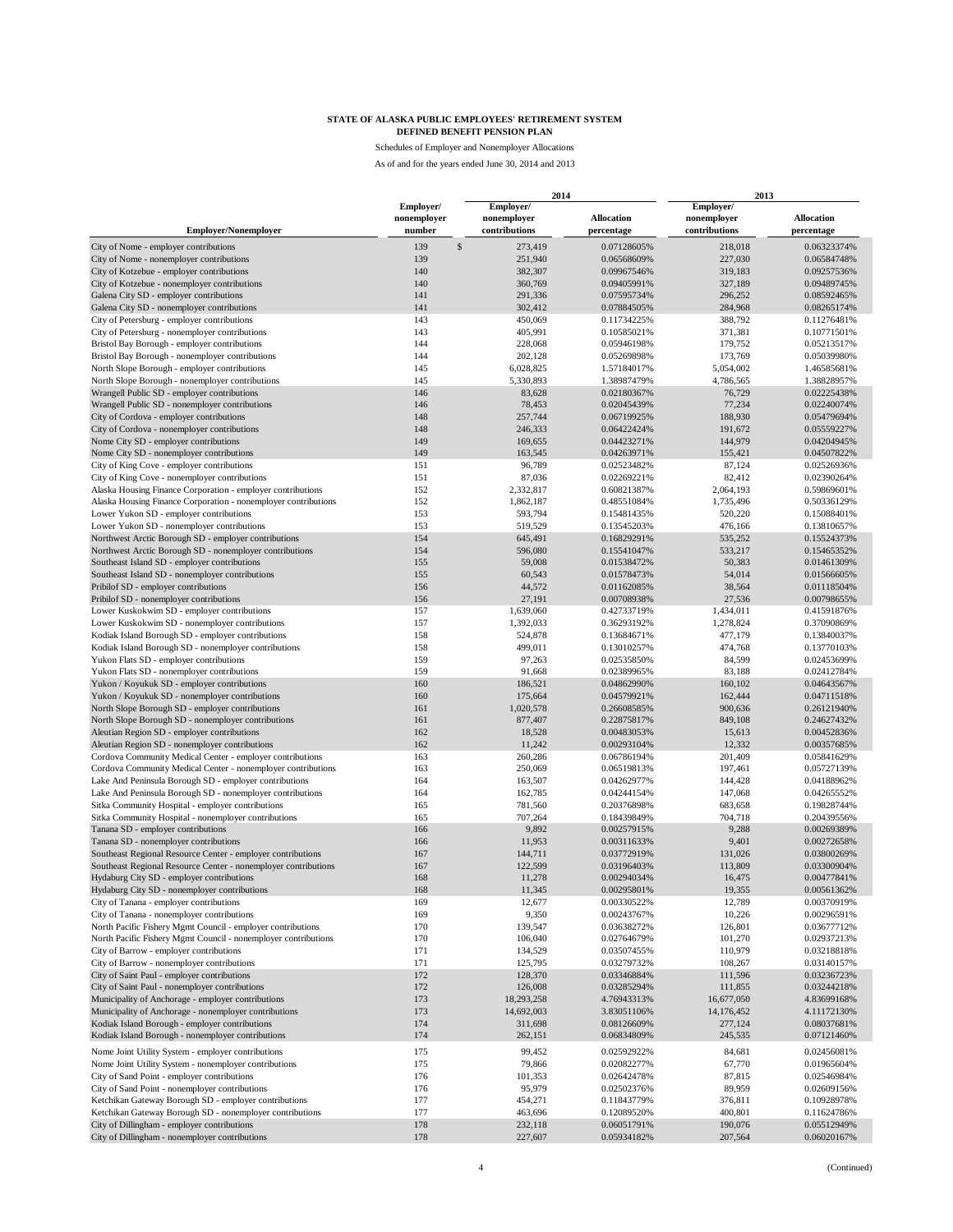|                                                                                                   |                                    | 2014                                      |                                 | 2013                                      |                                 |  |
|---------------------------------------------------------------------------------------------------|------------------------------------|-------------------------------------------|---------------------------------|-------------------------------------------|---------------------------------|--|
| <b>Employer/Nonemployer</b>                                                                       | Employer/<br>nonemployer<br>number | Employer/<br>nonemployer<br>contributions | <b>Allocation</b><br>percentage | Employer/<br>nonemployer<br>contributions | <b>Allocation</b><br>percentage |  |
| City of Unalaska - employer contributions                                                         | 179                                | $\mathsf{s}$<br>964,672                   | 0.25151017%                     | 811,763                                   | 0.23544276%                     |  |
| City of Unalaska - nonemployer contributions                                                      | 179                                | 867,350                                   | 0.22613630%                     | 791,136                                   | 0.22946013%                     |  |
| Kenai Peninsula Borough - employer contributions                                                  | 180                                | 1,889,347                                 | 0.49259205%                     | 1,601,727                                 | 0.46456293%                     |  |
| Kenai Peninsula Borough - nonemployer contributions                                               | 180                                | 1,640,636                                 | 0.42774804%                     | 1,481,342                                 | 0.42964680%                     |  |
| City of Ketchikan - employer contributions                                                        | 181                                | 960,245                                   | 0.25035580%                     | 846,825                                   | 0.24561220%                     |  |
| City of Ketchikan - nonemployer contributions                                                     | 181                                | 745,265                                   | 0.19430597%                     | 698,518                                   | 0.20259735%                     |  |
| City of Seward - employer contributions                                                           | 182                                | 447,420                                   | 0.11665177%                     | 400,507                                   | 0.11616271%                     |  |
| City of Seward - nonemployer contributions                                                        | 182                                | 395,408                                   | 0.10309117%                     | 372,037                                   | 0.10790513%                     |  |
| City of Fort Yukon - employer contributions                                                       | 183                                | 31,608                                    | 0.00824091%                     | 40,643                                    | 0.01178816%                     |  |
| City of Fort Yukon - nonemployer contributions<br>Bristol Bay Borough SD - employer contributions | 183<br>184                         | 30,800<br>46,314                          | 0.00803017%                     | 36,980                                    | 0.01072569%<br>0.01134410%      |  |
| Bristol Bay Borough SD - nonemployer contributions                                                | 184                                | 43,491                                    | 0.01207494%<br>0.01133892%      | 39,112<br>41,006                          | 0.01189322%                     |  |
| Cordova City SD - employer contributions                                                          | 185                                | 65,675                                    | 0.01712285%                     | 59,712                                    | 0.01731874%                     |  |
| Cordova City SD - nonemployer contributions                                                       | 185                                | 61,277                                    | 0.01597615%                     | 59,275                                    | 0.01719215%                     |  |
| City of Craig - employer contributions                                                            | 186                                | 135,973                                   | 0.03545089%                     | 121,695                                   | 0.03529624%                     |  |
| City of Craig - nonemployer contributions                                                         | 186                                | 128,487                                   | 0.03349923%                     | 112,075                                   | 0.03250606%                     |  |
| Petersburg Medical Center - employer contributions                                                | 187                                | 467,469                                   | 0.12187886%                     | 380,890                                   | 0.11047299%                     |  |
| Petersburg Medical Center - nonemployer contributions                                             | 187                                | 434,300                                   | 0.11323112%                     | 375,482                                   | 0.10890431%                     |  |
| Haines Borough - employer contributions                                                           | 189                                | 191,334                                   | 0.04988465%                     | 165,735                                   | 0.04806946%                     |  |
| Haines Borough - nonemployer contributions                                                        | 189                                | 188,296                                   | 0.04909269%                     | 181,122                                   | 0.05253232%                     |  |
| Kenai Peninsula Borough SD - employer contributions                                               | 190                                | 1,674,223                                 | 0.43650483%                     | 1,421,242                                 | 0.41221530%                     |  |
| Kenai Peninsula Borough SD - nonemployer contributions                                            | 190                                | 1,546,741                                 | 0.40326770%                     | 1,404,159                                 | 0.40726052%                     |  |
| City of North Pole - employer contributions                                                       | 191                                | 235,378                                   | 0.06136786%                     | 197,080                                   | 0.05716074%                     |  |
| City of North Pole - nonemployer contributions                                                    | 191                                | 217,320                                   | 0.05665982%                     | 190,418                                   | 0.05522866%                     |  |
| City of Galena - employer contributions                                                           | 192                                | 149,891                                   | 0.03907961%                     | 135,132                                   | 0.03919343%                     |  |
| City of Galena - nonemployer contributions                                                        | 192                                | 71,034                                    | 0.01851991%                     | 69,857                                    | 0.02026126%                     |  |
| City of Nenana - employer contributions                                                           | 193                                | 53,954                                    | 0.01406700%                     | 37,806                                    | 0.01096529%                     |  |
| City of Nenana - nonemployer contributions                                                        | 193                                | 11,736                                    | 0.00305972%                     | 19,295                                    | 0.00559619%                     |  |
| Yupiit SD - employer contributions                                                                | 195                                | 176,839                                   | 0.04610562%                     | 158,184                                   | 0.04587948%                     |  |
| Yupiit SD - nonemployer contributions                                                             | 195                                | 140,670                                   | 0.03667565%                     | 148,320                                   | 0.04301844%                     |  |
| Nenana City SD - employer contributions<br>Nenana City SD - nonemployer contributions             | 196<br>196                         | 110,027<br>104,186                        | 0.02868645%<br>0.02716347%      | 91,100<br>102,065                         | 0.02642253%<br>0.02960276%      |  |
| City of Saxman - employer contributions                                                           | 198                                | 11,652                                    | 0.00303788%                     | 8,825                                     | 0.00255955%                     |  |
| City of Saxman - nonemployer contributions                                                        | 198                                | 11,064                                    | 0.00288454%                     | 11,020                                    | 0.00319617%                     |  |
| City of Hoonah - employer contributions                                                           | 199                                | 95,348                                    | 0.02485917%                     | 81,086                                    | 0.02351797%                     |  |
| City of Hoonah - nonemployer contributions                                                        | 199                                | 95,785                                    | 0.02497307%                     | 86,678                                    | 0.02513991%                     |  |
| City of Pelican - employer contributions                                                          | 200                                | 14,778                                    | 0.00385285%                     | 13,383                                    | 0.00388171%                     |  |
| City of Pelican - nonemployer contributions                                                       | 200                                | 8,658                                     | 0.00225743%                     | 8,651                                     | 0.00250903%                     |  |
| City of Whittier - employer contributions                                                         | 202                                | 100,117                                   | 0.02610251%                     | 95,307                                    | 0.02764265%                     |  |
| City of Whittier - nonemployer contributions                                                      | 202                                | 89,950                                    | 0.02345187%                     | 78,664                                    | 0.02281572%                     |  |
| Anchorage Community Develop Authority - employer contributions                                    | 203                                | 168,978                                   | 0.04405612%                     | 140,577                                   | 0.04077264%                     |  |
| Anchorage Community Develop Authority - nonemployer contributions                                 | 203                                | 174,236                                   | 0.04542690%                     | 155,781                                   | 0.04518246%                     |  |
| Craig City SD - employer contributions                                                            | 204                                | 77,721                                    | 0.02026343%                     | 70,154                                    | 0.02034743%                     |  |
| Craig City SD - nonemployer contributions                                                         | 204                                | 77,090                                    | 0.02009893%                     | 76,015                                    | 0.02204723%                     |  |
| Dillingham City SD - employer contributions                                                       | 205                                | 133,413                                   | 0.03478365%                     | 124,334                                   | 0.03606158%                     |  |
| Dillingham City SD - nonemployer contributions                                                    | 205                                | 126,686                                   | 0.03302980%                     | 122,204                                   | 0.03544395%                     |  |
| City of Thorne Bay - employer contributions                                                       | 206                                | 34,044                                    | 0.00887595%                     | 31,347                                    | 0.00909179%                     |  |
| City of Thorne Bay - nonemployer contributions                                                    | 206                                | 33,572                                    | 0.00875299%                     | 28,583                                    | 0.00829023%                     |  |
| City of Akutan - employer contributions                                                           | 208                                | 72,553                                    | 0.01891619%                     | 47,447                                    | 0.01376145%                     |  |
| City of Akutan - nonemployer contributions                                                        | 208                                | 54,670                                    | 0.01425355%                     | 44,975                                    | 0.01304462%                     |  |
| Unalaska City SD - employer contributions<br>Unalaska City SD - nonemployer contributions         | 209<br>209                         | 101,850<br>91,444                         | 0.02655439%                     | 93,643<br>89,799                          | 0.02716006%<br>0.02604506%      |  |
| Kashunamiut SD - employer contributions                                                           | 211                                | 140,472                                   | 0.02384140%<br>0.03662392%      | 119,604                                   | 0.03468982%                     |  |
| Kashunamiut SD - nonemployer contributions                                                        | 211                                | 132,107                                   | 0.03444314%                     | 115,052                                   | 0.03336968%                     |  |
| City of Homer - employer contributions                                                            | 215                                | 595,071                                   | 0.15514730%                     | 534,938                                   | 0.15515288%                     |  |
| City of Homer - nonemployer contributions                                                         | 215                                | 527,468                                   | 0.13752191%                     | 499,705                                   | 0.14493370%                     |  |
| Special Education Service Agency - employer contributions                                         | 218                                | 20,206                                    | 0.00526815%                     | 16,601                                    | 0.00481506%                     |  |
| Special Education Service Agency - nonemployer contributions                                      | 218                                | 18,968                                    | 0.00494541%                     | 20,291                                    | 0.00588522%                     |  |
| Bartlett Regional Hospital - employer contributions                                               | 219                                | 2,699,543                                 | 0.70382717%                     | 2,414,841                                 | 0.70039754%                     |  |
| Bartlett Regional Hospital - nonemployer contributions                                            | 219                                | 2,349,167                                 | 0.61247681%                     | 2,261,003                                 | 0.65577861%                     |  |
| Northwest Arctic Borough - employer contributions                                                 | 220                                | 216,553                                   | 0.05645976%                     | 163,631                                   | 0.04745947%                     |  |
| Northwest Arctic Borough - nonemployer contributions                                              | 220                                | 198,435                                   | 0.05173601%                     | 169,451                                   | 0.04914751%                     |  |
| Saint Mary's SD - employer contributions                                                          | 221                                | 54,254                                    | 0.01414516%                     | 41,805                                    | 0.01212495%                     |  |
| Saint Mary's SD - nonemployer contributions                                                       | 221                                | 52,457                                    | 0.01367660%                     | 43,354                                    | 0.01257426%                     |  |
| City of Selawik - employer contributions                                                          | 222                                | 1,084                                     | 0.00028268%                     | 985                                       | 0.00028580%                     |  |
| City of Selawik - nonemployer contributions                                                       | 222                                |                                           | 0.00000000%                     |                                           | 0.00000000%                     |  |
| Bristol Bay Rha - employer contributions                                                          | 223                                | 163,779                                   | 0.04270072%                     | 133,551                                   | 0.03873484%                     |  |
| Bristol Bay Rha - nonemployer contributions                                                       | 223                                | 142,009                                   | 0.03702471%                     | 127,272                                   | 0.03691378%                     |  |
| Copper River Basin Rha - employer contributions                                                   | 224                                | 44,665                                    | 0.01164512%                     | 44,208                                    | 0.01282203%                     |  |
| Copper River Basin Rha - nonemployer contributions                                                | 224                                | 44,208                                    | 0.01152589%                     | 48,516                                    | 0.01407151%                     |  |
| Skagway City SD - employer contributions                                                          | 225                                | 33,350                                    | 0.00869513%                     | 30,329                                    | 0.00879672%                     |  |
| Skagway City SD - nonemployer contributions                                                       | 225                                | 20,324                                    | 0.00529878%                     | 20,433                                    | 0.00592639%                     |  |
| City of Klawock - employer contributions                                                          | 227                                | 56,395                                    | 0.01470342%                     | 41,458                                    | 0.01202439%                     |  |
| City of Klawock - nonemployer contributions                                                       | 227                                | 58,256                                    | 0.01518867%                     | 54,657                                    | 0.01585274%                     |  |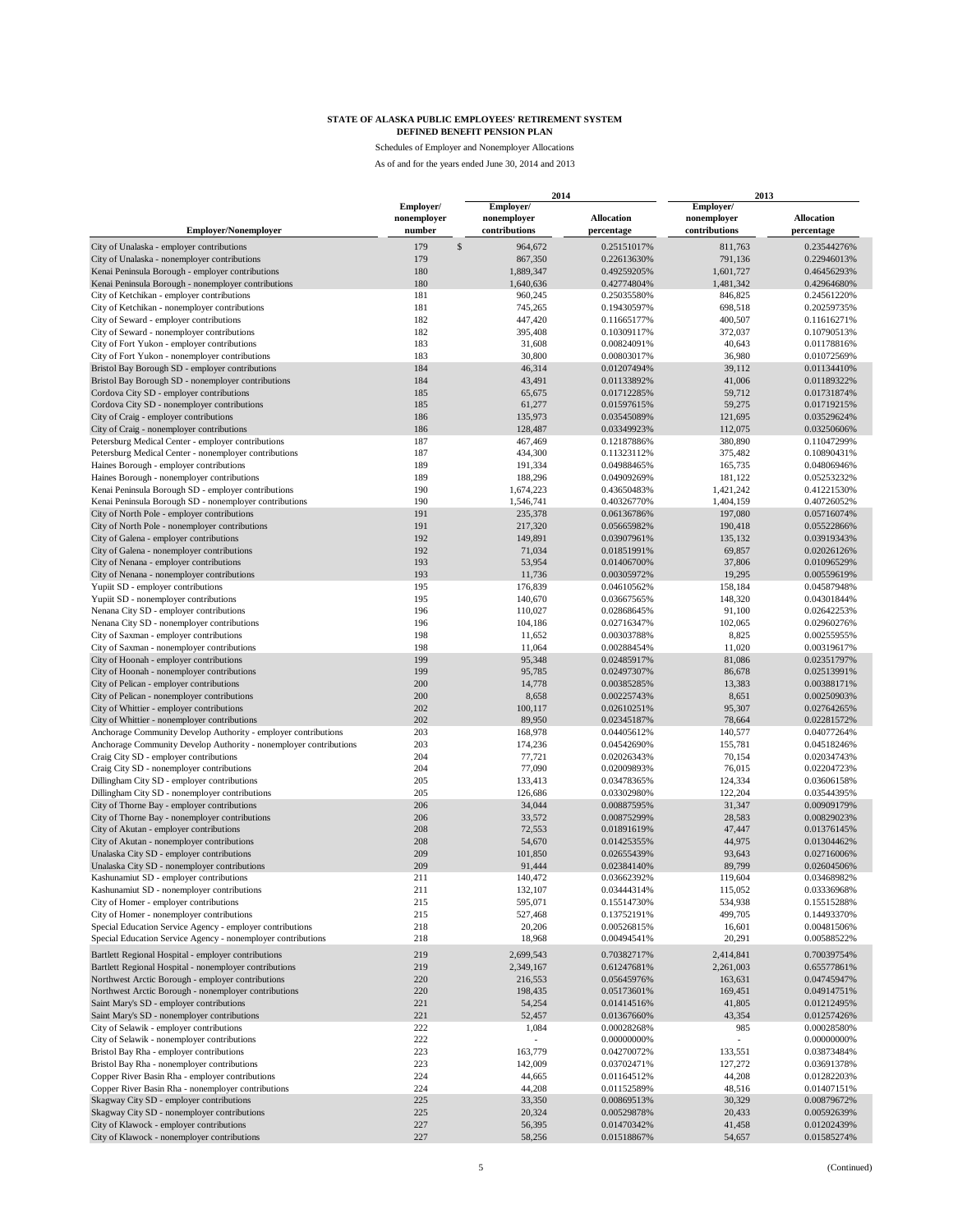|                                                                                                                |                       | 2014                         |                                 | 2013                         |                                 |  |
|----------------------------------------------------------------------------------------------------------------|-----------------------|------------------------------|---------------------------------|------------------------------|---------------------------------|--|
|                                                                                                                | Employer/             | Employer/                    |                                 | Employer/                    |                                 |  |
| <b>Employer/Nonemployer</b>                                                                                    | nonemployer<br>number | nonemployer<br>contributions | <b>Allocation</b><br>percentage | nonemployer<br>contributions | <b>Allocation</b><br>percentage |  |
| Petersburg City SD - employer contributions                                                                    | $\mathbb{S}$<br>228   | 90,429                       | 0.02357678%                     | 82,930                       | 0.02405296%                     |  |
| Petersburg City SD - nonemployer contributions                                                                 | 228                   | 85,794                       | 0.02236839%                     | 79,930                       | 0.02318282%                     |  |
| Aleutians East Borough - employer contributions                                                                | 230                   | 109,613                      | 0.02857837%                     | 98,444                       | 0.02855247%                     |  |
| Aleutians East Borough - nonemployer contributions                                                             | 230                   | 64,365                       | 0.01678131%                     | 58,386                       | 0.01693406%                     |  |
| City of Kivalina - employer contributions                                                                      | 231                   | 3,733                        | 0.00097329%                     | 3,393                        | 0.00098403%                     |  |
| City of Kivalina - nonemployer contributions                                                                   | 231                   |                              | 0.00000000%                     |                              | 0.00000000%                     |  |
| City of Huslia - employer contributions                                                                        | 235                   | 13,523                       | 0.00352581%                     | 12,324                       | 0.00357430%                     |  |
| City of Huslia - nonemployer contributions                                                                     | 235<br>237            | 10,989                       | 0.00286508%                     | 10,852                       | 0.00314748%                     |  |
| City of Kaltag - employer contributions<br>City of Kaltag - nonemployer contributions                          | 237                   | 3,224<br>2,328               | 0.00084061%<br>0.00060695%      | 2,216<br>1,615               | 0.00064258%<br>0.00046846%      |  |
| Haines Borough SD - employer contributions                                                                     | 240                   | 67,004                       | 0.01746932%                     | 65,907                       | 0.01911557%                     |  |
| Haines Borough SD - nonemployer contributions                                                                  | 240                   | 68,406                       | 0.01783489%                     | 71,387                       | 0.02070508%                     |  |
| City of Noorvik - employer contributions                                                                       | 241                   | 26,916                       | 0.00701768%                     | 26,096                       | 0.00756896%                     |  |
| City of Noorvik - nonemployer contributions                                                                    | 241                   |                              | 0.00000000%                     |                              | 0.00000000%                     |  |
| City of Elim - employer contributions                                                                          | 242                   | 2,200                        | 0.00057356%                     | 2,355                        | 0.00068311%                     |  |
| City of Elim - nonemployer contributions                                                                       | 242                   | 1,668                        | 0.00043490%                     | 1,779                        | 0.00051609%                     |  |
| City of Atka - employer contributions                                                                          | 243                   | 9,812                        | 0.00255819%                     | 4,131                        | 0.00119827%                     |  |
| City of Atka - nonemployer contributions                                                                       | 243                   | 8,818                        | 0.00229903%                     | 6,852                        | 0.00198725%                     |  |
| Aleutians East Borough SD - employer contributions                                                             | 244                   | 89,124                       | 0.02323640%                     | 70,706                       | 0.02050735%                     |  |
| Aleutians East Borough SD - nonemployer contributions                                                          | 244                   | 85,999                       | 0.02242183%                     | 71,256                       | 0.02066709%                     |  |
| Aleutians West Crsa - employer contributions                                                                   | 245                   | 5,708                        | 0.00148822%                     | 5,962                        | 0.00172917%                     |  |
| Aleutians West Crsa - nonemployer contributions                                                                | 245                   |                              | 0.00000000%                     |                              | 0.00000000%                     |  |
| Delta/Greely SD - employer contributions                                                                       | 246                   | 175,539                      | 0.04576657%                     | 151,031                      | 0.04380493%                     |  |
| Delta/Greely SD - nonemployer contributions                                                                    | 246                   | 159,686                      | 0.04163357%                     | 147,985                      | 0.04292140%                     |  |
| Lake And Peninsula Borough - employer contributions                                                            | 247<br>247            | 37,096                       | 0.00967163%                     | 51,216<br>19,646             | 0.01485452%<br>0.00569823%      |  |
| Lake And Peninsula Borough - nonemployer contributions<br>City And Borough of Yakutat - employer contributions | 248                   | 21,694<br>76,017             | 0.00565619%<br>0.01981909%      | 64,363                       | 0.01866785%                     |  |
| City And Borough of Yakutat - nonemployer contributions                                                        | 248                   | 67,717                       | 0.01765515%                     | 60,361                       | 0.01750700%                     |  |
| City of Unalakleet - employer contributions                                                                    | 249                   | 46,775                       | 0.01219524%                     | 32,939                       | 0.00955347%                     |  |
| City of Unalakleet - nonemployer contributions                                                                 | 249                   | 46,851                       | 0.01221491%                     | 38,449                       | 0.01115160%                     |  |
| Klawock City SD - employer contributions                                                                       | 251                   | 45,474                       | 0.01185589%                     | 48,778                       | 0.01414739%                     |  |
| Klawock City SD - nonemployer contributions                                                                    | 251                   | 38,160                       | 0.00994910%                     | 45,725                       | 0.01326213%                     |  |
| City of Mekoryuk - employer contributions                                                                      | 254                   | 4,070                        | 0.00106119%                     | 3,747                        | 0.00108683%                     |  |
| City of Mekoryuk - nonemployer contributions                                                                   | 254                   |                              | 0.00000000%                     |                              | 0.00000000%                     |  |
| Alaska Gateway SD - employer contributions                                                                     | 255                   | 99,080                       | 0.02583210%                     | 89,669                       | 0.02600757%                     |  |
| Alaska Gateway SD - nonemployer contributions                                                                  | 255                   | 110,074                      | 0.02869871%                     | 100,221                      | 0.02906810%                     |  |
| City of Saint George - employer contributions                                                                  | 256                   | 28,120                       | 0.00733213%                     | 25,690                       | 0.00745109%                     |  |
| City of Saint George - nonemployer contributions                                                               | 256                   |                              | 0.00000000%                     |                              | 0.00000000%                     |  |
| Pelican City SD - employer contributions                                                                       | 257                   | 11,553                       | 0.00301207%                     | 9,823                        | 0.00284903%                     |  |
| Pelican City SD - nonemployer contributions                                                                    | 257                   | 5,800                        | 0.00151238%                     | 6,050                        | 0.00175574%                     |  |
| Denali Borough - employer contributions                                                                        | 258                   | 36,769                       | 0.00958639%                     | 34,167                       | 0.00990985%                     |  |
| Denali Borough - nonemployer contributions                                                                     | 258                   | 38,363                       | 0.01000205%                     | 36,868                       | 0.01069307%                     |  |
| City of Allakaket - employer contributions<br>City of Allakaket - nonemployer contributions                    | 259<br>259            | 2,653                        | 0.00069169%<br>0.00000000%      | 2,411                        | 0.00069932%<br>0.00000000%      |  |
| City of Kachemak - employer contributions                                                                      | 260                   | 2,650                        | 0.00069092%                     | 2,148                        | 0.00062290%                     |  |
| City of Kachemak - nonemployer contributions                                                                   | 260                   | 2,053                        | 0.00053519%                     | 1,732                        | 0.00050238%                     |  |
| Cook Inlet Housing Authority - employer contributions                                                          | 262                   | 612,411                      | 0.15966831%                     | 490,014                      | 0.14212316%                     |  |
| Cook Inlet Housing Authority - nonemployer contributions                                                       | 262                   | 547,917                      | 0.14285324%                     | 498,237                      | 0.14450797%                     |  |
| Interior Rha - employer contributions                                                                          | 263                   | 132,562                      | 0.03456165%                     | 132,159                      | 0.03833114%                     |  |
| Interior Rha - nonemployer contributions                                                                       | 263                   | 119,980                      | 0.03128119%                     | 125,219                      | 0.03631831%                     |  |
| Yakutat SD - employer contributions                                                                            | 264                   | 29,712                       | 0.00774652%                     | 28,903                       | 0.00838288%                     |  |
| Yakutat SD - nonemployer contributions                                                                         | 264                   | 24,142                       | 0.00629444%                     | 26,048                       | 0.00755483%                     |  |
| Kake City SD - employer contributions                                                                          | 265                   | 48,232                       | 0.01257514%                     | 38,337                       | 0.01111915%                     |  |
| Kake City SD - nonemployer contributions                                                                       | 265                   | 45,361                       | 0.01182655%                     | 36,794                       | 0.01067169%                     |  |
| City of Quinhagak - employer contributions                                                                     | 266                   | 2,376                        | 0.00061949%                     | 2,159                        | 0.00062632%                     |  |
| City of Quinhagak - nonemployer contributions                                                                  | 266                   |                              | 0.00000000%                     |                              | 0.00000000%                     |  |
| Aleutian Housing Authority - employer contributions                                                            | 267                   | 128,809                      | 0.03358325%                     | 108,392                      | 0.03143795%                     |  |
| Aleutian Housing Authority - nonemployer contributions                                                         | 267                   | 110,499                      | 0.02880936%                     | 99,714                       | 0.02892084%                     |  |
| Bering Straits Rha - employer contributions                                                                    | 270                   | 143,539                      | 0.03742371%                     | 120,405                      | 0.03492212%                     |  |
| Bering Straits Rha - nonemployer contributions                                                                 | 270                   | 124,786                      | 0.03253428%                     | 112,816                      | 0.03272115%                     |  |
| City of Egegik - employer contributions                                                                        | 271                   | 10,552                       | 0.00275124%                     | 8,704                        | 0.00252445%                     |  |
| City of Egegik - nonemployer contributions                                                                     | 271                   | 8,174                        | 0.00213112%                     | 7,020                        | 0.00203597%                     |  |
| Ilisagvik College - employer contributions                                                                     | 275                   | 453,402                      | 0.11821125%                     | 413,068                      | 0.11980583%                     |  |
| Ilisagvik College - nonemployer contributions<br>North Pacific Rim Ha - employer contributions                 | 275<br>276            | 432,416<br>129,200           | 0.11273987%<br>0.03368509%      | 428,170<br>115,583           | 0.12418604%<br>0.03352355%      |  |
| North Pacific Rim Ha - nonemployer contributions                                                               | 276                   | 112,358                      | 0.02929412%                     | 101,410                      | 0.02941291%                     |  |
| Saxman Seaport - employer contributions                                                                        | 278                   | 7,515                        | 0.00195922%                     | 7,256                        | 0.00210451%                     |  |
| Saxman Seaport - nonemployer contributions                                                                     | 278                   |                              | 0.00000000%                     | 1,017                        | 0.00029486%                     |  |
| Tlingit-Haida Rha - employer contributions                                                                     | 279                   | 292,816                      | 0.07634322%                     | 265,528                      | 0.07701340%                     |  |
| Tlingit-Haida Rha - nonemployer contributions                                                                  | 279                   | 266,827                      | 0.06956725%                     | 260,881                      | 0.07566574%                     |  |
| City of Toksook Bay - employer contributions                                                                   | 280                   | 2,648                        | 0.00069049%                     | 4,225                        | 0.00122532%                     |  |
| City of Toksook Bay - nonemployer contributions                                                                | 280                   | 1,271                        | 0.00033150%                     | 1,956                        | 0.00056730%                     |  |
| Baranof Island Ha - employer contributions                                                                     | 281                   | 67,516                       | 0.01760282%                     | 59,360                       | 0.01721660%                     |  |
| Baranof Island Ha - nonemployer contributions                                                                  | 281                   | 60,599                       | 0.01579937%                     | 56,044                       | 0.01625483%                     |  |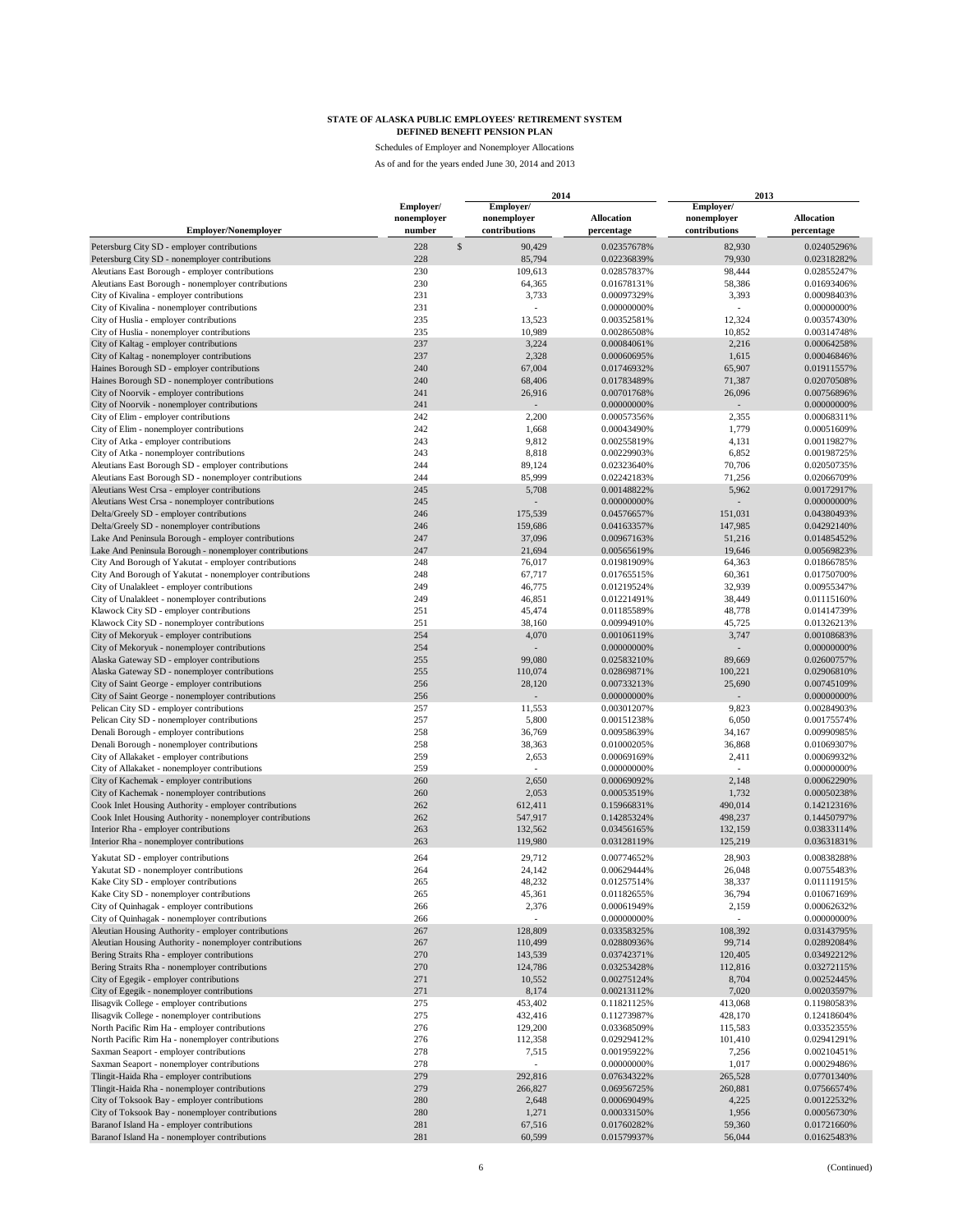Schedules of Employer and Nonemployer Allocations As of and for the years ended June 30, 2014 and 2013

|                                                                       |                                    |     |                                           | 2014                            | 2013                                      |                                 |  |
|-----------------------------------------------------------------------|------------------------------------|-----|-------------------------------------------|---------------------------------|-------------------------------------------|---------------------------------|--|
| <b>Employer/Nonemployer</b>                                           | Employer/<br>nonemployer<br>number |     | Employer/<br>nonemployer<br>contributions | <b>Allocation</b><br>percentage | Employer/<br>nonemployer<br>contributions | <b>Allocation</b><br>percentage |  |
| City of Delta Junction - employer contributions                       | 282                                | \$. | 27.078                                    | 0.00705984%                     | 23.278                                    | 0.00675147%                     |  |
| City of Delta Junction - nonemployer contributions                    | 282                                |     | 24.878                                    | 0.00648610%                     | 23.186                                    | 0.00672483%                     |  |
| City of Anderson - employer contributions                             | 283                                |     | 7.179                                     | 0.00187175%                     | 6.724                                     | 0.00195014%                     |  |
| City of Anderson - nonemployer contributions                          | 283                                |     |                                           | 0.00000000%                     |                                           | 0.00000000%                     |  |
| Inter-Island Ferry Authority - employer contributions                 | 284                                |     | 102.105                                   | 0.02662097%                     | 93.354                                    | 0.02707641%                     |  |
| Inter-Island Ferry Authority - nonemployer contributions              | 284                                |     | 92,050                                    | 0.02399927%                     | 86,235                                    | 0.02501151%                     |  |
| City of Hooper Bay - employer contributions                           | 285                                |     | 6.742                                     | 0.00175774%                     | 6.127                                     | 0.00177713%                     |  |
| City of Hooper Bay - nonemployer contributions                        | 285                                |     |                                           | 0.00000000%                     |                                           | 0.00000000%                     |  |
| City of Seldovia - employer contributions                             | 286                                |     | 7,978                                     | 0.00208009%                     | 6.403                                     | 0.00185705%                     |  |
| City of Seldovia - nonemployer contributions                          | 286                                |     | 6,893                                     | 0.00179722%                     | 6.511                                     | 0.00188839%                     |  |
| City of Koyuk - employer contributions                                | 287                                |     | 2,360                                     | 0.00061537%                     | 2.145                                     | 0.00062216%                     |  |
| City of Koyuk - nonemployer contributions                             | 287                                |     |                                           | 0.00000000%                     |                                           | 0.00000000%                     |  |
| Northwest Inupiat Housing Authority - employer contributions          | 288                                |     | 115,229                                   | 0.03004253%                     | 108.782                                   | 0.03155093%                     |  |
| Northwest Inupiat Housing Authority - nonemployer contributions       | 288                                |     | 97,026                                    | 0.02529668%                     | 99.656                                    | 0.02890399%                     |  |
| City of Upper Kalskag - employer contributions                        | 290                                |     | 5,559                                     | 0.00144926%                     | 2,855                                     | 0.00082801%                     |  |
| City of Upper Kalskag - nonemployer contributions                     | 290                                |     | 1,995                                     | 0.00052018%                     | 1,504                                     | 0.00043617%                     |  |
| City of Shaktoolik - employer contributions                           | 291                                |     | 1,737                                     | 0.00045278%                     | 1.947                                     | 0.00056477%                     |  |
| City of Shaktoolik - nonemployer contributions                        | 291                                |     | 2,711                                     | 0.00070683%                     | 2,895                                     | 0.00083968%                     |  |
| Tagiugmiullu Nunamiullu Housing Authority - employer contributions    | 293                                |     | 136,498                                   | 0.03558794%                     | 120,374                                   | 0.03491320%                     |  |
| Tagiugmiullu Nunamiullu Housing Authority - nonemployer contributions | 293                                |     | 108,672                                   | 0.02833310%                     | 101.549                                   | 0.02945310%                     |  |
| Municipality of Skagway - employer contributions                      | 296                                |     | 329,904                                   | 0.08601277%                     | 265,608                                   | 0.07703650%                     |  |
| Municipality of Skagway - nonemployer contributions                   | 296                                |     | 282,686                                   | 0.07370203%                     | 247,780                                   | 0.07186571%                     |  |
| City of Nulato - employer contributions                               | 297                                |     | 6,965                                     | 0.00181600%                     | 4.396                                     | 0.00127514%                     |  |
| City of Nulato - nonemployer contributions                            | 297                                |     | 10.726                                    | 0.00279649%                     | 8.352                                     | 0.00242254%                     |  |
| City of Aniak - employer contributions                                | 298                                |     | 9,746                                     | 0.00254089%                     | 9.548                                     | 0.00276943%                     |  |
| City of Aniak - nonemployer contributions                             | 298                                |     | 3.682                                     | 0.00096006%                     | 4,136                                     | 0.00119970%                     |  |
| Alaska Gasline Development Corporation - employer contributions       | 299                                |     | 59,834                                    | 0.01560001%                     |                                           | 0.00000000%                     |  |
| Alaska Gasline Development Corporation - nonemployer contributions    | 299                                |     | 41,311                                    | 0.01077069%                     |                                           | 0.00000000%                     |  |
| Total employer contributions                                          |                                    |     | 206,758,129                               | 53.90614832%                    | 180,694,407                               | 52.40838947%                    |  |
| Total nonemployer contributions                                       |                                    |     | 176,793,907                               | 46.09385168%                    | 164,087,043                               | 47.59161053%                    |  |
| Total contributions                                                   |                                    |     | 383,552,036                               | 100.00000000%                   | 344,781,450                               | 100.00000000%                   |  |

See accompanying notes to schedules of employer and nonemployer allocations and schedules of pension amounts by employer and nonemployer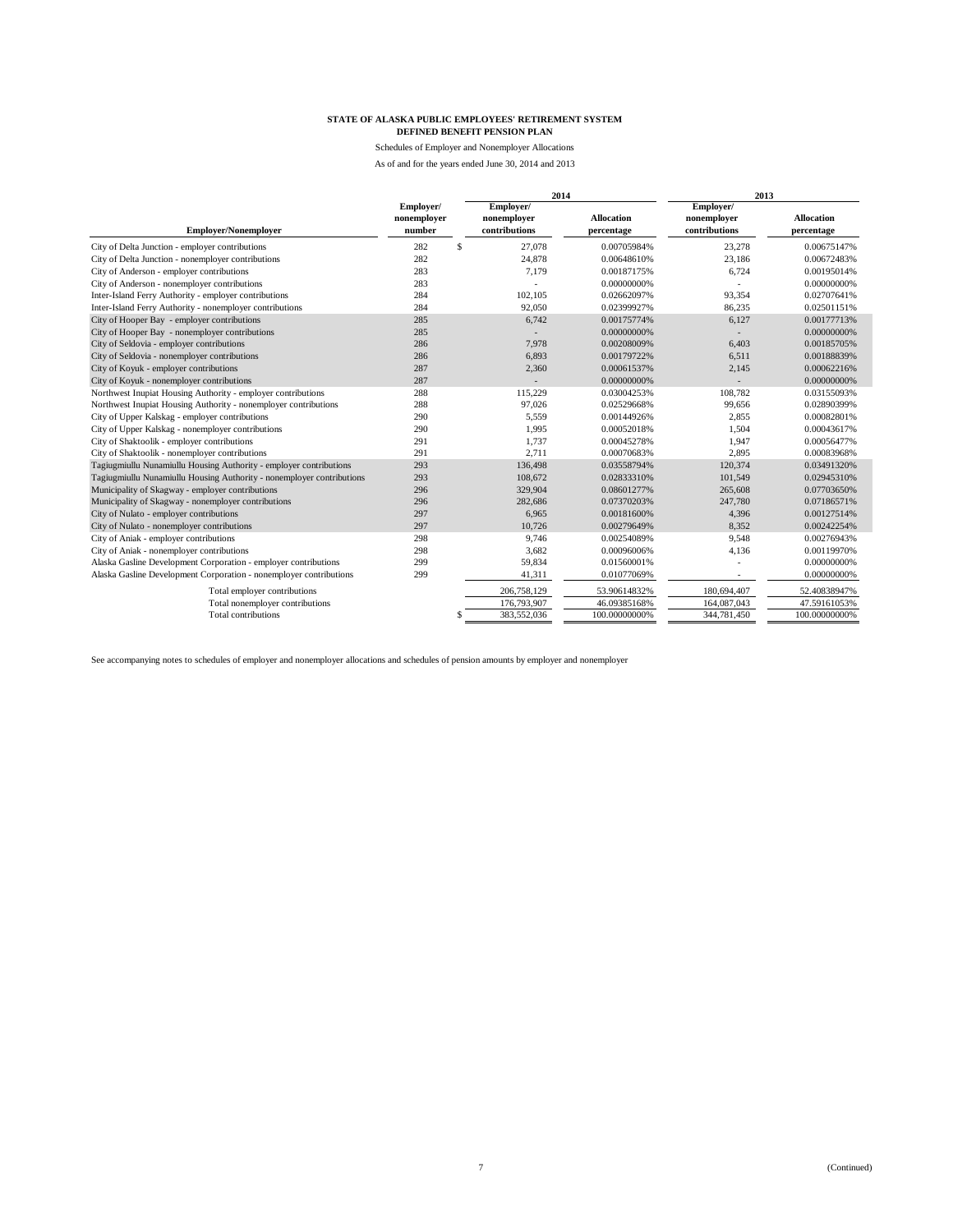Schedules of Pension Amounts by Employer and Nonemployer As of and for the years ended June 30, 2014 and 2013

**Net pension liability Deferred outflows of resources - June 30, 2014** 

**Difference**

|                                                                                                                                             |             |   |                          |                          | between                  |                          |                          | <b>Total</b> |
|---------------------------------------------------------------------------------------------------------------------------------------------|-------------|---|--------------------------|--------------------------|--------------------------|--------------------------|--------------------------|--------------|
|                                                                                                                                             | Employer /  |   |                          |                          | expected and             |                          |                          | deferred     |
|                                                                                                                                             | nonemployer |   |                          |                          | actual                   | <b>Changes</b> of        | <b>Changes</b> in        | outflows of  |
| Employer/nonemployer                                                                                                                        | number      |   | June 30, 2013            | June 30, 2014            | experience               | assumptions              | proportion               | resources    |
| State of Alaska - attributable to employer contributions                                                                                    | 101         | S | 1,430,664,901            | 1,324,061,955            |                          |                          | 33,974,704               | 33,974,704   |
| State of Alaska - attributable to nonemployer contributions                                                                                 | 101         |   | 1,315,934,661            | 1,145,998,056            |                          |                          |                          |              |
| Southwest Region SD - attributable to employer contributions                                                                                | 102         |   | 2,961,477                | 2,767,705                |                          | -                        | 87,444                   | 87,444       |
| Southwest Region SD - attributable to nonemployer contributions                                                                             | 102         |   | 2,825,133                | 2,502,908                |                          |                          |                          |              |
| Annette Island SD - attributable to employer contributions<br>Annette Island SD - attributable to nonemployer contributions                 | 103<br>103  |   | 843,873<br>980,337       | 767,430<br>851,323       |                          |                          | 11,408                   | 11,408       |
| Bering Strait SD - attributable to employer contributions                                                                                   | 104         |   | 10,420,876               | 9.429.030                |                          |                          | 110,421                  | 110,421      |
| Bering Strait SD - attributable to nonemployer contributions                                                                                | 104         |   | 9,866,233                | 8,476,905                |                          |                          |                          |              |
| Chatham SD - attributable to employer contributions                                                                                         | 105         |   | 503,474                  | 427,345                  |                          |                          |                          |              |
| Chatham SD - attributable to nonemployer contributions                                                                                      | 105         |   | 583,732                  | 433,062                  |                          |                          |                          |              |
| Alaska Municipal League - attributable to employer contributions                                                                            | 106         |   | 353,663                  | 337,962                  |                          |                          | 15,177                   | 15,177       |
| Alaska Municipal League - attributable to nonemployer contributions                                                                         | 106         |   | 313,986                  | 279,438                  |                          |                          | 359                      | 359          |
| City of Valdez - attributable to employer contributions                                                                                     | 107         |   | 9,548,467                | 8,614,538                |                          |                          | 85,192                   | 85,192       |
| City of Valdez - attributable to nonemployer contributions                                                                                  | 107         |   | 8,885,523                | 7,590,504                |                          |                          |                          |              |
| Juneau Borough SD - attributable to employer contributions                                                                                  | 108         |   | 14,582,983               | 12,686,363               |                          |                          | $\overline{\phantom{0}}$ |              |
| Juneau Borough SD - attributable to nonemployer contributions<br>Matanuska-Susitna Borough - attributable to employer contributions         | 108<br>109  |   | 13.935.470<br>24,893,843 | 11.364.099<br>22,451,653 | $\overline{\phantom{0}}$ | $\overline{\phantom{0}}$ | 217,432                  | 217,432      |
| Matanuska-Susitna Borough - attributable to nonemployer contributions                                                                       | 109         |   | 22,061,777               | 18,637,380               |                          |                          |                          |              |
| Matanuska-Susitna Borough SD - attributable to employer contributions                                                                       | 110         |   | 35,386,239               | 31,632,130               |                          | L.                       | 129,253                  | 129,253      |
| Matanuska-Susitna Borough SD - attributable to nonemployer contributions                                                                    | 110         |   | 33,979,275               | 28,809,640               |                          |                          |                          |              |
| Anchorage SD - attributable to employer contributions                                                                                       | 111         |   | 117,299,491              | 101,941,409              |                          |                          |                          |              |
| Anchorage SD - attributable to nonemployer contributions                                                                                    | 111         |   | 112,344,824              | 92,597,159               |                          |                          |                          |              |
| Copper River SD - attributable to employer contributions                                                                                    | 112         |   | 1,443,025                | 1,357,679                |                          |                          | 48,382                   | 48,382       |
| Copper River SD - attributable to nonemployer contributions                                                                                 | 112         |   | 1,405,695                | 1,031,489                |                          |                          |                          |              |
| University of Alaska - attributable to employer contributions                                                                               | 113         |   | 181,760,691              | 159,852,728              | -                        | -                        |                          |              |
| University of Alaska - attributable to nonemployer contributions                                                                            | 113         |   | 136,321,073              | 113,145,602              | $\overline{\phantom{0}}$ | $\overline{\phantom{0}}$ |                          |              |
| City of Kenai - attributable to employer contributions                                                                                      | 115         |   | 9,406,230                | 8,631,519                | -                        | $\overline{\phantom{0}}$ | 176,393                  | 176,393      |
| City of Kenai - attributable to nonemployer contributions<br>Fairbanks North Star Borough - attributable to employer contributions          | 115<br>116  |   | 8,758,379<br>31,432,300  | 7,550,147<br>28,422,870  |                          | $\overline{\phantom{a}}$ | 321,767                  | 321,767      |
| Fairbanks North Star Borough - attributable to nonemployer contributions                                                                    | 116         |   | 28,403,919               | 24,457,662               |                          |                          |                          |              |
| Fairbanks North Star Borough SD - attributable to employer contributions                                                                    | 117         |   | 43,365,646               | 38,961,973               |                          |                          | 283,745                  | 283,745      |
| Fairbanks North Star Borough SD - attributable to nonemployer contributions                                                                 | 117         |   | 40,999,386               | 34,637,437               |                          |                          |                          |              |
| Denali Borough SD - attributable to employer contributions                                                                                  | 118         |   | 1,121,779                | 1,111,796                |                          |                          | 73,480                   | 73,480       |
| Denali Borough SD - attributable to nonemployer contributions                                                                               | 118         |   | 1,284,504                | 1,072,400                |                          |                          |                          |              |
| City And Borough of Sitka - attributable to employer contributions                                                                          | 120         |   | 13,230,865               | 12,572,647               |                          | $\overline{\phantom{0}}$ | 522,712                  | 522,712      |
| City And Borough of Sitka - attributable to nonemployer contributions                                                                       | 120         |   | 12,042,835               | 10,755,597               |                          |                          | 37,866                   | 37,866       |
| Chugach SD - attributable to employer contributions                                                                                         | 121         |   | 464,072                  | 457,169                  |                          | -                        | 28,633                   | 28,633       |
| Chugach SD - attributable to nonemployer contributions                                                                                      | 121         |   | 548,569                  | 463,720                  |                          |                          |                          |              |
| Ketchikan Gateway Borough - attributable to employer contributions<br>Ketchikan Gateway Borough - attributable to nonemployer contributions | 122<br>122  |   | 7,126,476<br>6,483,939   | 6,567,341<br>5,516,963   |                          |                          | 151,340                  | 151,340      |
| City of Soldotna - attributable to employer contributions                                                                                   | 123         |   | 4,381,898                | 4,238,193                |                          | $\overline{\phantom{0}}$ | 220,392                  | 220,392      |
| City of Soldotna - attributable to nonemployer contributions                                                                                | 123         |   | 4.106.698                | 3,818,637                | $\overline{\phantom{0}}$ |                          | 108,941                  | 108,941      |
| Iditarod Area SD - attributable to employer contributions                                                                                   | 124         |   | 1,145,015                | 968,667                  |                          |                          |                          |              |
| Iditarod Area SD - attributable to nonemployer contributions                                                                                | 124         |   | 1,099,484                | 916,207                  |                          |                          |                          |              |
| Kuspuk SD - attributable to employer contributions                                                                                          | 125         |   | 2,008,226                | 1,834,811                |                          |                          | 32,559                   | 32,559       |
| Kuspuk SD - attributable to nonemployer contributions                                                                                       | 125         |   | 1,697,259                | 1,158,529                |                          |                          |                          |              |
| City And Borough of Juneau - attributable to employer contributions                                                                         | 126         |   | 44,065,093               | 40,007,262               |                          |                          | 553,610                  | 553,610      |
| City And Borough of Juneau - attributable to nonemployer contributions                                                                      | 126         |   | 38,961,134               | 33,586,246               |                          |                          |                          |              |
| City of Kodiak - attributable to employer contributions                                                                                     | 128         |   | 8,462,092                | 7,889,699                | $\overline{\phantom{0}}$ | -                        | 237,954                  | 237,954      |
| City of Kodiak - attributable to nonemployer contributions<br>City of Fairbanks - attributable to employer contributions                    | 128<br>129  |   | 8,055,237<br>12,651,644  | 7,149,538<br>11,364,268  | $\overline{\phantom{0}}$ | $\overline{\phantom{0}}$ | 81,105                   | 81,105       |
| City of Fairbanks - attributable to nonemployer contributions                                                                               | 129         |   | 10,912,830               | 9,392,242                |                          |                          |                          |              |
| City of Wasilla - attributable to employer contributions                                                                                    | 131         |   | 8,607,443                | 7,621,647                | $\overline{\phantom{0}}$ | $\overline{\phantom{0}}$ | $\overline{\phantom{0}}$ | $\sim$       |
| City of Wasilla - attributable to nonemployer contributions                                                                                 | 131         |   | 8,026,296                | 6,726,524                |                          |                          |                          |              |
| Sitka Borough SD - attributable to employer contributions                                                                                   | 133         |   | 3,239,648                | 3,102,489                |                          |                          | 143,268                  | 143,268      |
| Sitka Borough SD - attributable to nonemployer contributions                                                                                | 133         |   | 3,231,303                | 2,945,079                |                          |                          | 47,811                   | 47,811       |
| City of Palmer - attributable to employer contributions                                                                                     | 134         |   | 5,249,338                | 4,709,475                |                          |                          | 30,015                   | 30,015       |
| City of Palmer - attributable to nonemployer contributions                                                                                  | 134         |   | 4,805,777                | 4.028.279                |                          |                          |                          |              |
| City And Borough of Wrangell - attributable to employer contributions                                                                       | 135         |   | 4,836,367                | 4,421,976                |                          |                          | 80,474                   | 80,474       |
| City And Borough of Wrangell - attributable to nonemployer contributions                                                                    | 135         |   | 4,378,420                | 3,807,733                |                          |                          |                          |              |
| City of Bethel - attributable to employer contributions                                                                                     | 136         |   | 7,894,561                | 7,379,341                |                          |                          | 233,949                  | 233,949      |
| City of Bethel - attributable to nonemployer contributions                                                                                  | 136<br>137  |   | 8,060,963                | 6,839,395<br>2,263,095   |                          |                          |                          |              |
| Valdez City SD - attributable to employer contributions<br>Valdez City SD - attributable to nonemployer contributions                       | 137         |   | 2,676,340<br>2,570,228   | 2,014,350                |                          |                          |                          |              |
| Hoonah City SD - attributable to employer contributions                                                                                     | 138         |   | 836,116                  | 826,004                  |                          |                          | 53,068                   | 53,068       |
| Hoonah City SD - attributable to nonemployer contributions                                                                                  | 138         |   | 815,802                  | 755,370                  |                          |                          | 19,600                   | 19,600       |
| City of Nome - attributable to employer contributions                                                                                       | 139         |   | 3,320,655                | 3,324,880                |                          |                          | 239,007                  | 239,007      |
| City of Nome - attributable to nonemployer contributions                                                                                    | 139         |   | 3,457,913                | 3,063,690                |                          |                          |                          |              |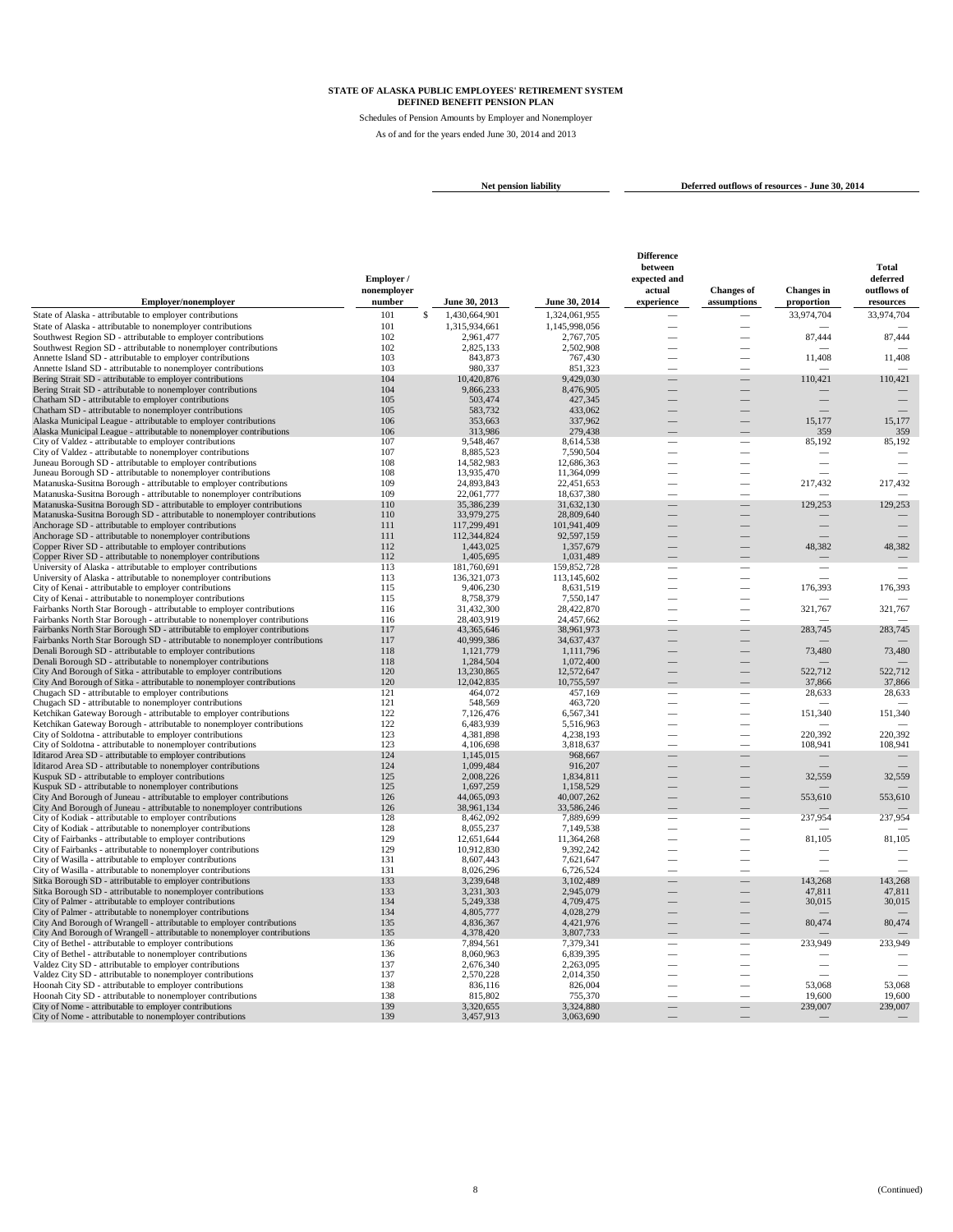|                                                                      |                                  | Deferred inflows of resources - June 30, 2014                                                                       |                                 | member contributions - Year ended June 30, 2014     |                                                                   |                                                                                          |                                                                                                                           |
|----------------------------------------------------------------------|----------------------------------|---------------------------------------------------------------------------------------------------------------------|---------------------------------|-----------------------------------------------------|-------------------------------------------------------------------|------------------------------------------------------------------------------------------|---------------------------------------------------------------------------------------------------------------------------|
| <b>Difference</b><br>between<br>expected and<br>actual<br>experience | <b>Changes of</b><br>assumptions | Net<br>difference<br>between<br>projected<br>and actual<br>investment<br>earnings on<br>pension plan<br>investments | <b>Changes</b> in<br>proportion | <b>Total</b><br>deferred<br>inflows of<br>resources | Proportionate<br>share of<br>allocable plan<br>pension<br>expense | <b>Net</b><br>amortization<br>of deferred<br>amounts<br>from<br>changes in<br>proportion | <b>Total employer</b><br>pension expense<br>excluding that<br>attributable to<br>employer-paid<br>member<br>contributions |
|                                                                      |                                  | 152,974,247<br>132,401,803                                                                                          | 14,494,724                      | 152,974,247<br>146,896,527                          | 94,988,202<br>82,213,898                                          | 26,134,388<br>(11, 149, 788)                                                             | 121,122,590<br>71,064,110                                                                                                 |
|                                                                      |                                  | 319,764                                                                                                             |                                 | 319,764                                             | 198,555                                                           | 67,264                                                                                   | 265,819                                                                                                                   |
|                                                                      |                                  | 289,171                                                                                                             | 4,004                           | 293,175                                             | 179,559                                                           | (3,080)                                                                                  | 176,479                                                                                                                   |
|                                                                      |                                  | 88,664                                                                                                              |                                 | 88,664                                              | 55,055                                                            | 8,775                                                                                    | 63,830                                                                                                                    |
|                                                                      |                                  | 98,357<br>1,089,374                                                                                                 | 12,335                          | 110,692<br>1,089,374                                | 61,074<br>676,439                                                 | (9, 489)<br>84,939                                                                       | 51,585<br>761,378                                                                                                         |
|                                                                      |                                  | 979,371                                                                                                             | 182,003                         | 1,161,374                                           | 608,133                                                           | (140,002)                                                                                | 468,131                                                                                                                   |
|                                                                      |                                  | 49,373                                                                                                              | 12,617                          | 61,990                                              | 30,658                                                            | (9,705)                                                                                  | 20,953                                                                                                                    |
|                                                                      |                                  | 50,033<br>39,046                                                                                                    | 54,342                          | 104,375<br>39,046                                   | 31,068<br>24,245                                                  | (41, 802)<br>11,675                                                                      | (10, 734)<br>35,920                                                                                                       |
|                                                                      |                                  | 32,285                                                                                                              |                                 | 32,285                                              | 20,047                                                            | 276                                                                                      | 20,323                                                                                                                    |
|                                                                      |                                  | 995,273                                                                                                             |                                 | 995,273                                             | 618,007                                                           | 65,532                                                                                   | 683,539                                                                                                                   |
|                                                                      |                                  | 876,962                                                                                                             | 191,780                         | 1,068,742                                           | 544,543                                                           | (147, 523)                                                                               | 397,020                                                                                                                   |
|                                                                      |                                  | 1,465,707<br>1,312,940                                                                                              | 169,161<br>644,643              | 1,634,868<br>1,957,583                              | 910,120<br>815,260                                                | (130, 124)<br>(495, 879)                                                                 | 779,996<br>319,381                                                                                                        |
|                                                                      |                                  | 2,593,931                                                                                                           |                                 | 2,593,931                                           | 1,610,682                                                         | 167,256                                                                                  | 1,777,938                                                                                                                 |
|                                                                      |                                  | 2,153,252                                                                                                           | 609,176                         | 2,762,428                                           | 1,337,046                                                         | (468, 597)                                                                               | 868,449                                                                                                                   |
|                                                                      |                                  | 3,654,588<br>3,328,495                                                                                              | 871,693                         | 3,654,588<br>4,200,188                              | 2,269,289<br>2,066,803                                            | 99,425<br>(670, 533)                                                                     | 2,368,714<br>1,396,270                                                                                                    |
|                                                                      |                                  | 11,777,704                                                                                                          | 1,425,866                       | 13,203,570                                          | 7,313,276                                                         | (1,096,820)                                                                              | 6,216,456                                                                                                                 |
|                                                                      |                                  | 10,698,125                                                                                                          | 4,571,930                       | 15,270,055                                          | 6,642,920                                                         | (3,516,869)                                                                              | 3,126,051                                                                                                                 |
|                                                                      |                                  | 156,858                                                                                                             | 138,100                         | 156,858                                             | 97,400                                                            | 37,217                                                                                   | 134,617                                                                                                                   |
|                                                                      |                                  | 119,172<br>18,468,434                                                                                               | 1,006,640                       | 257,272<br>19,475,074                               | 73,999<br>11,467,834                                              | (106, 231)<br>(774, 339)                                                                 | (32, 232)<br>10,693,495                                                                                                   |
|                                                                      |                                  | 13,072,170                                                                                                          | 5,047,030                       | 18,119,200                                          | 8,117,065                                                         | (3,882,330)                                                                              | 4,234,735                                                                                                                 |
|                                                                      |                                  | 997,234                                                                                                             |                                 | 997,234                                             | 619,225                                                           | 135,687                                                                                  | 754,912                                                                                                                   |
|                                                                      |                                  | 872,299<br>3,283,809                                                                                                | 145,598                         | 1,017,897<br>3,283,809                              | 541,648<br>2,039,057                                              | (111,998)<br>247,513                                                                     | 429,650<br>2,286,570                                                                                                      |
|                                                                      |                                  | 2,825,693                                                                                                           | 489,932                         | 3,315,625                                           | 1,754,593                                                         | (376, 871)                                                                               | 1,377,722                                                                                                                 |
|                                                                      |                                  | 4,501,435                                                                                                           |                                 | 4,501,435                                           | 2,795,132                                                         | 218,266                                                                                  | 3,013,398                                                                                                                 |
|                                                                      |                                  | 4,001,804<br>128,450                                                                                                | 1,130,867                       | 5,132,671                                           | 2,484,890<br>79,760                                               | (869, 898)<br>56,523                                                                     | 1,614,992<br>136,283                                                                                                      |
|                                                                      |                                  | 123,899                                                                                                             | 43,566                          | 128,450<br>167,465                                  | 76,934                                                            | (33, 512)                                                                                | 43,422                                                                                                                    |
|                                                                      |                                  | 1,452,569                                                                                                           |                                 | 1,452,569                                           | 901,962                                                           | 402,087                                                                                  | 1,304,049                                                                                                                 |
|                                                                      |                                  | 1,242,638                                                                                                           |                                 | 1,242,638                                           | 771,607                                                           | 29,128                                                                                   | 800,735                                                                                                                   |
|                                                                      |                                  | 52,819<br>53,575                                                                                                    | 14,957                          | 52,819<br>68,532                                    | 32,797<br>33,267                                                  | 22,026<br>(11, 505)                                                                      | 54,823<br>21,762                                                                                                          |
|                                                                      |                                  | 758,751                                                                                                             |                                 | 758,751                                             | 471,141                                                           | 116,415                                                                                  | 587,556                                                                                                                   |
|                                                                      |                                  | 637,397                                                                                                             | 153,930                         | 791,327                                             | 395,787                                                           | (118, 408)                                                                               | 277,379                                                                                                                   |
|                                                                      |                                  | 489,656<br>441,183                                                                                                  |                                 | 489,656<br>441,183                                  | 304,048<br>273,949                                                | 169,532<br>83,801                                                                        | 473,580<br>357,750                                                                                                        |
|                                                                      |                                  | 111,914                                                                                                             | 30,738                          | 142,652                                             | 69,492                                                            | (23, 645)                                                                                | 45,847                                                                                                                    |
|                                                                      |                                  | 105,853                                                                                                             | 38,388                          | 144,241                                             | 65,729                                                            | (29, 530)                                                                                | 36,199                                                                                                                    |
|                                                                      | $\equiv$                         | 211,983                                                                                                             | 222,051                         | 211,983                                             | 131,629<br>83,113                                                 | 25,046<br>(170, 809)                                                                     | 156,675                                                                                                                   |
|                                                                      |                                  | 133,850<br>4,622,201                                                                                                |                                 | 355,901<br>4,622,201                                | 2,870,121                                                         | 425,854                                                                                  | (87, 696)<br>3,295,975                                                                                                    |
|                                                                      |                                  | 3,880,355                                                                                                           | 647,773                         | 4,528,128                                           | 2,409,477                                                         | (498, 287)                                                                               | 1,911,190                                                                                                                 |
|                                                                      |                                  | 911,529                                                                                                             |                                 | 911,529                                             | 566,007                                                           | 183,042                                                                                  | 749,049                                                                                                                   |
|                                                                      |                                  | 826,015<br>1,312,960                                                                                                | 3,111                           | 829,126<br>1,312,960                                | 512,908<br>815,273                                                | (2, 393)<br>62,388                                                                       | 510,515<br>877,661                                                                                                        |
|                                                                      |                                  | 1,085,124                                                                                                           | 191,052                         | 1,276,176                                           | 673,799                                                           | (146, 963)                                                                               | 526,836                                                                                                                   |
|                                                                      |                                  | 880,560                                                                                                             | 14,785                          | 895,345                                             | 546,777                                                           | (11, 373)                                                                                | 535,404                                                                                                                   |
|                                                                      |                                  | 777,143<br>358,443                                                                                                  | 255,952                         | 1,033,095<br>358,443                                | 482,561<br>222,573                                                | (196, 886)<br>110,206                                                                    | 285,675<br>332,779                                                                                                        |
|                                                                      |                                  | 340,257                                                                                                             |                                 | 340,257                                             | 211,280                                                           | 36,778                                                                                   | 248,058                                                                                                                   |
|                                                                      |                                  | 544,105                                                                                                             |                                 | 544,105                                             | 337,858                                                           | 23,089                                                                                   | 360,947                                                                                                                   |
|                                                                      |                                  | 465,403                                                                                                             | 152,778                         | 618,181<br>510,889                                  | 288,989                                                           | (117, 521)                                                                               | 171,468                                                                                                                   |
|                                                                      |                                  | 510,889<br>439,923                                                                                                  | 51,580                          | 491,503                                             | 317,233<br>273,167                                                | 61,903<br>(39, 677)                                                                      | 379,136<br>233,490                                                                                                        |
|                                                                      |                                  | 852,565                                                                                                             |                                 | 852,565                                             | 529,394                                                           | 179,961                                                                                  | 709,355                                                                                                                   |
|                                                                      |                                  | 790,183                                                                                                             | 203,718                         | 993,901                                             | 490,658                                                           | (156, 706)                                                                               | 333,952                                                                                                                   |
|                                                                      |                                  | 261,465<br>232,726                                                                                                  | 72,517<br>170,838               | 333,982<br>403,564                                  | 162,354<br>144,509                                                | (55, 782)<br>(131, 414)                                                                  | 106,572<br>13,095                                                                                                         |
|                                                                      |                                  | 95,432                                                                                                              |                                 | 95,432                                              | 59,258                                                            | 40,822                                                                                   | 100,080                                                                                                                   |
|                                                                      |                                  | 87,271                                                                                                              |                                 | 87,271                                              | 54,190                                                            | 15,077                                                                                   | 69,267                                                                                                                    |
| $\equiv$                                                             | $\equiv$                         | 384,137<br>353,961                                                                                                  | $\equiv$<br>4,790               | 384,137<br>358,751                                  | 238,527<br>219,789                                                | 183,852<br>(3,685)                                                                       | 422,379<br>216,104                                                                                                        |
|                                                                      |                                  |                                                                                                                     |                                 |                                                     |                                                                   |                                                                                          |                                                                                                                           |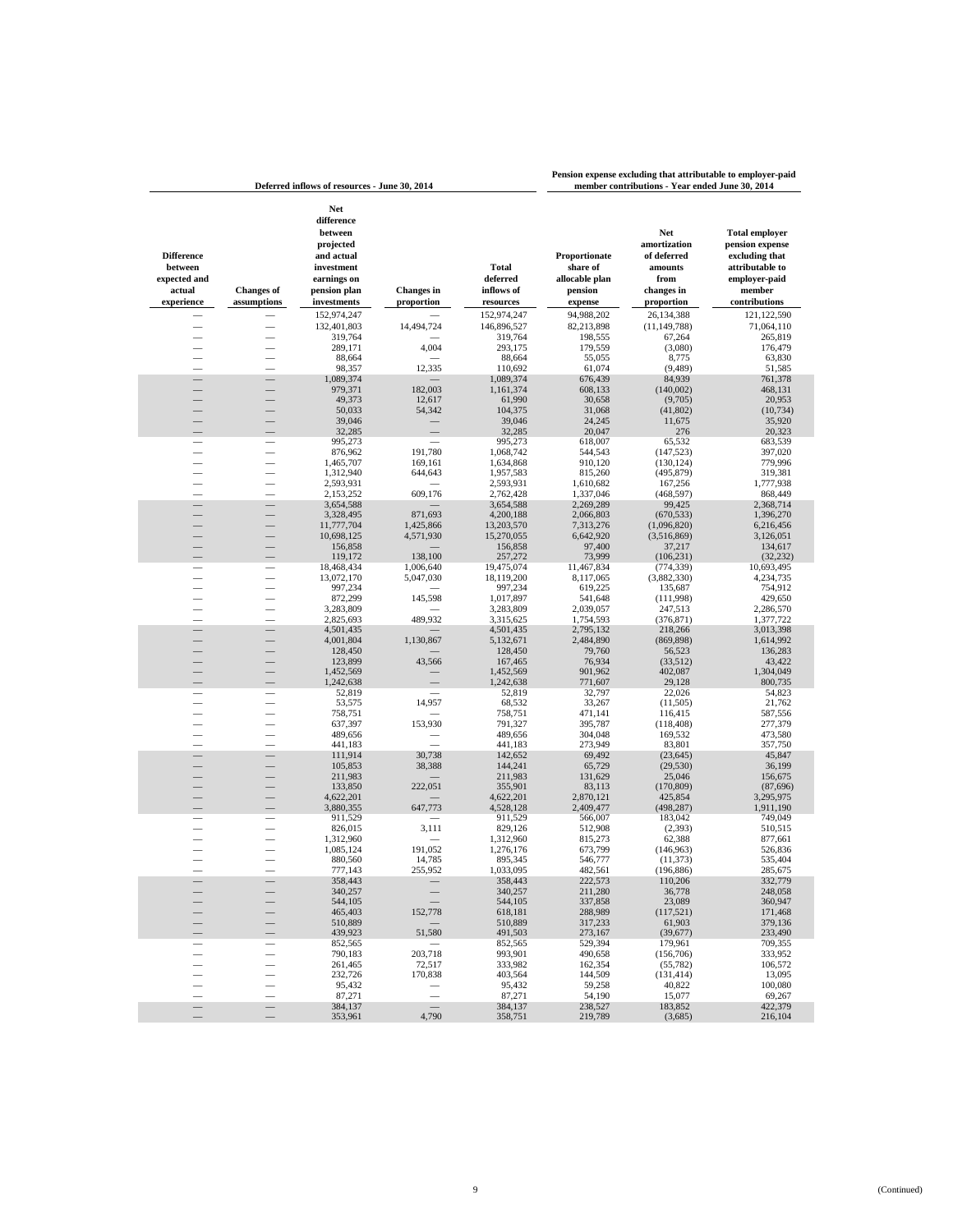Schedules of Pension Amounts by Employer and Nonemployer As of and for the years ended June 30, 2014 and 2013

 $\overline{a}$ 

**Net pension liability Deferred outflows of resources - June 30, 2014**

**Difference**

|                                                                                                                                                               |                       |                              |                          | between                  |                                        |                                 | Total                    |
|---------------------------------------------------------------------------------------------------------------------------------------------------------------|-----------------------|------------------------------|--------------------------|--------------------------|----------------------------------------|---------------------------------|--------------------------|
|                                                                                                                                                               | Employer /            |                              |                          | expected and             |                                        |                                 | deferred                 |
| <b>Employer/nonemployer</b>                                                                                                                                   | nonemployer<br>number | June 30, 2013                | June 30, 2014            | actual<br>experience     | <b>Changes of</b><br>assumptions       | <b>Changes</b> in<br>proportion | outflows of<br>resources |
|                                                                                                                                                               | 140                   |                              | 4,649,001                |                          |                                        | 210,744                         |                          |
| City of Kotzebue - attributable to employer contributions<br>City of Kotzebue - attributable to nonemployer contributions                                     | 140                   | \$<br>4,861,501<br>4,983,443 | 4,387,084                | $\overline{\phantom{0}}$ |                                        |                                 | 210,744                  |
| Galena City SD - attributable to employer contributions                                                                                                       | 141                   | 4,512,245                    | 3,542,756                | -                        |                                        | $\overline{\phantom{a}}$        |                          |
| Galena City SD - attributable to nonemployer contributions                                                                                                    | 141                   | 4,340,372                    | 3,677,442                |                          |                                        |                                 |                          |
| City of Petersburg - attributable to employer contributions                                                                                                   | 143                   | 5,921,729                    | 5,473,005                |                          |                                        | 135,867                         | 135,867                  |
| City of Petersburg - attributable to nonemployer contributions<br>Bristol Bay Borough - attributable to employer contributions                                | 143<br>144            | 5,656,544<br>2,737,825       | 4.937.000<br>2,773,389   |                          |                                        | 217,473                         | 217,473                  |
| Bristol Bay Borough - attributable to nonemployer contributions                                                                                               | 144                   | 2,646,694                    | 2,457,953                |                          |                                        | 68,244                          | 68,244                   |
| North Slope Borough - attributable to employer contributions                                                                                                  | 145                   | 76,977,975                   | 73,312,802               |                          |                                        | 3,145,778                       | 3,145,778                |
| North Slope Borough - attributable to nonemployer contributions                                                                                               | 145                   | 72,904,611                   | 64,825,685               |                          |                                        | 47,052                          | 47,052                   |
| Wrangell Public SD - attributable to employer contributions                                                                                                   | 146                   | 1,168,666                    | 1,016,953                |                          |                                        |                                 |                          |
| Wrangell Public SD - attributable to nonemployer contributions<br>City of Cordova - attributable to employer contributions                                    | 146<br>148            | 1,176,352<br>2,877,605       | 954,021<br>3,134,266     |                          |                                        | 368,123                         | 368,123                  |
| City of Cordova - attributable to nonemployer contributions                                                                                                   | 148                   | 2,919,371                    | 2,995,507                |                          |                                        | 256,213                         | 256,213                  |
| Nome City SD - attributable to employer contributions                                                                                                         | 149                   | 2.208.184                    | 2,063,075                |                          |                                        | 64,803                          | 64,803                   |
| Nome City SD - attributable to nonemployer contributions                                                                                                      | 149                   | 2,367,237                    | 1,988,775                |                          |                                        |                                 |                          |
| City of King Cove - attributable to employer contributions                                                                                                    | 151                   | 1,326,995                    | 1,176,987                |                          |                                        |                                 |                          |
| City of King Cove - attributable to nonemployer contributions                                                                                                 | 151                   | 1,255,223                    | 1,058,396                |                          |                                        |                                 |                          |
| Alaska Housing Finance Corporation - attributable to employer contributions<br>Alaska Housing Finance Corporation - attributable to nonemployer contributions | 152<br>152            | 31,439,910<br>26,433,505     | 28,367,937<br>22,644,898 |                          |                                        | 282,507                         | 282,507                  |
| Lower Yukon SD - attributable to employer contributions                                                                                                       | 153                   | 7,923,520                    | 7,220,756                |                          |                                        | 116,660                         | 116,660                  |
| Lower Yukon SD - attributable to nonemployer contributions                                                                                                    | 153                   | 7,252,526                    | 6,317,670                |                          |                                        |                                 |                          |
| Northwest Arctic Borough SD - attributable to employer contributions                                                                                          | 154                   | 8,152,466                    | 7,849,414                |                          |                                        | 387,323                         | 387,323                  |
| Northwest Arctic Borough SD - attributable to nonemployer contributions                                                                                       | 154                   | 8,121,472                    | 7,248,559                |                          |                                        | 22,468                          | 22,468                   |
| Southeast Island SD - attributable to employer contributions                                                                                                  | 155                   | 767,392                      | 717,565                  | $\overline{\phantom{0}}$ | $\overline{\phantom{0}}$               | 22,903                          | 22,903                   |
| Southeast Island SD - attributable to nonemployer contributions<br>Pribilof SD - attributable to employer contributions                                       | 155<br>156            | 822,687<br>587,371           | 736,222<br>542,013       |                          |                                        | 3,523<br>12,936                 | 3,523<br>12,936          |
| Pribilof SD - attributable to nonemployer contributions                                                                                                       | 156                   | 419,406                      | 330,658                  |                          |                                        |                                 |                          |
| Lower Kuskokwim SD - attributable to employer contributions                                                                                                   | 157                   | 21,841,549                   | 19,931,598               |                          |                                        | 338,920                         | 338,920                  |
| Lower Kuskokwim SD - attributable to nonemployer contributions                                                                                                | 157                   | 19,477,892                   | 16,927,647               | $\overline{\phantom{a}}$ | $\overline{\phantom{a}}$               |                                 |                          |
| Kodiak Island Borough SD - attributable to employer contributions                                                                                             | 158                   | 7,267,954                    | 6.382.720                |                          |                                        |                                 |                          |
| Kodiak Island Borough SD - attributable to nonemployer contributions                                                                                          | 158                   | 7,231,229                    | 6,068,164                |                          |                                        |                                 |                          |
| Yukon Flats SD - attributable to employer contributions<br>Yukon Flats SD - attributable to nonemployer contributions                                         | 159<br>159            | 1,288,535<br>1,267,049       | 1,182,756<br>1,114,713   |                          |                                        | 24,384                          | 24,384                   |
| Yukon / Koyukuk SD - attributable to employer contributions                                                                                                   | 160                   | 2.438.522                    | 2.268.166                |                          |                                        | 65,129                          | 65,129                   |
| Yukon / Koyukuk SD - attributable to nonemployer contributions                                                                                                | 160                   | 2,474,206                    | 2,136,139                |                          |                                        |                                 |                          |
| North Slope Borough SD - attributable to employer contributions                                                                                               | 161                   | 13,717,670                   | 12,410,612               | $\mathcal{L}$            |                                        | 144,445                         | 144,445                  |
| North Slope Borough SD - attributable to nonemployer contributions                                                                                            | 161                   | 12,932,845                   | 10,669,598               |                          |                                        |                                 |                          |
| Aleutian Region SD - attributable to employer contributions                                                                                                   | 162                   | 237,802                      | 225,303                  |                          |                                        | 8,969                           | 8,969                    |
| Aleutian Region SD - attributable to nonemployer contributions<br>Cordova Community Medical Center - attributable to employer contributions                   | 162<br>163            | 187,835<br>3,067,672         | 136,708<br>3,165,175     |                          |                                        | 280,364                         | 280,364                  |
| Cordova Community Medical Center - attributable to nonemployer contributions                                                                                  | 163                   | 3,007,549                    | 3,040,931                |                          |                                        | 235,280                         | 235,280                  |
| Lake And Peninsula Borough SD - attributable to employer contributions                                                                                        | 164                   | 2,199,791                    | 1,988,311                |                          |                                        | 21,969                          | 21,969                   |
| Lake And Peninsula Borough SD - attributable to nonemployer contributions                                                                                     | 164                   | 2,240,011                    | 1,979,532                |                          |                                        |                                 |                          |
| Sitka Community Hospital - attributable to employer contributions                                                                                             | 165                   | 10,412,863                   | 9,504,067                |                          |                                        | 162,702                         | 162,702                  |
| Sitka Community Hospital - attributable to nonemployer contributions                                                                                          | 165                   | 10,733,624                   | 8,600,601                |                          |                                        |                                 |                          |
| Tanana SD - attributable to employer contributions<br>Tanana SD - attributable to nonemployer contributions                                                   | 166<br>166            | 141,467<br>143,184           | 120,295<br>145,350       |                          |                                        | 11,568                          | 11,568                   |
| Southeast Regional Resource Center - attributable to employer contributions                                                                                   | 167                   | 1,995,673                    | 1,759,742                |                          |                                        |                                 |                          |
| Southeast Regional Resource Center - attributable to nonemployer contributions                                                                                | 167                   | 1,733,436                    | 1,490,847                |                          |                                        |                                 |                          |
| Hydaburg City SD - attributable to employer contributions                                                                                                     | 168                   | 250,933                      | 137,142                  |                          |                                        |                                 |                          |
| Hydaburg City SD - attributable to nonemployer contributions                                                                                                  | 168                   | 294,794                      | 137,966                  |                          |                                        |                                 | $\overline{\phantom{0}}$ |
| City of Tanana - attributable to employer contributions<br>City of Tanana - attributable to nonemployer contributions                                         | 169<br>169            | 194,784<br>155,752           | 154,160<br>113,696       |                          |                                        |                                 |                          |
| North Pacific Fishery Mgmt Council - attributable to employer contributions                                                                                   | 170                   | 1,931,313                    | 1,696,940                |                          |                                        |                                 |                          |
| North Pacific Fishery Mgmt Council - attributable to nonemployer contributions                                                                                | 170                   | 1.542.447                    | 1.289.485                |                          |                                        |                                 |                          |
| City of Barrow - attributable to employer contributions                                                                                                       | 171                   | 1,690,329                    | 1,635,926                |                          |                                        | 85,673                          | 85,673                   |
| City of Barrow - attributable to nonemployer contributions                                                                                                    | 171                   | 1.649.021                    | 1.529.712                |                          |                                        | 41,428                          | 41,428                   |
| City of Saint Paul - attributable to employer contributions                                                                                                   | 172                   | 1,699,732                    | 1,561,033                |                          |                                        | 32,698                          | 32,698                   |
| City of Saint Paul - attributable to nonemployer contributions<br>Municipality of Anchorage - attributable to employer contributions                          | 172<br>173            | 1,703,668<br>254,009,684     | 1.532.307<br>222,452,965 | $\overline{\phantom{0}}$ |                                        | 12,192                          | 12,192                   |
| Municipality of Anchorage - attributable to nonemployer contributions                                                                                         | 173                   | 215,922,850                  | 178,660,339              |                          |                                        |                                 |                          |
| Kodiak Island Borough - attributable to employer contributions                                                                                                | 174                   | 4,220,906                    | 3,790,363                |                          |                                        | 26,395                          | 26,395                   |
| Kodiak Island Borough - attributable to nonemployer contributions                                                                                             | 174                   | 3,739,762                    | 3,187,850                |                          | $\overline{\phantom{m}}$               |                                 |                          |
| Nome Joint Utility System - attributable to employer contributions                                                                                            | 175                   | 1,289,786                    | 1,209,375                | $\overline{\phantom{0}}$ | $\overline{\phantom{a}}$               | 40,617                          | 40,617                   |
| Nome Joint Utility System - attributable to nonemployer contributions                                                                                         | 175                   | 1,032,217                    | 971,203                  |                          |                                        | 34,631                          | 34,631                   |
| City of Sand Point - attributable to employer contributions<br>City of Sand Point - attributable to nonemployer contributions                                 | 176<br>176            | 1,337,523<br>1,370,172       | 1,232,488<br>1.167.143   | $\equiv$                 | $\qquad \qquad -$<br>$\qquad \qquad -$ | 28,344                          | 28,344                   |
| Ketchikan Gateway Borough SD - attributable to employer contributions                                                                                         | 177                   | 5,739,241                    | 5,524,103                |                          |                                        | 271,530                         | 271,530                  |
| Ketchikan Gateway Borough SD - attributable to nonemployer contributions                                                                                      | 177                   | 6,104,638                    | 5,638,720                |                          |                                        | 137,941                         | 137,941                  |
| City of Dillingham - attributable to employer contributions                                                                                                   | 178                   | 2,895,069                    | 2,822,639                | -                        |                                        | 159,938                         | 159,938                  |
| City of Dillingham - attributable to nonemployer contributions                                                                                                | 178                   | 3,161,429                    | 2,767,785                |                          |                                        |                                 |                          |
| City of Unalaska - attributable to employer contributions                                                                                                     | 179<br>179            | 12,364,036                   | 11,730,783               | $\overline{\phantom{0}}$ | $\overline{\phantom{a}}$               | 476,910                         | 476,910                  |
| City of Unalaska - attributable to nonemployer contributions<br>Kenai Peninsula Borough - attributable to employer contributions                              | 180                   | 12,049,865<br>24,396,048     | 10,547,310<br>22,975,175 | $\overline{\phantom{0}}$ | $\overline{\phantom{m}}$               | 831,955                         | 831,955                  |
| Kenai Peninsula Borough - attributable to nonemployer contributions                                                                                           | 180                   | 22,562,463                   | 19,950,761               |                          |                                        |                                 |                          |
| City of Ketchikan - attributable to employer contributions                                                                                                    | 181                   | 12,898,074                   | 11,676,941               | $\overline{\phantom{0}}$ | $\overline{\phantom{m}}$               | 140,799                         | 140,799                  |
| City of Ketchikan - attributable to nonemployer contributions                                                                                                 | 181                   | 10,639,193                   | 9,062,699                | $\overline{\phantom{0}}$ |                                        |                                 |                          |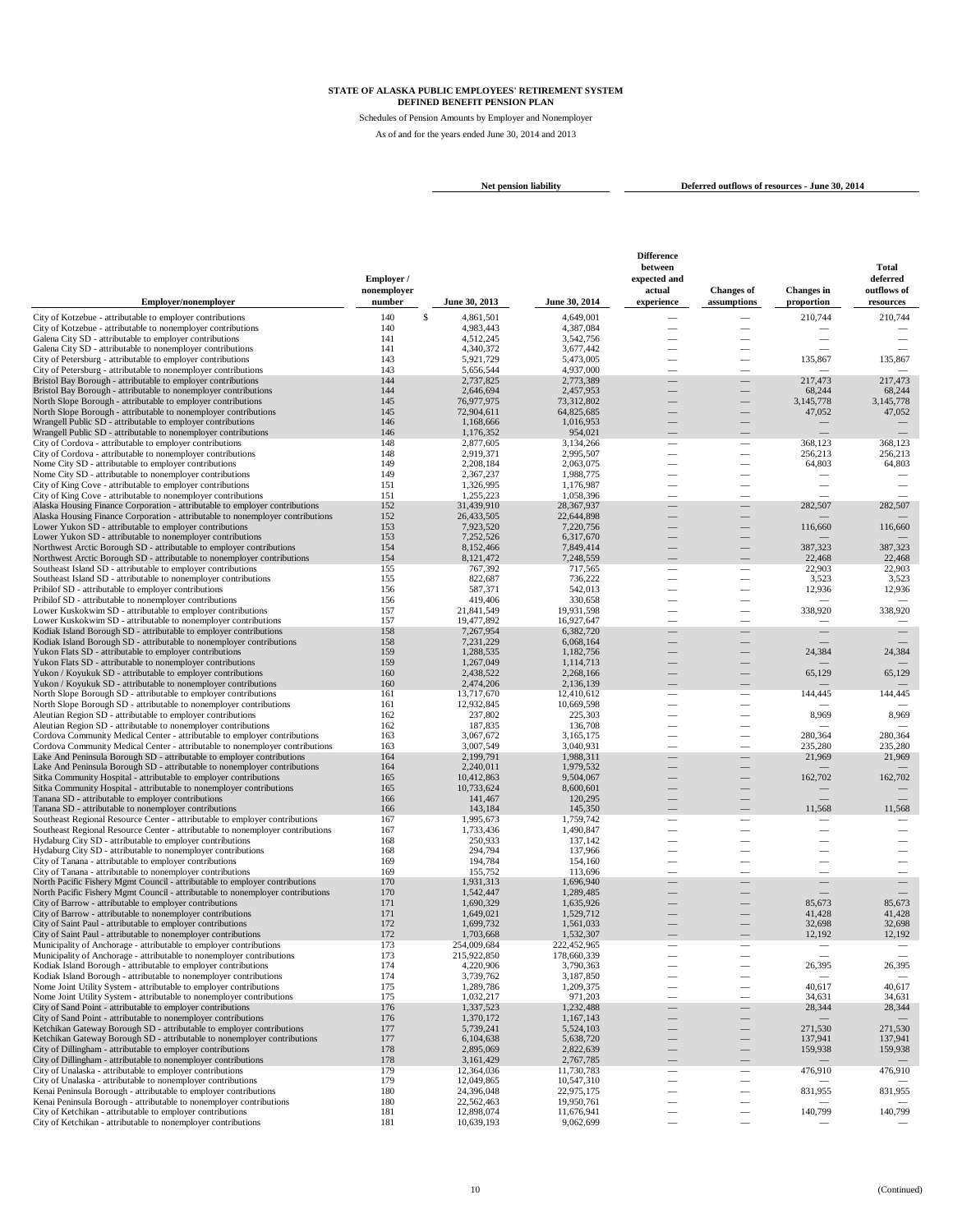|                                                                      |                                  | Deferred inflows of resources - June 30, 2014                                                                       | member contributions - Year ended June 30, 2014 |                                              |                                                                   |                                                                                   |                                                                                                                           |
|----------------------------------------------------------------------|----------------------------------|---------------------------------------------------------------------------------------------------------------------|-------------------------------------------------|----------------------------------------------|-------------------------------------------------------------------|-----------------------------------------------------------------------------------|---------------------------------------------------------------------------------------------------------------------------|
| <b>Difference</b><br>between<br>expected and<br>actual<br>experience | <b>Changes</b> of<br>assumptions | Net<br>difference<br>between<br>projected<br>and actual<br>investment<br>earnings on<br>pension plan<br>investments | <b>Changes</b> in<br>proportion                 | Total<br>deferred<br>inflows of<br>resources | Proportionate<br>share of<br>allocable plan<br>pension<br>expense | Net<br>amortization<br>of deferred<br>amounts<br>from<br>changes in<br>proportion | <b>Total employer</b><br>pension expense<br>excluding that<br>attributable to<br>employer-paid<br>member<br>contributions |
|                                                                      |                                  | 537,118<br>506,858                                                                                                  | 24,860                                          | 537,118<br>531,718                           | 333,519<br>314,729                                                | 162,111<br>(19, 123)                                                              | 495,630<br>295,606                                                                                                        |
|                                                                      |                                  | 409,309                                                                                                             | 295,848                                         | 705,157                                      | 254,157                                                           | (227, 575)                                                                        | 26,582                                                                                                                    |
|                                                                      |                                  | 424,870                                                                                                             | 112,989                                         | 537,859                                      | 263,820                                                           | (86, 915)                                                                         | 176,905                                                                                                                   |
|                                                                      |                                  | 632,318<br>570,392                                                                                                  | 55,351                                          | 632,318<br>625,743                           | 392,633<br>354,180                                                | 104,513<br>(42, 577)                                                              | 497,146<br>311,603                                                                                                        |
|                                                                      | $\overline{\phantom{0}}$         | 320,421                                                                                                             |                                                 | 320,421                                      | 198,963                                                           | 167,287                                                                           | 366,250                                                                                                                   |
|                                                                      |                                  | 283,977                                                                                                             |                                                 | 283,977                                      | 176,334                                                           | 52,495                                                                            | 228,829                                                                                                                   |
|                                                                      |                                  | 8,470,125<br>7,489,574                                                                                              |                                                 | 8,470,125<br>7,489,574                       | 5,259,460<br>4,650,594                                            | 2,419,830<br>36,194                                                               | 7,679,290<br>4,686,788                                                                                                    |
|                                                                      |                                  | 117,493                                                                                                             | 13,378                                          | 130,871                                      | 72,956                                                            | (10, 291)                                                                         | 62,665                                                                                                                    |
|                                                                      |                                  | 110,222                                                                                                             | 57,771                                          | 167,993                                      | 68,441                                                            | (44, 439)                                                                         | 24,002                                                                                                                    |
| $\overline{\phantom{0}}$                                             | $\equiv$                         | 362,114<br>346,083                                                                                                  |                                                 | 362,114<br>346,083                           | 224,852<br>214,898                                                | 283,172<br>197,087                                                                | 508,024<br>411,985                                                                                                        |
|                                                                      |                                  | 238,355                                                                                                             |                                                 | 238,355                                      | 148,005                                                           | 49,849                                                                            | 197,854                                                                                                                   |
|                                                                      |                                  | 229,771                                                                                                             | 72,379                                          | 302,150                                      | 142,675                                                           | (55, 676)                                                                         | 86,999                                                                                                                    |
|                                                                      |                                  | 135,982<br>122,281                                                                                                  | 1,025<br>35,928                                 | 137,007<br>158,209                           | 84,437<br>75,929                                                  | (789)<br>(27, 637)                                                                | 83,648<br>48,292                                                                                                          |
| $\overline{\phantom{0}}$                                             | $\overline{\phantom{0}}$         | 3,277,463                                                                                                           |                                                 | 3,277,463                                    | 2,035,116                                                         | 217,313                                                                           | 2,252,429                                                                                                                 |
|                                                                      |                                  | 2,616,257<br>834,243                                                                                                | 529,834                                         | 3,146,091<br>834,243                         | 1,624,545<br>518,017                                              | (407, 564)<br>89,738                                                              | 1,216,981                                                                                                                 |
|                                                                      |                                  | 729,906                                                                                                             | 78,792                                          | 808,698                                      | 453,230                                                           | (60, 609)                                                                         | 607,755<br>392,621                                                                                                        |
|                                                                      |                                  | 906,875                                                                                                             |                                                 | 906,875                                      | 563,117                                                           | 297,941                                                                           | 861,058                                                                                                                   |
|                                                                      |                                  | 837,455<br>82,903                                                                                                   |                                                 | 837,455<br>82,903                            | 520,012<br>51,478                                                 | 17,283<br>17,618                                                                  | 537,295<br>69,096                                                                                                         |
| $\equiv$                                                             |                                  | 85,059                                                                                                              | $\equiv$                                        | 85,059                                       | 52,817                                                            | 2,710                                                                             | 55,527                                                                                                                    |
|                                                                      | $\frac{1}{1}$                    | 62,621                                                                                                              |                                                 | 62,621                                       | 38,884                                                            | 9,950                                                                             | 48,834                                                                                                                    |
|                                                                      |                                  | 38,202<br>2,302,778                                                                                                 | 26,630                                          | 64,832<br>2,302,778                          | 23,721<br>1,429,893                                               | (20, 484)<br>260,707                                                              | 3,237<br>1,690,600                                                                                                        |
|                                                                      |                                  | 1,955,720                                                                                                           | 236,765                                         | 2,192,485                                    | 1,214,389                                                         | (182, 127)                                                                        | 1,032,262                                                                                                                 |
|                                                                      |                                  | 737,422                                                                                                             | 46,115                                          | 783,537                                      | 457,896                                                           | (35, 473)                                                                         | 422,423                                                                                                                   |
|                                                                      |                                  | 701,080<br>136,649                                                                                                  | 225,536                                         | 926,616<br>136,649                           | 435,330<br>84,851                                                 | (173, 489)<br>18,757                                                              | 261,841<br>103,608                                                                                                        |
|                                                                      |                                  | 128,787                                                                                                             | 6,773                                           | 135,560                                      | 79,969                                                            | (5,210)                                                                           | 74,759                                                                                                                    |
|                                                                      |                                  | 262,050<br>246,797                                                                                                  | 39,060                                          | 262,050<br>285,857                           | 162,718<br>153,247                                                | 50,099<br>(30,046)                                                                | 212,817<br>123,201                                                                                                        |
|                                                                      |                                  | 1,433,848                                                                                                           |                                                 | 1,433,848                                    | 890,337                                                           | 111,112                                                                           | 1,001,449                                                                                                                 |
|                                                                      |                                  | 1,232,702                                                                                                           | 519,911                                         | 1,752,613                                    | 765,437                                                           | (399, 932)                                                                        | 365,505                                                                                                                   |
|                                                                      |                                  | 26,030<br>15,794                                                                                                    | 19,169                                          | 26,030<br>34,963                             | 16,163<br>9,807                                                   | 6,899<br>(14, 745)                                                                | 23,062<br>(4,938)                                                                                                         |
|                                                                      |                                  | 365,685                                                                                                             |                                                 | 365,685                                      | 227,070                                                           | 215,665                                                                           | 442,735                                                                                                                   |
|                                                                      |                                  | 351,331<br>229,718                                                                                                  |                                                 | 351,331<br>229,718                           | 218,156<br>142,641                                                | 180,985<br>16,899                                                                 | 399,141<br>159,540                                                                                                        |
|                                                                      |                                  | 228,703                                                                                                             | 6,351                                           | 235,054                                      | 142,012                                                           | (4,886)                                                                           | 137,126                                                                                                                   |
|                                                                      |                                  | 1,098,043                                                                                                           |                                                 | 1,098,043                                    | 681,822                                                           | 125,155                                                                           | 806,977                                                                                                                   |
|                                                                      |                                  | 993,662<br>13,898                                                                                                   | 593,549<br>3,406                                | 1,587,211<br>17,304                          | 617,007<br>8,630                                                  | (456, 576)<br>(2,620)                                                             | 160,431<br>6,010                                                                                                          |
|                                                                      |                                  | 16,793                                                                                                              |                                                 | 16,793                                       | 10,427                                                            | 8,899                                                                             | 19,326                                                                                                                    |
|                                                                      |                                  | 203,310                                                                                                             | 8,118                                           | 211,428                                      | 126,244                                                           | (6,245)                                                                           | 119,999                                                                                                                   |
|                                                                      |                                  | 172,244<br>15,845                                                                                                   | 31,018<br>54,557                                | 203,262<br>70,402                            | 106,953<br>9,839                                                  | (23, 860)<br>(41, 967)                                                            | 83,093<br>(32, 128)                                                                                                       |
| $\begin{array}{c} \square \\ \square \\ \square \end{array}$         |                                  | 15,940                                                                                                              | 78,823                                          | 94,763                                       | 9,898                                                             | (60, 633)                                                                         | (50, 735)                                                                                                                 |
|                                                                      | $\overline{\phantom{0}}$         | 17,811<br>13,136                                                                                                    | 11,991<br>15,679                                | 29,802<br>28,815                             | 11,059<br>8,157                                                   | (9, 224)<br>(12,061)                                                              | 1,835<br>(3,904)                                                                                                          |
|                                                                      |                                  | 196,054                                                                                                             | 11,707                                          | 207,761                                      | 121,739                                                           | (9,005)                                                                           | 112,734                                                                                                                   |
|                                                                      |                                  | 148,979                                                                                                             | 51,211                                          | 200,190                                      | 92,508                                                            | (39, 393)                                                                         | 53,115                                                                                                                    |
|                                                                      |                                  | 189,005<br>176,734                                                                                                  |                                                 | 189,005<br>176,734                           | 117,361<br>109,742                                                | 65,902<br>31,868                                                                  | 183,263<br>141,610                                                                                                        |
|                                                                      |                                  | 180,352                                                                                                             |                                                 | 180,352                                      | 111,989                                                           | 25,152                                                                            | 137,141                                                                                                                   |
|                                                                      |                                  | 177,034<br>25,700,893                                                                                               | 2,005,260                                       | 177,034<br>27,706,153                        | 109,928<br>15,958,775                                             | 9,379<br>(1,542,508)                                                              | 119,307<br>14,416,267                                                                                                     |
|                                                                      |                                  | 20,641,354                                                                                                          | 8,346,830                                       | 28,988,184                                   | 12,817,092                                                        | (6,420,639)                                                                       | 6,396,453                                                                                                                 |
|                                                                      |                                  | 437,916                                                                                                             |                                                 | 437,916                                      | 271,921                                                           | 20,304                                                                            | 292,225                                                                                                                   |
|                                                                      |                                  | 368,305<br>139,724                                                                                                  | 85,083                                          | 453,388<br>139,724                           | 228,696<br>86,761                                                 | (65, 449)<br>31,244                                                               | 163,247<br>118,005                                                                                                        |
|                                                                      |                                  | 112,207                                                                                                             |                                                 | 112,207                                      | 69,674                                                            | 26,639                                                                            | 96,313                                                                                                                    |
|                                                                      |                                  | 142,394<br>134,845                                                                                                  |                                                 | 142,394<br>166,539                           | 88,419                                                            | 21,803                                                                            | 110,222                                                                                                                   |
|                                                                      |                                  | 638,222                                                                                                             | 31,694                                          | 638,222                                      | 83,731<br>396,299                                                 | (24, 380)<br>208,869                                                              | 59,351<br>605,168                                                                                                         |
|                                                                      |                                  | 651,464                                                                                                             |                                                 | 651,464                                      | 404,522                                                           | 106,109                                                                           | 510,631                                                                                                                   |
|                                                                      |                                  | 326,111<br>319,773                                                                                                  | 25,522                                          | 326,111<br>345,295                           | 202,496<br>198,561                                                | 123,029<br>(19, 632)                                                              | 325,525<br>178,929                                                                                                        |
|                                                                      |                                  | 1,355,305                                                                                                           |                                                 | 1,355,305                                    | 841,566                                                           | 366,854                                                                           | 1,208,420                                                                                                                 |
|                                                                      |                                  | 1,218,574<br>2,654,415                                                                                              | 98,657                                          | 1,317,231<br>2,654,415                       | 756,664                                                           | (75, 890)                                                                         | 680,774                                                                                                                   |
|                                                                      | $\overline{\phantom{0}}$         | 2,304,992                                                                                                           | 56,359                                          | 2,361,351                                    | 1,648,239<br>1,431,268                                            | 639,965<br>(43, 353)                                                              | 2,288,204<br>1,387,915                                                                                                    |
|                                                                      |                                  | 1,349,084                                                                                                           |                                                 | 1,349,084                                    | 837,704                                                           | 108,307                                                                           | 946,011                                                                                                                   |

 $1,047,050$   $246,103$   $1,293,153$   $650,158$   $(189,310)$   $460,848$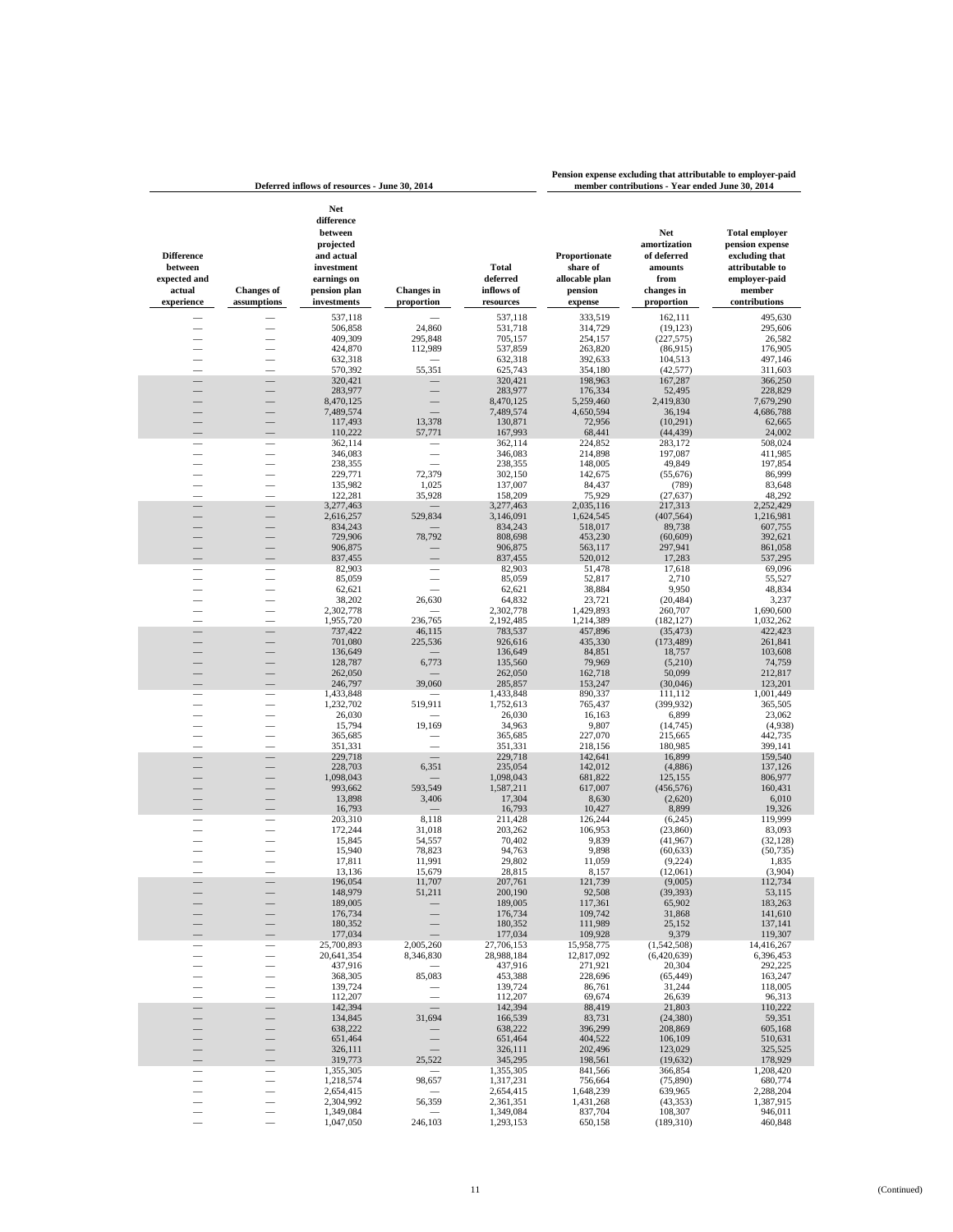Schedules of Pension Amounts by Employer and Nonemployer As of and for the years ended June 30, 2014 and 2013

**Net pension liability Deferred outflows of resources - June 30, 2014** 

| Employer/nonemployer                                                                                                                          | Employer/<br>nonemployer<br>number | June 30, 2013                           | June 30, 2014            | <b>Difference</b><br>between<br>expected and<br>actual<br>experience | <b>Changes</b> of<br>assumptions                     | <b>Changes</b> in<br>proportion | Total<br>deferred<br>outflows of<br>resources |
|-----------------------------------------------------------------------------------------------------------------------------------------------|------------------------------------|-----------------------------------------|--------------------------|----------------------------------------------------------------------|------------------------------------------------------|---------------------------------|-----------------------------------------------|
|                                                                                                                                               |                                    |                                         |                          |                                                                      |                                                      |                                 |                                               |
| City of Seward - attributable to employer contributions<br>City of Seward - attributable to nonemployer contributions                         | 182<br>182                         | $\mathcal{S}$<br>6,100,166<br>5,666,528 | 5,440,800<br>4,808,315   |                                                                      |                                                      | 14,516                          | 14,516                                        |
| City of Fort Yukon - attributable to employer contributions                                                                                   | 183                                | 619,043                                 | 384,367                  |                                                                      |                                                      |                                 |                                               |
| City of Fort Yukon - attributable to nonemployer contributions                                                                                | 183                                | 563,249                                 | 374,538                  |                                                                      |                                                      |                                 |                                               |
| Bristol Bay Borough SD - attributable to employer contributions                                                                               | 184                                | 595,724                                 | 563,192                  |                                                                      |                                                      | 21,693                          | 21,693                                        |
| Bristol Bay Borough SD - attributable to nonemployer contributions<br>Cordova City SD - attributable to employer contributions                | 184<br>185                         | 624,560<br>909,476                      | 528,863<br>798,633       |                                                                      |                                                      |                                 |                                               |
| Cordova City SD - attributable to nonemployer contributions                                                                                   | 185                                | 902,828                                 | 745,150                  | $\overline{\phantom{a}}$                                             |                                                      |                                 |                                               |
| City of Craig - attributable to employer contributions                                                                                        | 186                                | 1,853,546                               | 1,653,479                |                                                                      |                                                      | 4,590                           | 4,590                                         |
| City of Craig - attributable to nonemployer contributions                                                                                     | 186                                | 1,707,023                               | 1,562,450                |                                                                      |                                                      | 29,479                          | 29,479                                        |
| Petersburg Medical Center - attributable to employer contributions<br>Petersburg Medical Center - attributable to nonemployer contributions   | 187<br>187                         | 5,801,376<br>5,718,999                  | 5,684,599<br>5,281,256   | $\overline{\phantom{a}}$                                             | $\overline{\phantom{0}}$                             | 338,547<br>128,428              | 338,547<br>128,428                            |
| Haines Borough - attributable to employer contributions                                                                                       | 189                                | 2,524,319                               | 2,326,689                |                                                                      | <u>—</u>                                             | 53,878                          | 53,878                                        |
| Haines Borough - attributable to nonemployer contributions                                                                                    | 189                                | 2,758,681                               | 2.289.751                |                                                                      |                                                      |                                 |                                               |
| Kenai Peninsula Borough SD - attributable to employer contributions                                                                           | 190                                | 21,647,066                              | 20,359,190               |                                                                      |                                                      | 720,957                         | 720,957                                       |
| Kenai Peninsula Borough SD - attributable to nonemployer contributions<br>City of North Pole - attributable to employer contributions         | 190<br>191                         | 21,386,871<br>3,001,738                 | 18,808,964<br>2,862,282  |                                                                      | ÷.                                                   | 124,875                         | 124,875                                       |
| City of North Pole - attributable to nonemployer contributions                                                                                | 191                                | 2,900,277                               | 2,642,692                |                                                                      |                                                      | 42,479                          | 42,479                                        |
| City of Galena - attributable to employer contributions                                                                                       | 192                                | 2,058,203                               | 1,822,727                | $\overline{\phantom{a}}$                                             |                                                      |                                 |                                               |
| City of Galena - attributable to nonemployer contributions                                                                                    | 192                                | 1,063,999                               | 863,794                  | -                                                                    | $\overline{\phantom{0}}$                             |                                 |                                               |
| City of Nenana - attributable to employer contributions                                                                                       | 193<br>193                         | 575,831<br>293,878                      | 656,104<br>142,710       |                                                                      | $\overline{\phantom{0}}$<br>$\overline{\phantom{0}}$ | 92,064                          | 92,064                                        |
| City of Nenana - attributable to nonemployer contributions<br>Yupiit SD - attributable to employer contributions                              | 195                                | 2,409,314                               | 2,150,430                | $\overline{\phantom{a}}$                                             | $\overline{\phantom{0}}$                             | 6,712                           | 6,712                                         |
| Yupiit SD - attributable to nonemployer contributions                                                                                         | 195                                | 2.259.070                               | 1,710,603                |                                                                      |                                                      |                                 |                                               |
| Nenana City SD - attributable to employer contributions                                                                                       | 196                                | 1,387,552                               | 1,337,976                | ÷.                                                                   | <u>—</u>                                             | 67,197                          | 67,197                                        |
| Nenana City SD - attributable to nonemployer contributions                                                                                    | 196<br>198                         | 1.554.559<br>134,412                    | 1,266,942<br>141,691     |                                                                      |                                                      | 14,198                          | 14,198                                        |
| City of Saxman - attributable to employer contributions<br>City of Saxman - attributable to nonemployer contributions                         | 198                                | 167,844                                 | 134,539                  |                                                                      |                                                      |                                 |                                               |
| City of Hoonah - attributable to employer contributions                                                                                       | 199                                | 1.235.022                               | 1,159,466                |                                                                      | -                                                    | 39,809                          | 39,809                                        |
| City of Hoonah - attributable to nonemployer contributions                                                                                    | 199                                | 1,320,197                               | 1,164,779                |                                                                      |                                                      |                                 |                                               |
| City of Pelican - attributable to employer contributions                                                                                      | 200                                | 203,844                                 | 179,702                  | $\overline{\phantom{a}}$                                             | —                                                    |                                 |                                               |
| City of Pelican - attributable to nonemployer contributions<br>City of Whittier - attributable to employer contributions                      | 200<br>202                         | 131,759<br>1.451.626                    | 105,290<br>1,217,457     |                                                                      |                                                      |                                 |                                               |
| City of Whittier - attributable to nonemployer contributions                                                                                  | 202                                | 1,198,144                               | 1,093,828                |                                                                      |                                                      | 18,882                          | 18,882                                        |
| Anchorage Community Develop Authority - attributable to employer contributions                                                                | 203                                | 2,141,134                               | 2,054,838                | $\overline{\phantom{a}}$                                             | $\overline{\phantom{0}}$                             | 97,460                          | 97,460                                        |
| Anchorage Community Develop Authority - attributable to nonemployer contributions                                                             | 203                                | 2,372,711                               | 2,118,774                |                                                                      |                                                      | 7,255                           | 7,255                                         |
| Craig City SD - attributable to employer contributions<br>Craig City SD - attributable to nonemployer contributions                           | 204<br>204                         | 1,068,525<br>1,157,788                  | 945,114<br>937,442       |                                                                      |                                                      |                                 |                                               |
| Dillingham City SD - attributable to employer contributions                                                                                   | 205                                | 1,893,737                               | 1,622,358                |                                                                      |                                                      |                                 |                                               |
| Dillingham City SD - attributable to nonemployer contributions                                                                                | 205                                | 1,861,303                               | 1,540,556                |                                                                      |                                                      |                                 |                                               |
| City of Thorne Bay - attributable to employer contributions                                                                                   | 206                                | 477,446                                 | 413,987                  |                                                                      |                                                      |                                 |                                               |
| City of Thorne Bay - attributable to nonemployer contributions<br>City of Akutan - attributable to employer contributions                     | 206<br>208                         | 435,353<br>722,669                      | 408,252<br>882,277       | $\qquad \qquad$                                                      | -                                                    | 13,736<br>153,002               | 13,736<br>153,002                             |
| City of Akutan - attributable to nonemployer contributions                                                                                    | 208                                | 685,025                                 | 664,805                  | $\overline{\phantom{a}}$                                             | $\overline{\phantom{0}}$                             | 35,883                          | 35,883                                        |
| Unalaska City SD - attributable to employer contributions                                                                                     | 209                                | 1,426,283                               | 1,238,534                |                                                                      |                                                      |                                 |                                               |
| Unalaska City SD - attributable to nonemployer contributions                                                                                  | 209                                | 1,367,730                               | 1,111,996                | ÷.                                                                   | $\overline{\phantom{0}}$                             |                                 |                                               |
| Kashunamiut SD - attributable to employer contributions<br>Kashunamiut SD - attributable to nonemployer contributions                         | 211<br>211                         | 1,821,701<br>1,752,375                  | 1,708,190<br>1,606,476   | -                                                                    | -                                                    | 57,408<br>31,862                | 57,408<br>31,862                              |
| City of Homer - attributable to employer contributions                                                                                        | 215                                | 8,147,695                               | 7,236,285                |                                                                      |                                                      |                                 |                                               |
| City of Homer - attributable to nonemployer contributions                                                                                     | 215                                | 7,611,045                               | 6,414,212                |                                                                      | ÷.                                                   |                                 |                                               |
| Special Education Service Agency - attributable to employer contributions                                                                     | 218                                | 252,858                                 | 245,714                  |                                                                      |                                                      | 13,449                          | 13,449                                        |
| Special Education Service Agency - attributable to nonemployer contributions                                                                  | 218                                | 309,056<br>36,780,662                   | 230,661                  |                                                                      |                                                      |                                 |                                               |
| Bartlett Regional Hospital - attributable to employer contributions<br>Bartlett Regional Hospital - attributable to nonemployer contributions | 219<br>219                         | 34,437,545                              | 32,827,474<br>28,566,766 |                                                                      | $\overline{\phantom{0}}$                             | 101,798                         | 101,798                                       |
| Northwest Arctic Borough - attributable to employer contributions                                                                             | 220                                | 2,492,286                               | 2,633,361                |                                                                      |                                                      | 267,145                         | 267,145                                       |
| Northwest Arctic Borough - attributable to nonemployer contributions                                                                          | 220                                | 2,580,931                               | 2,413,039                | ÷,                                                                   | $\overline{\phantom{0}}$                             | 76,831                          | 76,831                                        |
| Saint Mary's SD - attributable to employer contributions                                                                                      | 221                                | 636,729                                 | 659,750                  |                                                                      |                                                      | 59,963                          | 59,963                                        |
| Saint Mary's SD - attributable to nonemployer contributions<br>City of Selawik - attributable to employer contributions                       | 221<br>222                         | 660,324<br>15,009                       | 637,896<br>13,185        | -                                                                    | -                                                    | 32,719                          | 32,719                                        |
| City of Selawik - attributable to nonemployer contributions                                                                                   | 222                                |                                         |                          |                                                                      |                                                      |                                 |                                               |
| Bristol Bay Rha - attributable to employer contributions                                                                                      | 223                                | 2,034,121                               | 1,991,621                |                                                                      |                                                      | 17,715                          | 117,715                                       |
| Bristol Bay Rha - attributable to nonemployer contributions                                                                                   | 223                                | 1,938,490                               | 1,726,884                |                                                                      | $\qquad \qquad - \qquad$                             | 3,293                           | 3,293                                         |
| Copper River Basin Rha - attributable to employer contributions<br>Copper River Basin Rha - attributable to nonemployer contributions         | 224<br>224                         | 673,336<br>738,951                      | 543,145<br>537,583       |                                                                      |                                                      |                                 |                                               |
| Skagway City SD - attributable to employer contributions                                                                                      | 225                                | 461,951                                 | 405,553                  |                                                                      |                                                      |                                 |                                               |
| Skagway City SD - attributable to nonemployer contributions                                                                                   | 225                                | 311,218                                 | 247,142                  |                                                                      |                                                      |                                 |                                               |
| City of Klawock - attributable to employer contributions                                                                                      | 227                                | 631,449                                 | 685,788                  |                                                                      |                                                      | 79,518                          | 79,518                                        |
| City of Klawock - attributable to nonemployer contributions<br>Petersburg City SD - attributable to employer contributions                    | 227<br>228                         | 832,490<br>1,263,117                    | 708,421<br>1,099,654     | $\overline{\phantom{0}}$<br>$\overline{\phantom{0}}$                 | $\overline{\phantom{0}}$                             | $\overline{\phantom{m}}$        |                                               |
| Petersburg City SD - attributable to nonemployer contributions                                                                                | 228                                | 1,217,422                               | 1,043,293                | $\overline{\phantom{0}}$                                             | $\qquad \qquad \longleftarrow$                       |                                 | $\qquad \qquad \longleftarrow$                |
| Aleutians East Borough - attributable to employer contributions                                                                               | 230                                | 1,499,404                               | 1,332,935                | $\overline{\phantom{0}}$                                             |                                                      | 769                             | 769                                           |
| Aleutians East Borough - attributable to nonemployer contributions                                                                            | 230                                | 889,275                                 | 782,704                  |                                                                      |                                                      |                                 |                                               |
| City of Kivalina - attributable to employer contributions                                                                                     | 231                                | 51,675                                  | 45,396                   |                                                                      | $\overline{\phantom{0}}$                             | $\equiv$                        | $\overline{\phantom{0}}$                      |
| City of Kivalina - attributable to nonemployer contributions<br>City of Huslia - attributable to employer contributions                       | 231<br>235                         | 187,701                                 | 164,449                  |                                                                      |                                                      |                                 |                                               |
| City of Huslia - attributable to nonemployer contributions                                                                                    | 235                                | 165,287                                 | 133,631                  |                                                                      |                                                      |                                 |                                               |
| City of Kaltag - attributable to employer contributions                                                                                       | 237                                | 33,744                                  | 39,207                   |                                                                      |                                                      | 5,878                           | 5,878                                         |
| City of Kaltag - attributable to nonemployer contributions                                                                                    | 237                                | 24,601                                  | 28,309                   |                                                                      |                                                      | 4,111                           | 4,111                                         |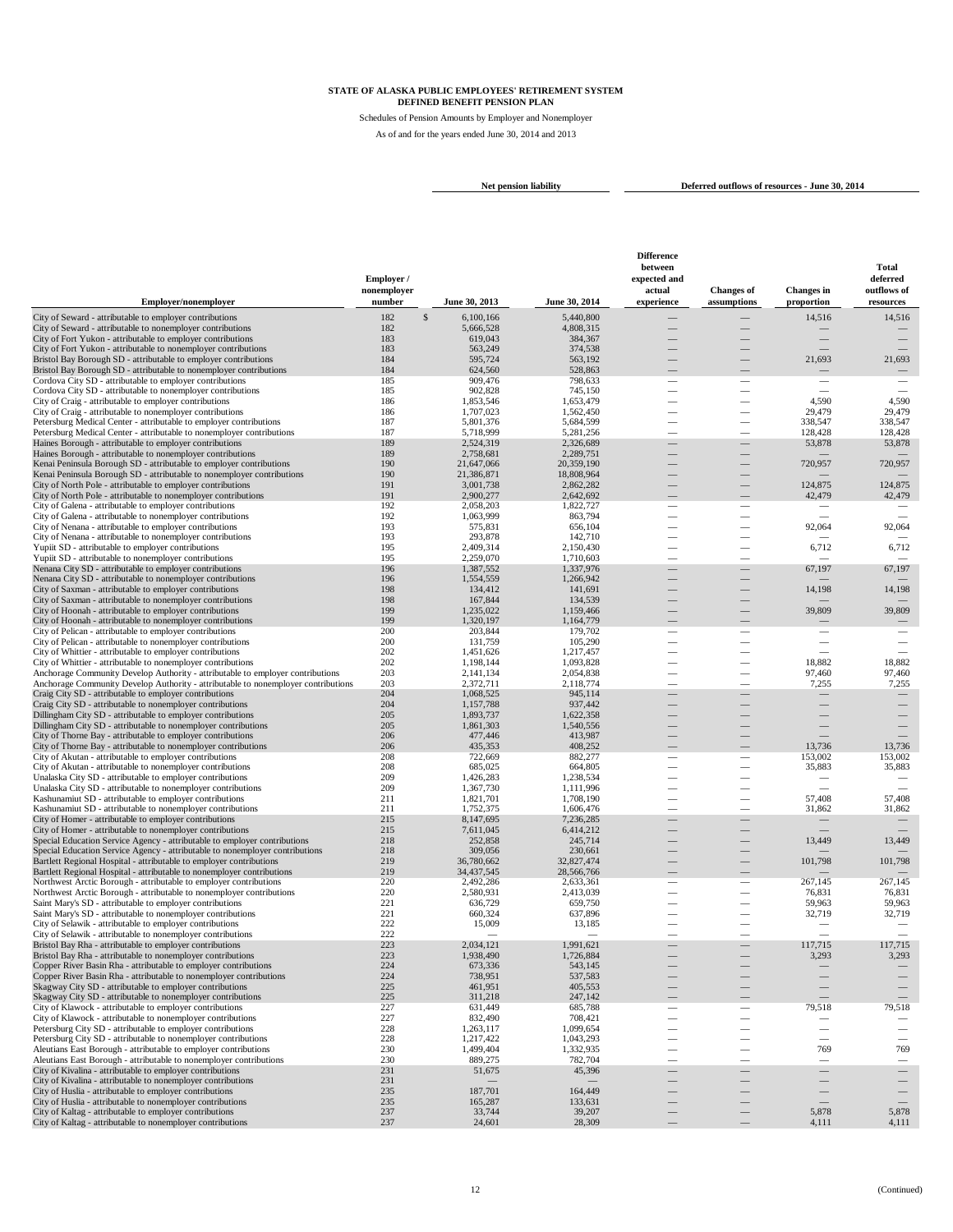| <b>Difference</b><br>between<br>expected and<br>actual<br>experience | <b>Changes of</b><br>assumptions | Net<br>difference<br>between<br>projected<br>and actual<br>investment<br>earnings on<br>pension plan<br>investments | <b>Changes</b> in<br>proportion | Total<br>deferred<br>inflows of<br>resources | Proportionate<br>share of<br>allocable plan<br>pension<br>expense | Net<br>amortization<br>of deferred<br>amounts<br>from<br>changes in<br>proportion | <b>Total employer</b><br>pension expense<br>excluding that<br>attributable to<br>employer-paid<br>member<br>contributions |
|----------------------------------------------------------------------|----------------------------------|---------------------------------------------------------------------------------------------------------------------|---------------------------------|----------------------------------------------|-------------------------------------------------------------------|-----------------------------------------------------------------------------------|---------------------------------------------------------------------------------------------------------------------------|
|                                                                      |                                  | 628,598                                                                                                             |                                 | 628,598                                      | 390,323                                                           | 11,166                                                                            | 401,489                                                                                                                   |
|                                                                      |                                  | 555,524                                                                                                             | 142,887                         | 698,411                                      | 344,949                                                           | (109, 913)                                                                        | 235,036                                                                                                                   |
|                                                                      |                                  | 44,408                                                                                                              | 105,289                         | 149,697                                      | 27,575                                                            | (80,991)                                                                          | (53, 416)                                                                                                                 |
|                                                                      |                                  | 43,272                                                                                                              | 80,008                          | 123,280                                      | 26,869                                                            | (61, 545)                                                                         | (34, 676)                                                                                                                 |
|                                                                      |                                  | 65,068                                                                                                              |                                 | 65,068                                       | 40,403                                                            | 16,687                                                                            | 57,090                                                                                                                    |
|                                                                      |                                  | 61,102                                                                                                              | 16,453                          | 77,555                                       | 37,941                                                            | (12, 656)                                                                         | 25,285                                                                                                                    |
|                                                                      |                                  | 92,269<br>86,090                                                                                                    | 5,814<br>36,093                 | 98,083<br>122,183                            | 57,294<br>53,457                                                  | (4, 473)<br>(27, 764)                                                             | 52,821<br>25,693                                                                                                          |
|                                                                      |                                  | 191,033                                                                                                             |                                 | 191,033                                      | 118,621                                                           | 3,531                                                                             | 122,152                                                                                                                   |
|                                                                      |                                  | 180,516                                                                                                             |                                 | 180,516                                      | 112,090                                                           | 22,676                                                                            | 134,766                                                                                                                   |
|                                                                      |                                  | 656,765                                                                                                             |                                 | 656,765                                      | 407,813                                                           | 260,421                                                                           | 668,234                                                                                                                   |
|                                                                      |                                  | 610,165                                                                                                             |                                 | 610,165                                      | 378,877                                                           | 98,790                                                                            | 477,667                                                                                                                   |
| $\equiv$                                                             | $\overline{\phantom{0}}$         | 268,812<br>264,544                                                                                                  | 102,094                         | 268,812<br>366,638                           | 166,917<br>164,267                                                | 41,445<br>(78, 534)                                                               | 208,362<br>85,733                                                                                                         |
| $\equiv$                                                             | $\equiv$                         | 2,352,180                                                                                                           |                                 | 2,352,180                                    | 1,460,568                                                         | 554,583                                                                           | 2,015,151                                                                                                                 |
|                                                                      |                                  | 2,173,076                                                                                                           | 118,514                         | 2,291,590                                    | 1,349,355                                                         | (91, 165)                                                                         | 1,258,190                                                                                                                 |
|                                                                      | $\overline{\phantom{0}}$         | 330,691                                                                                                             |                                 | 330,691                                      | 205,340                                                           | 96,058                                                                            | 301,398                                                                                                                   |
|                                                                      |                                  | 305,321                                                                                                             |                                 | 305,321                                      | 189,587                                                           | 32,676                                                                            | 222,263                                                                                                                   |
| $\equiv$                                                             | $\overline{\phantom{0}}$         | 210,587<br>99,798                                                                                                   | 3,378<br>51,686                 | 213,965<br>151,484                           | 130,762<br>61,969                                                 | (2, 599)<br>(39, 759)                                                             | 128,163<br>22,210                                                                                                         |
|                                                                      |                                  | 75,802                                                                                                              |                                 | 75,802                                       | 47,069                                                            | 70,819                                                                            | 117,888                                                                                                                   |
|                                                                      |                                  | 16,488                                                                                                              | 75,287                          | 91,775                                       | 10,238                                                            | (57, 913)                                                                         | (47, 675)                                                                                                                 |
| $\equiv$                                                             | $\equiv$                         | 248,448                                                                                                             |                                 | 248,448                                      | 154,272                                                           | 5,163                                                                             | 159,435                                                                                                                   |
|                                                                      | $\equiv$                         | 197,633                                                                                                             | 188,266                         | 385,899                                      | 122,719                                                           | (144, 820)                                                                        | (22, 101)                                                                                                                 |
| $\overline{\phantom{0}}$                                             | $\overline{\phantom{0}}$         | 154,582                                                                                                             |                                 | 154,582                                      | 95,986                                                            | 51,690                                                                            | 147,676                                                                                                                   |
| $\equiv$                                                             |                                  | 146,375<br>16,370                                                                                                   | 72,403                          | 218,778<br>16,370                            | 90,890<br>10,165                                                  | (55, 694)<br>10,921                                                               | 35,196<br>21,086                                                                                                          |
|                                                                      |                                  | 15,544                                                                                                              | 9,250                           | 24,794                                       | 9,652                                                             | (7, 115)                                                                          | 2,537                                                                                                                     |
|                                                                      |                                  | 133,958                                                                                                             |                                 | 133,958                                      | 83,180                                                            | 30,622                                                                            | 113,802                                                                                                                   |
|                                                                      |                                  | 134,572                                                                                                             | 4,952                           | 139,524                                      | 83,561                                                            | (3,809)                                                                           | 79,752                                                                                                                    |
|                                                                      |                                  | 20,762                                                                                                              | 857                             | 21,619                                       | 12,892                                                            | (659)                                                                             | 12,233                                                                                                                    |
|                                                                      |                                  | 12,165<br>140,658                                                                                                   | 7,468<br>45,714                 | 19,633<br>186,372                            | 7,553<br>87,340                                                   | (5,745)<br>(35, 165)                                                              | 1,808<br>52,175                                                                                                           |
|                                                                      |                                  | 126,374                                                                                                             |                                 | 126,374                                      | 78,471                                                            | 14,525                                                                            | 92,996                                                                                                                    |
|                                                                      |                                  | 237,404                                                                                                             |                                 | 237,404                                      | 147,414                                                           | 74,969                                                                            | 222,383                                                                                                                   |
|                                                                      |                                  | 244,790                                                                                                             |                                 | 244,790                                      | 152,001                                                           | 5,581                                                                             | 157,582                                                                                                                   |
|                                                                      |                                  | 109,193                                                                                                             | 2,493                           | 111,686                                      | 67,803                                                            | (1,918)                                                                           | 65,885                                                                                                                    |
|                                                                      |                                  | 108,306<br>187,438                                                                                                  | 57,829<br>37,931                | 166,135<br>225,369                           | 67,252<br>116,388                                                 | (44, 484)<br>(29, 178)                                                            | 22,768<br>87,210                                                                                                          |
|                                                                      |                                  | 177,987                                                                                                             | 71,656                          | 249,643                                      | 110,519                                                           | (55, 120)                                                                         | 55,399                                                                                                                    |
|                                                                      |                                  | 47,830                                                                                                              | 6,407                           | 54,237                                       | 29,699                                                            | (4,928)                                                                           | 24,771                                                                                                                    |
|                                                                      |                                  | 47,167                                                                                                              |                                 | 47,167                                       | 29,288                                                            | 10,566                                                                            | 39,854                                                                                                                    |
|                                                                      |                                  | 101,933                                                                                                             |                                 | 101,933                                      | 63,295                                                            | 117,694                                                                           | 180,989                                                                                                                   |
|                                                                      | $\overline{\phantom{0}}$         | 76,808<br>143,093                                                                                                   | 17,977                          | 76,808<br>161,070                            | 47,693<br>88,852                                                  | 27,602<br>(13, 829)                                                               | 75,295<br>75,023                                                                                                          |
|                                                                      |                                  | 128,473                                                                                                             | 65,409                          | 193,882                                      | 79,775                                                            | (50, 314)                                                                         | 29,461                                                                                                                    |
| $\overline{\phantom{0}}$                                             | $\equiv$                         | 197,354                                                                                                             |                                 | 197,354                                      | 122,546                                                           | 44,160                                                                            | 166,706                                                                                                                   |
|                                                                      |                                  | 185,603                                                                                                             |                                 | 185,603                                      | 115,249                                                           | 24,509                                                                            | 139,758                                                                                                                   |
|                                                                      |                                  | 836,037<br>741,060                                                                                                  | 166<br>219,995                  | 836,203<br>961,055                           | 519,131<br>460,156                                                | (127)<br>(169, 227)                                                               | 519,004<br>290,929                                                                                                        |
|                                                                      |                                  | 28,388                                                                                                              |                                 | 28,388                                       | 17,628                                                            | 10,345                                                                            | 27,973                                                                                                                    |
|                                                                      |                                  | 26,649                                                                                                              | 27,895                          | 54,544                                       | 16,548                                                            | (21, 458)                                                                         | (4,910)                                                                                                                   |
|                                                                      |                                  | 3,792,691                                                                                                           |                                 | 3,792,691                                    | 2,355,043                                                         | 78,306                                                                            | 2,433,349                                                                                                                 |
|                                                                      |                                  | 3,300,434                                                                                                           | 1,285,276                       | 4,585,710                                    | 2.049.380                                                         | (988, 674)                                                                        | 1,060,706                                                                                                                 |
|                                                                      |                                  | 304,243<br>278,788                                                                                                  |                                 | 304,243<br>278,788                           | 188,917<br>173,111                                                | 205,496<br>59,101                                                                 | 394,413<br>232,212                                                                                                        |
|                                                                      |                                  | 76,224                                                                                                              |                                 | 76,224                                       | 47,330                                                            | 46,126                                                                            | 93,456                                                                                                                    |
|                                                                      |                                  | 73,699                                                                                                              |                                 | 73,699                                       | 45,763                                                            | 25,169                                                                            | 70,932                                                                                                                    |
|                                                                      |                                  | 1,523                                                                                                               | 93                              | 1,616                                        | 946                                                               | (71)                                                                              | 875                                                                                                                       |
|                                                                      |                                  |                                                                                                                     |                                 |                                              |                                                                   |                                                                                   |                                                                                                                           |
|                                                                      |                                  | 230,100<br>199,514                                                                                                  | $\equiv$                        | 230,100<br>199,514                           | 142,879<br>123,887                                                | 90,550<br>2,533                                                                   | 233,429<br>126,420                                                                                                        |
|                                                                      |                                  | 62,752                                                                                                              | 34,933                          | 97,685                                       | 38,965                                                            | (26, 871)                                                                         | 12,094                                                                                                                    |
|                                                                      |                                  | 62,109                                                                                                              | 75,559                          | 137,668                                      | 38,566                                                            | (58, 122)                                                                         | (19, 556)                                                                                                                 |
|                                                                      |                                  | 46,855                                                                                                              | 3,015                           | 49,870                                       | 29,094                                                            | (2,320)                                                                           | 26,774                                                                                                                    |
|                                                                      |                                  | 28,553                                                                                                              | 18,629                          | 47,182                                       | 17,730                                                            | (14, 330)                                                                         | 3,400                                                                                                                     |
|                                                                      |                                  | 79,232<br>81,847                                                                                                    | 19,711                          | 79,232<br>101,558                            | 49,198<br>50,822                                                  | 61,168<br>(15, 162)                                                               | 110,366<br>35,660                                                                                                         |
|                                                                      |                                  | 127,047                                                                                                             | 14,134                          | 141,181                                      | 78,889                                                            | (10, 872)                                                                         | 68,017                                                                                                                    |
|                                                                      |                                  | 120,536                                                                                                             | 24,174                          | 144,710                                      | 74,846                                                            | (18, 595)                                                                         | 56,251                                                                                                                    |
|                                                                      |                                  | 153,999                                                                                                             | $\overline{\phantom{a}}$        | 153,999                                      | 95,625                                                            | 591                                                                               | 96,216                                                                                                                    |
|                                                                      |                                  | 90,429                                                                                                              | 4,534                           | 94,963                                       | 56,151                                                            | (3, 488)                                                                          | 52,663                                                                                                                    |
|                                                                      |                                  | 5,245                                                                                                               | 319<br>$\overline{\phantom{m}}$ | 5,564                                        | 3,257<br>$\qquad \qquad$                                          | (245)                                                                             | 3,012                                                                                                                     |
|                                                                      |                                  | 18,999                                                                                                              | 1,439                           | 20,438                                       | 11,798                                                            | (1, 107)                                                                          | 10,691                                                                                                                    |
|                                                                      |                                  | 15,439                                                                                                              | 8,382                           | 23,821                                       | 9,587                                                             | (6, 448)                                                                          | 3,139                                                                                                                     |
|                                                                      |                                  | 4,530                                                                                                               | $\equiv$                        | 4,530                                        | 2,813                                                             | 4,521                                                                             | 7,334                                                                                                                     |
|                                                                      |                                  | 3,271                                                                                                               |                                 | 3,271                                        | 2,031                                                             | 3,162                                                                             | 5,193                                                                                                                     |

**Deferred inflows of resources - June 30, 2014**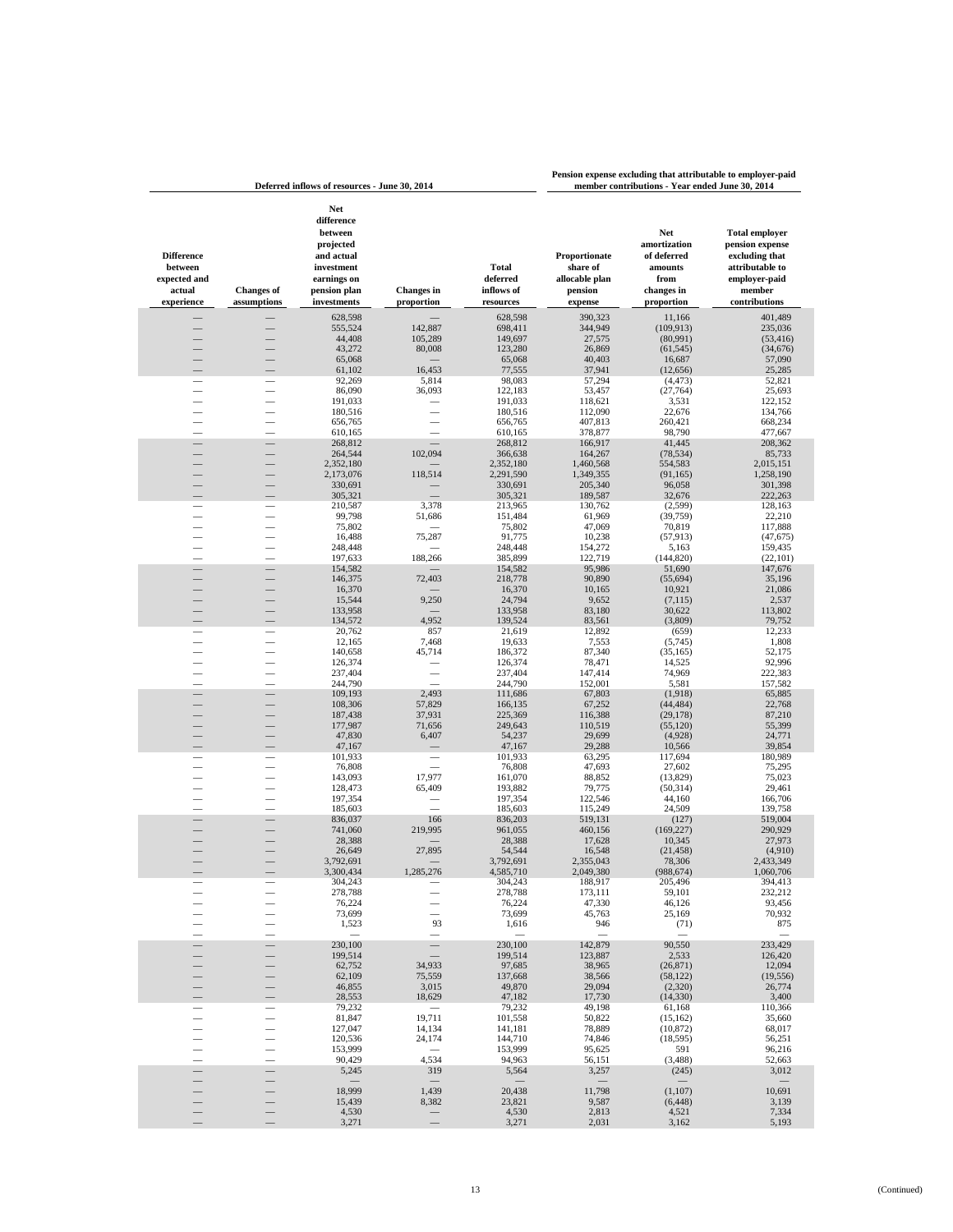Schedules of Pension Amounts by Employer and Nonemployer As of and for the years ended June 30, 2014 and 2013

**Net pension liability Deferred outflows of resources - June 30, 2014** 

|                                                                                                                                               | Employer/<br>nonemployer<br>number |                             |                        | <b>Difference</b><br>between<br>expected and<br>actual | <b>Changes</b> of<br>assumptions                     | <b>Changes</b> in                 | Total<br>deferred<br>outflows of<br>resources |
|-----------------------------------------------------------------------------------------------------------------------------------------------|------------------------------------|-----------------------------|------------------------|--------------------------------------------------------|------------------------------------------------------|-----------------------------------|-----------------------------------------------|
| Employer/nonemployer                                                                                                                          |                                    | June 30, 2013               | June 30, 2014          | experience                                             |                                                      | proportion                        |                                               |
| Haines Borough SD - attributable to employer contributions<br>Haines Borough SD - attributable to nonemployer contributions                   | 240<br>240                         | S<br>1,003,835<br>1,087,306 | 814,793<br>831,844     | $\overline{\phantom{a}}$                               |                                                      |                                   |                                               |
| City of Noorvik - attributable to employer contributions                                                                                      | 241                                | 397,476                     | 327,314                |                                                        |                                                      |                                   |                                               |
| City of Noorvik - attributable to nonemployer contributions                                                                                   | 241                                |                             |                        |                                                        |                                                      |                                   |                                               |
| City of Elim - attributable to employer contributions                                                                                         | 242                                | 35,873                      | 26,752                 |                                                        |                                                      |                                   | $\overline{\phantom{0}}$                      |
| City of Elim - attributable to nonemployer contributions                                                                                      | 242                                | 27,102                      | 20,284                 |                                                        |                                                      |                                   |                                               |
| City of Atka - attributable to employer contributions                                                                                         | 243                                | 62,926                      | 119,318                |                                                        |                                                      | 40,365                            | 40,365                                        |
| City of Atka - attributable to nonemployer contributions<br>Aleutians East Borough SD - attributable to employer contributions                | 243<br>244                         | 104,358                     | 107,230                |                                                        |                                                      | 9,254                             | 9,254<br>81,003                               |
| Aleutians East Borough SD - attributable to nonemployer contributions                                                                         | 244                                | 1,076,923<br>1,085,311      | 1,083,778<br>1,045,785 |                                                        |                                                      | 81,003<br>52,084                  | 52,084                                        |
| Aleutians West Crsa - attributable to employer contributions                                                                                  | 245                                | 90,806                      | 69,413                 |                                                        |                                                      |                                   |                                               |
| Aleutians West Crsa - attributable to nonemployer contributions                                                                               | 245                                |                             |                        |                                                        |                                                      |                                   |                                               |
| Delta/Greely SD - attributable to employer contributions                                                                                      | 246                                | 2,300,371                   | 2,134,616              | -                                                      |                                                      | 58,225                            | 58,225                                        |
| Delta/Greely SD - attributable to nonemployer contributions                                                                                   | 246                                | 2,253,974                   | 1,941,847              |                                                        | -                                                    |                                   |                                               |
| Lake And Peninsula Borough - attributable to employer contributions<br>Lake And Peninsula Borough - attributable to nonemployer contributions | 247<br>247                         | 780,070<br>299,237          | 451,098<br>263,813     |                                                        | $\overline{\phantom{0}}$                             | $\overline{\phantom{0}}$          |                                               |
| City And Borough of Yakutat - attributable to employer contributions                                                                          | 248                                | 980,323                     | 924,390                | $\overline{\phantom{a}}$                               | $\overline{\phantom{0}}$                             | 34,171                            | 34,171                                        |
| City And Borough of Yakutat - attributable to nonemployer contributions                                                                       | 248                                | 919,362                     | 823,461                |                                                        |                                                      | 4,397                             | 4,397                                         |
| City of Unalakleet - attributable to employer contributions                                                                                   | 249                                | 501,691                     | 568,803                | ÷.                                                     | $\overline{\phantom{0}}$                             | 78,412                            | 78,412                                        |
| City of Unalakleet - attributable to nonemployer contributions                                                                                | 249                                | 585,615                     | 569,720                |                                                        |                                                      | 31,563                            | 31,563                                        |
| Klawock City SD - attributable to employer contributions                                                                                      | 251                                | 742,936                     | 552,975                |                                                        |                                                      |                                   |                                               |
| Klawock City SD - attributable to nonemployer contributions                                                                                   | 251                                | 696,447                     | 464,040                |                                                        |                                                      |                                   |                                               |
| City of Mekoryuk - attributable to employer contributions<br>City of Mekoryuk - attributable to nonemployer contributions                     | 254<br>254                         | 57,074                      | 49,495                 |                                                        |                                                      |                                   |                                               |
| Alaska Gateway SD - attributable to employer contributions                                                                                    | 255                                | 1,365,761                   | 1,204,845              | $\overline{\phantom{a}}$                               | -                                                    |                                   | -                                             |
| Alaska Gateway SD - attributable to nonemployer contributions                                                                                 | 255                                | 1.526.482                   | 1,338,548              | $\overline{\phantom{0}}$                               |                                                      | $\overline{\phantom{0}}$          |                                               |
| City of Saint George - attributable to employer contributions                                                                                 | 256                                | 391,285                     | 341,981                |                                                        |                                                      | $\overline{\phantom{a}}$          | $\overline{\phantom{0}}$                      |
| City of Saint George - attributable to nonemployer contributions                                                                              | 256                                |                             |                        |                                                        |                                                      |                                   | $\overline{\phantom{a}}$                      |
| Pelican City SD - attributable to employer contributions                                                                                      | 257                                | 149,614                     | 140,487                | -                                                      | -                                                    | 4,839                             | 4,839                                         |
| Pelican City SD - attributable to nonemployer contributions<br>Denali Borough - attributable to employer contributions                        | 257<br>258                         | 92,196<br>520,406           | 70,539<br>447,123      |                                                        | $\overline{\phantom{0}}$                             |                                   | $\overline{\phantom{0}}$                      |
| Denali Borough - attributable to nonemployer contributions                                                                                    | 258                                | 561,536                     | 466,509                |                                                        |                                                      |                                   |                                               |
| City of Allakaket - attributable to employer contributions                                                                                    | 259                                | 36,724                      | 32,261                 |                                                        |                                                      |                                   |                                               |
| City of Allakaket - attributable to nonemployer contributions                                                                                 | 259                                |                             |                        |                                                        |                                                      |                                   |                                               |
| City of Kachemak - attributable to employer contributions                                                                                     | 260                                | 32,711                      | 32,225                 |                                                        |                                                      | 2,019                             | 2,019                                         |
| City of Kachemak - attributable to nonemployer contributions                                                                                  | 260                                | 26,382                      | 24,962                 |                                                        |                                                      | 974                               | 974                                           |
| Cook Inlet Housing Authority - attributable to employer contributions                                                                         | 262<br>262                         | 7.463.453<br>7,588,689      | 7.447.151              | -                                                      | -                                                    | 520,772                           | 520,772                                       |
| Cook Inlet Housing Authority - attributable to nonemployer contributions<br>Interior Rha - attributable to employer contributions             | 263                                | 2,012,921                   | 6,662,873<br>1,612,003 |                                                        |                                                      |                                   |                                               |
| Interior Rha - attributable to nonemployer contributions                                                                                      | 263                                | 1,907,219                   | 1,458,998              |                                                        |                                                      |                                   |                                               |
| Yakutat SD - attributable to employer contributions                                                                                           | 264                                | 440,218                     | 361,308                |                                                        |                                                      |                                   |                                               |
| Yakutat SD - attributable to nonemployer contributions                                                                                        | 264                                | 396,734                     | 293,581                | $\overline{\phantom{a}}$                               | $\overline{\phantom{0}}$                             |                                   | $\overline{\phantom{a}}$                      |
| Kake City SD - attributable to employer contributions                                                                                         | 265                                | 583,911                     | 586,522                |                                                        | $\overline{\phantom{0}}$                             | 43,216                            | 43,216                                        |
| Kake City SD - attributable to nonemployer contributions                                                                                      | 265                                | 560,413                     | 551,607                |                                                        | ÷.                                                   | 34,278                            | 34,278                                        |
| City of Quinhagak - attributable to employer contributions<br>City of Quinhagak - attributable to nonemployer contributions                   | 266<br>266                         | 32,891                      | 28,894                 |                                                        |                                                      |                                   |                                               |
| Aleutian Housing Authority - attributable to employer contributions                                                                           | 267                                | 1,650,932                   | 1,566,369              |                                                        |                                                      | 63,676                            | 63,676                                        |
| Aleutian Housing Authority - attributable to nonemployer contributions                                                                        | 267                                | 1,518,748                   | 1,343,708              |                                                        |                                                      |                                   |                                               |
| Bering Straits Rha - attributable to employer contributions                                                                                   | 270                                | 1,833,900                   | 1,745,494              |                                                        | $\overline{\phantom{0}}$                             | 74,252                            | 74,252                                        |
| Bering Straits Rha - attributable to nonemployer contributions                                                                                | 270                                | 1,718,318                   | 1,517,444              | ÷.                                                     | $\overline{\phantom{0}}$                             | $\overline{\phantom{m}}$          | $\overline{\phantom{0}}$                      |
| City of Egegik - attributable to employer contributions                                                                                       | 271                                | 132,569                     | 128,322                |                                                        | $\overline{\phantom{0}}$                             | 6,732                             | 6,732                                         |
| City of Egegik - attributable to nonemployer contributions<br>Ilisagvik College - attributable to employer contributions                      | 271<br>275                         | 106,917<br>6,291,481        | 99,398<br>5,513,536    | $\overline{\phantom{a}}$<br>$\overline{\phantom{0}}$   | $\overline{\phantom{0}}$<br>$\overline{\phantom{0}}$ | 2,824<br>$\overline{\phantom{m}}$ | 2,824<br>$\overline{\phantom{a}}$             |
| Ilisagvik College - attributable to nonemployer contributions                                                                                 | 275                                | 6,521,503                   | 5,258,344              | $\overline{\phantom{a}}$                               | $\overline{\phantom{0}}$                             |                                   |                                               |
| North Pacific Rim Ha - attributable to employer contributions                                                                                 | 276                                | 1,760,455                   | 1,571,119              |                                                        |                                                      | 4,795                             | 4,795                                         |
| North Pacific Rim Ha - attributable to nonemployer contributions                                                                              | 276                                | 1,544,589                   | 1,366,318              |                                                        |                                                      |                                   |                                               |
| Saxman Seaport - attributable to employer contributions                                                                                       | 278                                | 110,516                     | 91,381                 |                                                        |                                                      |                                   |                                               |
| Saxman Seaport - attributable to nonemployer contributions                                                                                    | 278                                | 15,484                      |                        |                                                        |                                                      |                                   |                                               |
| Tlingit-Haida Rha - attributable to employer contributions<br>Tlingit-Haida Rha - attributable to nonemployer contributions                   | 279<br>279                         | 4,044,280<br>3.973.509      | 3,560,753<br>3,244,713 |                                                        |                                                      |                                   |                                               |
| City of Toksook Bay - attributable to employer contributions                                                                                  | 280                                | 64,346                      | 32,205                 |                                                        |                                                      |                                   |                                               |
| City of Toksook Bay - attributable to nonemployer contributions                                                                               | 280                                | 29,791                      | 15,462                 | $\overline{\phantom{0}}$                               | $\overline{\phantom{0}}$                             |                                   |                                               |
| Baranof Island Ha - attributable to employer contributions                                                                                    | 281                                | 904,112                     | 821,020                |                                                        |                                                      | 11,464                            | 11,464                                        |
| Baranof Island Ha - attributable to nonemployer contributions                                                                                 | 281                                | 853,606                     | 736,904                |                                                        |                                                      |                                   |                                               |
| City of Delta Junction - attributable to employer contributions                                                                               | 282                                | 354,547                     | 329,281                |                                                        |                                                      | 9,153                             | 9,153                                         |
| City of Delta Junction - attributable to nonemployer contributions                                                                            | 282                                | 353,148                     | 302,521                | $\overline{\phantom{0}}$                               |                                                      |                                   |                                               |
| City of Anderson - attributable to employer contributions<br>City of Anderson - attributable to nonemployer contributions                     | 283<br>283                         | 102,410                     | 87,301                 |                                                        |                                                      |                                   |                                               |
| Inter-Island Ferry Authority - attributable to employer contributions                                                                         | 284                                | 1,421,890                   | 1,241,639              |                                                        |                                                      |                                   |                                               |
| Inter-Island Ferry Authority - attributable to nonemployer contributions                                                                      | 284                                | 1,313,454                   | 1,119,359              |                                                        |                                                      |                                   |                                               |
| City of Hooper Bay - attributable to employer contributions                                                                                   | 285                                | 93,324                      | 81,983                 | $\frac{1}{2}$                                          | $\overline{\phantom{0}}$                             |                                   | $\qquad \qquad -$                             |
| City of Hooper Bay - attributable to nonemployer contributions                                                                                | 285                                |                             |                        |                                                        |                                                      |                                   |                                               |
| City of Seldovia - attributable to employer contributions                                                                                     | 286                                | 97,521                      | 97,018                 |                                                        | $\overline{\phantom{0}}$                             | 6,620                             | 6,620                                         |
| City of Seldovia - attributable to nonemployer contributions<br>City of Koyuk - attributable to employer contributions                        | 286                                | 99,167                      | 83,825                 |                                                        |                                                      |                                   |                                               |
| City of Koyuk - attributable to nonemployer contributions                                                                                     | 287<br>287                         | 32,672                      | 28,702                 | $\overline{\phantom{0}}$                               | $\overline{\phantom{0}}$                             |                                   |                                               |
| Northwest Inupiat Housing Authority - attributable to employer contributions                                                                  | 288                                | 1,656,865                   | 1,401,225              |                                                        | —                                                    | $\qquad \qquad -$                 |                                               |
| Northwest Inupiat Housing Authority - attributable to nonemployer contributions                                                               | 288                                | 1,517,864                   | 1,179,872              | $\hspace{0.1mm}-\hspace{0.1mm}$                        | $\qquad \qquad \longleftarrow$                       | $\qquad \qquad -$                 | $\qquad \qquad -$                             |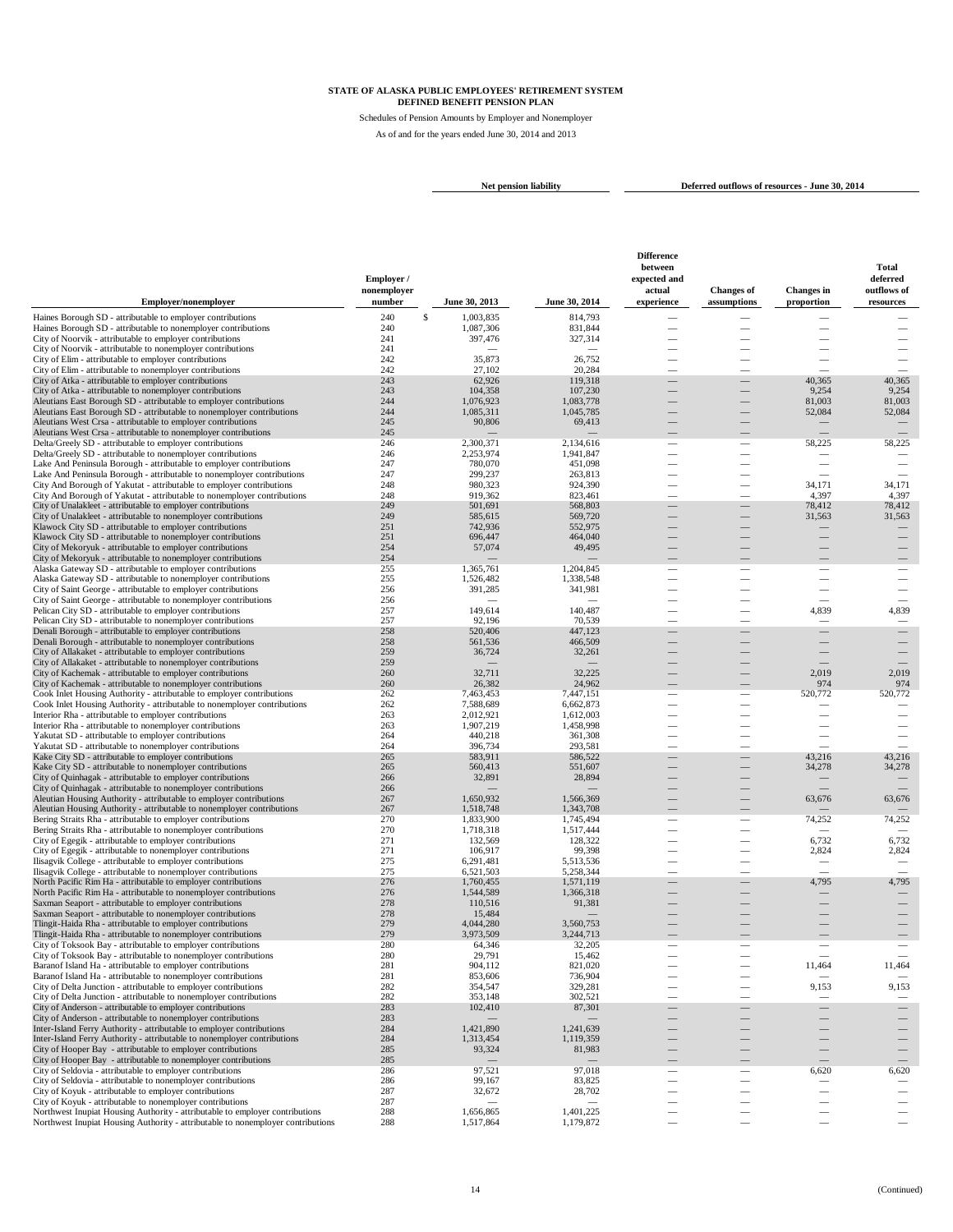|                                                                             | Deferred inflows of resources - June 30, 2014 |                                                                                                                     |                                 |                                                     |                                                                   | member contributions - Year ended June 30, 2014                                   |                                                                                                                           |
|-----------------------------------------------------------------------------|-----------------------------------------------|---------------------------------------------------------------------------------------------------------------------|---------------------------------|-----------------------------------------------------|-------------------------------------------------------------------|-----------------------------------------------------------------------------------|---------------------------------------------------------------------------------------------------------------------------|
| <b>Difference</b><br>between<br>expected and<br>actual<br>experience        | <b>Changes of</b><br>assumptions              | Net<br>difference<br>between<br>projected<br>and actual<br>investment<br>earnings on<br>pension plan<br>investments | <b>Changes</b> in<br>proportion | <b>Total</b><br>deferred<br>inflows of<br>resources | Proportionate<br>share of<br>allocable plan<br>pension<br>expense | Net<br>amortization<br>of deferred<br>amounts<br>from<br>changes in<br>proportion | <b>Total employer</b><br>pension expense<br>excluding that<br>attributable to<br>employer-paid<br>member<br>contributions |
|                                                                             |                                               | 94,136<br>96,106                                                                                                    | 48,864<br>85,192                | 143,000<br>181,298                                  | 58,453<br>59,676                                                  | (37, 587)<br>(65, 533)                                                            | 20,866<br>(5,857)                                                                                                         |
|                                                                             |                                               | 37,816                                                                                                              | 16,363                          | 54,179                                              | 23,482                                                            | (12, 587)                                                                         | 10,895                                                                                                                    |
|                                                                             |                                               | 3,091                                                                                                               | 3,252                           | 6,343                                               | 1,919                                                             | (2,501)                                                                           | (582)                                                                                                                     |
|                                                                             |                                               | 2,344                                                                                                               | 2,410                           | 4,754                                               | 1,455                                                             | (1, 854)                                                                          | (399)                                                                                                                     |
|                                                                             |                                               | 13,785<br>12,389                                                                                                    |                                 | 13,785<br>12,389                                    | 8,560<br>7,693                                                    | 31,050<br>7,119                                                                   | 39,610<br>14,812                                                                                                          |
|                                                                             |                                               | 125,213                                                                                                             |                                 | 125,213                                             | 77,750                                                            | 62,310                                                                            | 140,060                                                                                                                   |
|                                                                             |                                               | 120,824<br>8,020                                                                                                    | 7,152                           | 120,824<br>15,172                                   | 75,025<br>4,980                                                   | 40,065<br>(5,501)                                                                 | 115,090<br>(521)                                                                                                          |
|                                                                             |                                               |                                                                                                                     |                                 |                                                     |                                                                   |                                                                                   |                                                                                                                           |
| $\equiv$                                                                    | $\equiv$                                      | 246,621<br>224,349                                                                                                  | 38,225                          | 246,621<br>262,574                                  | 153,137<br>139,308                                                | 44,788<br>(29, 404)                                                               | 197,925<br>109,904                                                                                                        |
|                                                                             |                                               | 52,117                                                                                                              | 153,838                         | 205,955                                             | 32,362                                                            | (118, 337)                                                                        | (85, 975)                                                                                                                 |
|                                                                             |                                               | 30,479<br>106,799                                                                                                   | 1,248                           | 31,727<br>106,799                                   | 18,926<br>66,316                                                  | (960)<br>26,285                                                                   | 17,966<br>92,601                                                                                                          |
|                                                                             |                                               | 95,138                                                                                                              | $\equiv$                        | 95,138                                              | 59,075                                                            | 3,383                                                                             | 62,458                                                                                                                    |
| $\frac{1}{1}$                                                               | —                                             | 65,716<br>65,822                                                                                                    | $\overline{\phantom{0}}$        | 65,716<br>65,822                                    | 40,806<br>40,872                                                  | 60,317<br>24,278                                                                  | 101,123<br>65,150                                                                                                         |
|                                                                             |                                               | 63,887                                                                                                              | 68,016                          | 131,903                                             | 39,670                                                            | (52, 320)                                                                         | (12,650)                                                                                                                  |
|                                                                             |                                               | 53,612<br>5,718                                                                                                     | 98,337<br>761                   | 151,949<br>6,479                                    | 33,290<br>3,551                                                   | (75, 644)<br>(585)                                                                | (42, 354)<br>2,966                                                                                                        |
|                                                                             |                                               |                                                                                                                     |                                 |                                                     |                                                                   |                                                                                   |                                                                                                                           |
|                                                                             | $\equiv$<br>$\equiv$                          | 139,201<br>154,648                                                                                                  | 5,208<br>10,964                 | 144,409<br>165,612                                  | 86,436<br>96,027                                                  | (4,006)<br>(8, 434)                                                               | 82,430<br>87,593                                                                                                          |
| $\equiv$                                                                    |                                               | 39,512                                                                                                              | 3,531                           | 43,043                                              | 24,533                                                            | (2,716)                                                                           | 21,817                                                                                                                    |
|                                                                             |                                               | 16,231                                                                                                              | $\overline{\phantom{a}}$        | 16,231                                              | 10,079                                                            | 3,722                                                                             | 13,801                                                                                                                    |
|                                                                             |                                               | 8,147                                                                                                               | 7,226<br>9,601                  | 15,373                                              | 5,055<br>32,077                                                   | (5,560)                                                                           | (505)                                                                                                                     |
|                                                                             |                                               | 51,658<br>53,898                                                                                                    | 20,511                          | 61,259<br>74,409                                    | 33,467                                                            | (7, 385)<br>(15, 777)                                                             | 24,692<br>17,690                                                                                                          |
|                                                                             |                                               | 3,727                                                                                                               | 226                             | 3,953                                               | 2,314                                                             | (174)                                                                             | 2,140                                                                                                                     |
|                                                                             |                                               | 3,723                                                                                                               |                                 | 3,723                                               | 2,312                                                             | 1,553                                                                             | 3,865                                                                                                                     |
|                                                                             |                                               | 2,884<br>860,400                                                                                                    |                                 | 2,884<br>860,400                                    | 1,791<br>534,259                                                  | 749<br>400,594                                                                    | 2,540<br>934,853                                                                                                          |
|                                                                             |                                               | 769,789                                                                                                             | 49,115                          | 818,904                                             | 477,994                                                           | (37, 781)                                                                         | 440,213                                                                                                                   |
|                                                                             |                                               | 186,241<br>168,564                                                                                                  | 111,885<br>149,511              | 298,126<br>318,075                                  | 115,645<br>104,669                                                | (86,066)<br>(115,008)                                                             | 29,579<br>(10, 339)                                                                                                       |
|                                                                             |                                               | 41,743                                                                                                              | 18,888                          | 60,631                                              | 25,920                                                            | (14, 529)                                                                         | 11,391                                                                                                                    |
|                                                                             |                                               | 33,919<br>67,763                                                                                                    | 37,411                          | 71,330<br>67,763                                    | 21,062<br>42,077                                                  | (28, 777)<br>33,243                                                               | (7, 715)<br>75,320                                                                                                        |
|                                                                             |                                               | 63,729                                                                                                              |                                 | 63,729                                              | 39,572                                                            | 26,368                                                                            | 65,940                                                                                                                    |
|                                                                             |                                               | 3,338                                                                                                               | 203                             | 3,541                                               | 2,073                                                             | (156)                                                                             | 1,917                                                                                                                     |
|                                                                             |                                               | 180,969                                                                                                             |                                 | 180,969                                             | 112,371                                                           | 48,982                                                                            | 161,353                                                                                                                   |
|                                                                             |                                               | 155,244<br>201,664                                                                                                  | 3,309                           | 158,553<br>201,664                                  | 96,398<br>125,222                                                 | (2, 545)<br>57,117                                                                | 93,853<br>182,339                                                                                                         |
|                                                                             |                                               | 175,316                                                                                                             | 5,547                           | 180,863                                             | 108,861                                                           | (4,267)                                                                           | 104,594                                                                                                                   |
| $\begin{array}{c} \blacksquare \\ \blacksquare \\ \blacksquare \end{array}$ | $\frac{1}{2}$                                 | 14,826<br>11,484                                                                                                    |                                 | 14,826<br>11,484                                    | 9,206<br>7,131                                                    | 5,178<br>2,172                                                                    | 14,384<br>9,303                                                                                                           |
|                                                                             |                                               | 637,001                                                                                                             | 47,330                          | 684,331                                             | 395,541                                                           | (36, 408)                                                                         | 359,133                                                                                                                   |
|                                                                             |                                               | 607,518<br>181,518                                                                                                  | 339,743                         | 947,261<br>181,518                                  | 377,234<br>112,712                                                | (261, 341)<br>3,688                                                               | 115,893<br>116,400                                                                                                        |
|                                                                             |                                               | 157,856<br>10,558                                                                                                   | 3,526<br>4,312                  | 161,382<br>14,870                                   | 98,020<br>6,556                                                   | (2,712)<br>(3,317)                                                                | 95,308<br>3,239                                                                                                           |
|                                                                             |                                               |                                                                                                                     | 8,752                           | 8,752                                               |                                                                   | (6, 732)                                                                          | (6, 732)                                                                                                                  |
|                                                                             |                                               | 411,388<br>374,875                                                                                                  | 19,892<br>181,014               | 431,280<br>555,889                                  | 255,448<br>232,776                                                | (15, 302)                                                                         | 240,146<br>93,534                                                                                                         |
|                                                                             |                                               | 3,721                                                                                                               | 15,875                          | 19,596                                              | 2,310                                                             | (139, 242)<br>(12, 211)                                                           | (9,901)                                                                                                                   |
|                                                                             |                                               | 1,786<br>94,856                                                                                                     | 6,999                           | 8,785<br>94,856                                     | 1,109<br>58,900                                                   | (5, 384)<br>8,818                                                                 | (4,275)<br>67,718                                                                                                         |
|                                                                             |                                               | 85,138                                                                                                              | 13,519                          | 98,657                                              | 52,866                                                            | (10, 399)                                                                         | 42,467                                                                                                                    |
|                                                                             |                                               | 38,043<br>34,951                                                                                                    | 7,086                           | 38,043<br>42,037                                    | 23,623<br>21,703                                                  | 7,041<br>(5, 451)                                                                 | 30,664<br>16,252                                                                                                          |
|                                                                             |                                               | 10,086                                                                                                              | 2,327                           | 12,413                                              | 6,263                                                             | (1,790)                                                                           | 4,473                                                                                                                     |
|                                                                             |                                               | 143,452                                                                                                             | 13,518                          | 156,970                                             | 89,075                                                            | (10, 399)                                                                         | 78,676                                                                                                                    |
|                                                                             |                                               | 129,324<br>9,472                                                                                                    | 30,045<br>576                   | 159,369<br>10,048                                   | 80,303<br>5,881                                                   | (23, 112)<br>(443)                                                                | 57,191<br>5,438                                                                                                           |
|                                                                             |                                               | $\overline{\phantom{0}}$<br>11,209                                                                                  | $\overline{\phantom{0}}$        | 11,209                                              | $\overline{\phantom{0}}$<br>6,960                                 | 5,092                                                                             | $\overline{\phantom{a}}$<br>12,052                                                                                        |
|                                                                             |                                               | 9,685<br>3,316                                                                                                      | 2,706<br>202                    | 12,391<br>3,518                                     | 6,014<br>2,059                                                    | (2,082)                                                                           | 3,932<br>1,904                                                                                                            |
| $\frac{1}{1}$                                                               | $\frac{1}{1}$                                 |                                                                                                                     | $\overline{\phantom{a}}$        |                                                     | $\overline{\phantom{m}}$                                          | (155)                                                                             | $\overline{\phantom{a}}$                                                                                                  |
|                                                                             |                                               | 161,889<br>136,315                                                                                                  | 44,772<br>107,072               | 206,661<br>243,387                                  | 100,524<br>84,644                                                 | (34, 440)<br>(82, 363)                                                            | 66,084<br>2,281                                                                                                           |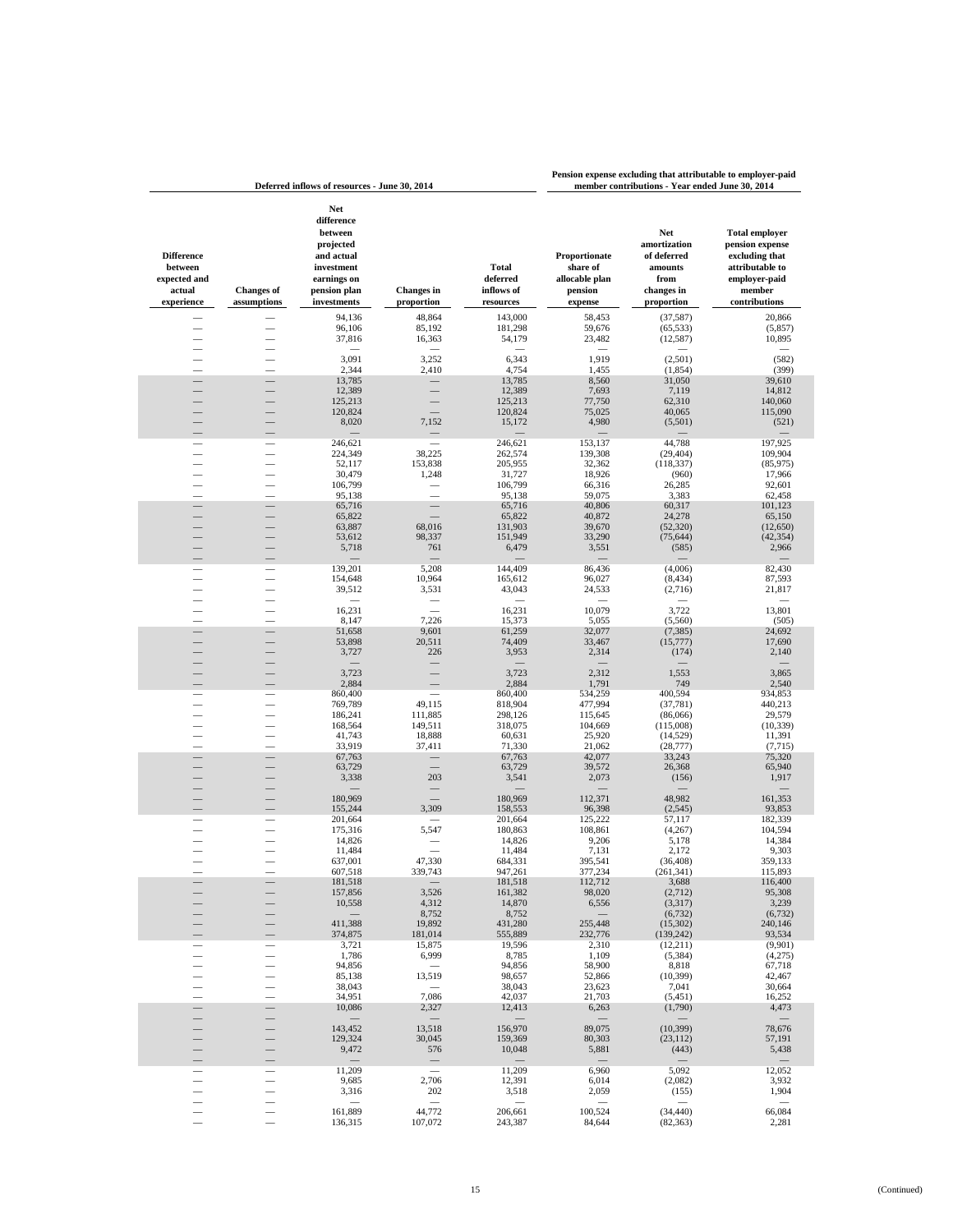Schedules of Pension Amounts by Employer and Nonemployer As of and for the years ended June 30, 2014 and 2013

```
Net pension liability Deferred outflows of resources - June 30, 2014
```

| Employer/nonemployer                                                                 | Employer /<br>nonemployer<br>number | June 30, 2013 | June 30, 2014 | <b>Difference</b><br>between<br>expected and<br>actual<br>experience | <b>Changes of</b><br>assumptions | <b>Changes</b> in<br>proportion | <b>Total</b><br>deferred<br>outflows of<br>resources |
|--------------------------------------------------------------------------------------|-------------------------------------|---------------|---------------|----------------------------------------------------------------------|----------------------------------|---------------------------------|------------------------------------------------------|
| City of Upper Kalskag - attributable to employer contributions                       | 290                                 | 43,482        | 67,595        |                                                                      |                                  | 18,440                          | 18,440                                               |
| City of Upper Kalskag - attributable to nonemployer contributions                    | 290                                 | 22,905        | 24,262        |                                                                      | __                               | 2,494                           | 2,494                                                |
| City of Shaktoolik - attributable to employer contributions                          | 291                                 | 29,658        | 21,118        |                                                                      | __                               |                                 | $\overline{\phantom{a}}$                             |
| City of Shaktoolik - attributable to nonemployer contributions                       | 291                                 | 44,095        | 32,968        |                                                                      | __                               |                                 |                                                      |
| Tagiugmiullu Nunamiullu Housing Authority - attributable to employer contributions   | 293                                 | 1,833,431     | 1,659,871     |                                                                      |                                  | 20,028                          | 20,028                                               |
| Tagiugmiullu Nunamiullu Housing Authority - attributable to nonemployer contribution | 293                                 | 1,546,700     | 1,321,495     |                                                                      | __                               |                                 |                                                      |
| Municipality of Skagway - attributable to employer contributions                     | 296                                 | 4,045,493     | 4,011,755     |                                                                      | –                                | 266,432                         | 266,432                                              |
| Municipality of Skagway - attributable to nonemployer contributions                  | 296                                 | 3,773,954     | 3,437,565     |                                                                      |                                  | 54,505                          | 54,505                                               |
| City of Nulato - attributable to employer contributions                              | 297                                 | 66,962        | 84,701        |                                                                      |                                  | 16,054                          | 16,054                                               |
| City of Nulato - attributable to nonemployer contributions                           | 297                                 | 127,217       | 130,432       |                                                                      | _                                | 11,100                          | 11,100                                               |
| City of Aniak - attributable to employer contributions                               | 298                                 | 145.434       | 118,511       |                                                                      |                                  |                                 |                                                      |
| City of Aniak - attributable to nonemployer contributions                            | 298                                 | 62,998        | 44,779        |                                                                      |                                  |                                 |                                                      |
| Alaska Gasline Development Corporation - attributable to employer contributions      | 299                                 |               | 727,606       |                                                                      |                                  | 463,037                         | 463,037                                              |
| Alaska Gasline Development Corporation - attributable to nonemployer contributions   | 299                                 |               | 502,361       |                                                                      |                                  | 319,695                         | 319,695                                              |
| Total attributable to employer contributions                                         |                                     | 2,752,173,116 | 2,514,257,395 |                                                                      |                                  | 50,526,588                      | 50,526,588                                           |
| Total attributable to nonemployer contributions                                      |                                     | 2,499,224,884 | 2,149,881,063 |                                                                      |                                  | 2,033,243                       | 2,033,243                                            |
| Total for all entities                                                               |                                     | 5,251,398,000 | 4,664,138,458 |                                                                      |                                  | 52,559,831                      | 52,559,831                                           |

See accompanying notes to schedules of employer and nonemployer allocations and schedules of pension amounts by employer and nonemployer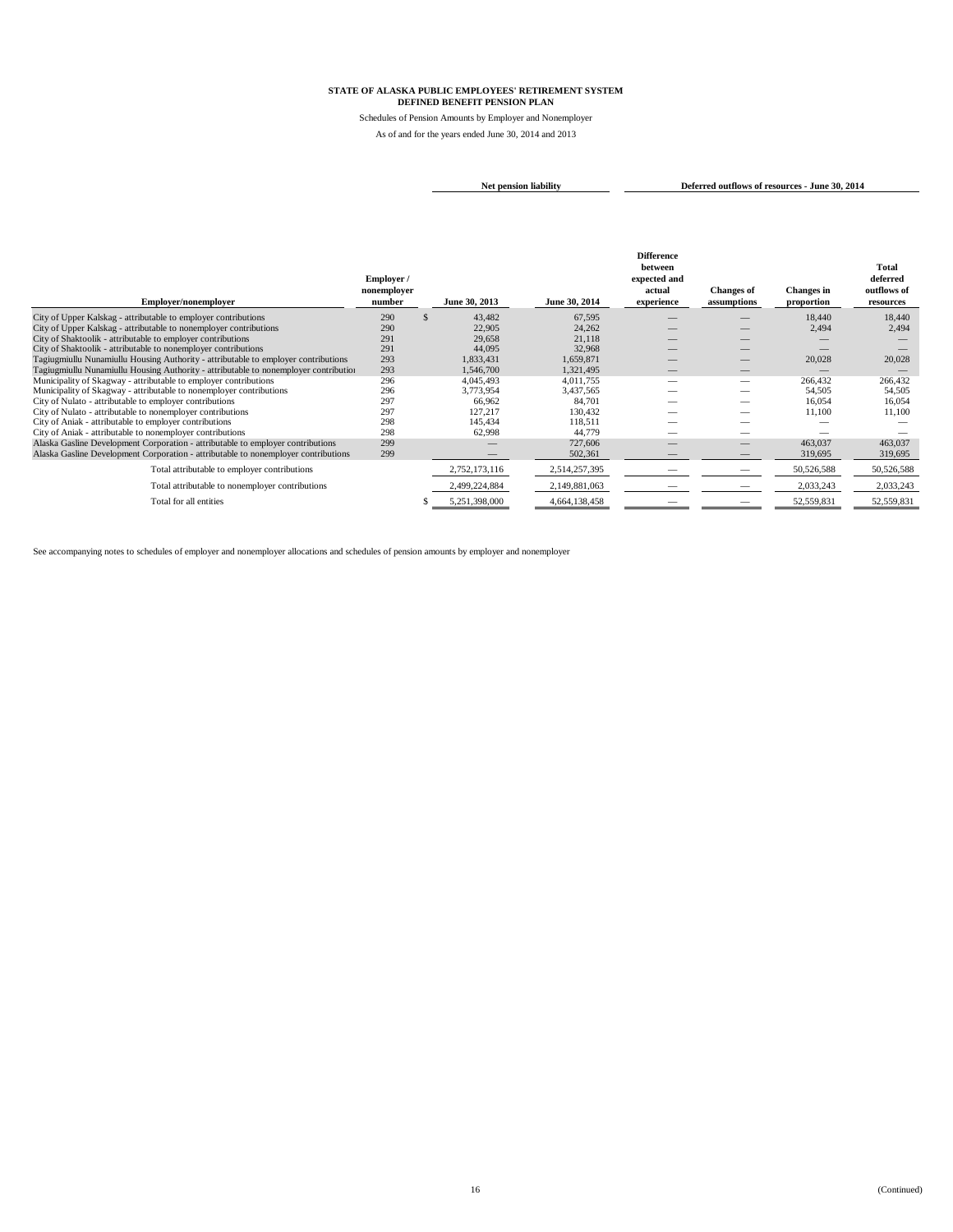| Deferred inflows of resources - June 30, 2014                               |                                  |                                                                                                                            |                                 |                                                     |                                                                   | member contributions - Year ended June 30, 2014                                          |                                                                                                                           |
|-----------------------------------------------------------------------------|----------------------------------|----------------------------------------------------------------------------------------------------------------------------|---------------------------------|-----------------------------------------------------|-------------------------------------------------------------------|------------------------------------------------------------------------------------------|---------------------------------------------------------------------------------------------------------------------------|
| <b>Difference</b><br><b>between</b><br>expected and<br>actual<br>experience | <b>Changes</b> of<br>assumptions | <b>Net</b><br>difference<br>between<br>projected<br>and actual<br>investment<br>earnings on<br>pension plan<br>investments | <b>Changes</b> in<br>proportion | <b>Total</b><br>deferred<br>inflows of<br>resources | Proportionate<br>share of<br>allocable plan<br>pension<br>expense | <b>Net</b><br>amortization<br>of deferred<br>amounts<br>from<br>changes in<br>proportion | <b>Total employer</b><br>pension expense<br>excluding that<br>attributable to<br>employer-paid<br>member<br>contributions |
|                                                                             |                                  | 7,810                                                                                                                      |                                 | 7.810                                               | 4,849                                                             | 14,184                                                                                   | 19,033                                                                                                                    |
|                                                                             |                                  | 2,803                                                                                                                      |                                 | 2,803                                               | 1,741                                                             | 1,918                                                                                    | 3,659                                                                                                                     |
|                                                                             |                                  | 2,440                                                                                                                      | 3,324                           | 5,764                                               | 1,515                                                             | (2,557)                                                                                  | (1,042)                                                                                                                   |
|                                                                             |                                  | 3,809                                                                                                                      | 3,943                           | 7,752                                               | 2,365                                                             | (3,033)                                                                                  | (668)                                                                                                                     |
|                                                                             |                                  | 191,772                                                                                                                    |                                 | 191,772                                             | 119,079                                                           | 15,406                                                                                   | 134,485                                                                                                                   |
|                                                                             |                                  | 152,678                                                                                                                    | 33,244                          | 185,922                                             | 94,804                                                            | (25,572)                                                                                 | 69,232                                                                                                                    |
|                                                                             |                                  | 463,494                                                                                                                    |                                 | 463,494                                             | 287,803                                                           | 204,948                                                                                  | 492,751                                                                                                                   |
|                                                                             |                                  | 397,156                                                                                                                    |                                 | 397,156                                             | 246,611                                                           | 41,927                                                                                   | 288,538                                                                                                                   |
|                                                                             |                                  | 9,786                                                                                                                      |                                 | 9.786                                               | 6.076                                                             | 12,349                                                                                   | 18,425                                                                                                                    |
|                                                                             |                                  | 15.069                                                                                                                     |                                 | 15,069                                              | 9.357                                                             | 8,538                                                                                    | 17,895                                                                                                                    |
|                                                                             |                                  | 13,692                                                                                                                     | 6,783                           | 20,475                                              | 8,502                                                             | (5,218)                                                                                  | 3,284                                                                                                                     |
|                                                                             |                                  | 5,173                                                                                                                      | 7,111                           | 12,284                                              | 3,212                                                             | (5,470)                                                                                  | (2,258)                                                                                                                   |
|                                                                             |                                  | 84,063                                                                                                                     |                                 | 84,063                                              | 52,198                                                            | 356,182                                                                                  | 408,380                                                                                                                   |
|                                                                             |                                  | 58,040                                                                                                                     |                                 | 58,040                                              | 36,039                                                            | 245,919                                                                                  | 281,958                                                                                                                   |
|                                                                             |                                  | 290,482,353                                                                                                                | 6,070,387                       | 296,552,740                                         | 180,372,820                                                       | 34,197,078                                                                               | 214,569,898                                                                                                               |
|                                                                             |                                  | 248,384,477                                                                                                                | 46,489,444                      | 294,873,921                                         | 154,232,462                                                       | (34, 197, 078)                                                                           | 120,035,384                                                                                                               |
|                                                                             |                                  | 538,866,830                                                                                                                | 52,559,831                      | 591,426,661                                         | 334,605,282                                                       |                                                                                          | 334,605,282                                                                                                               |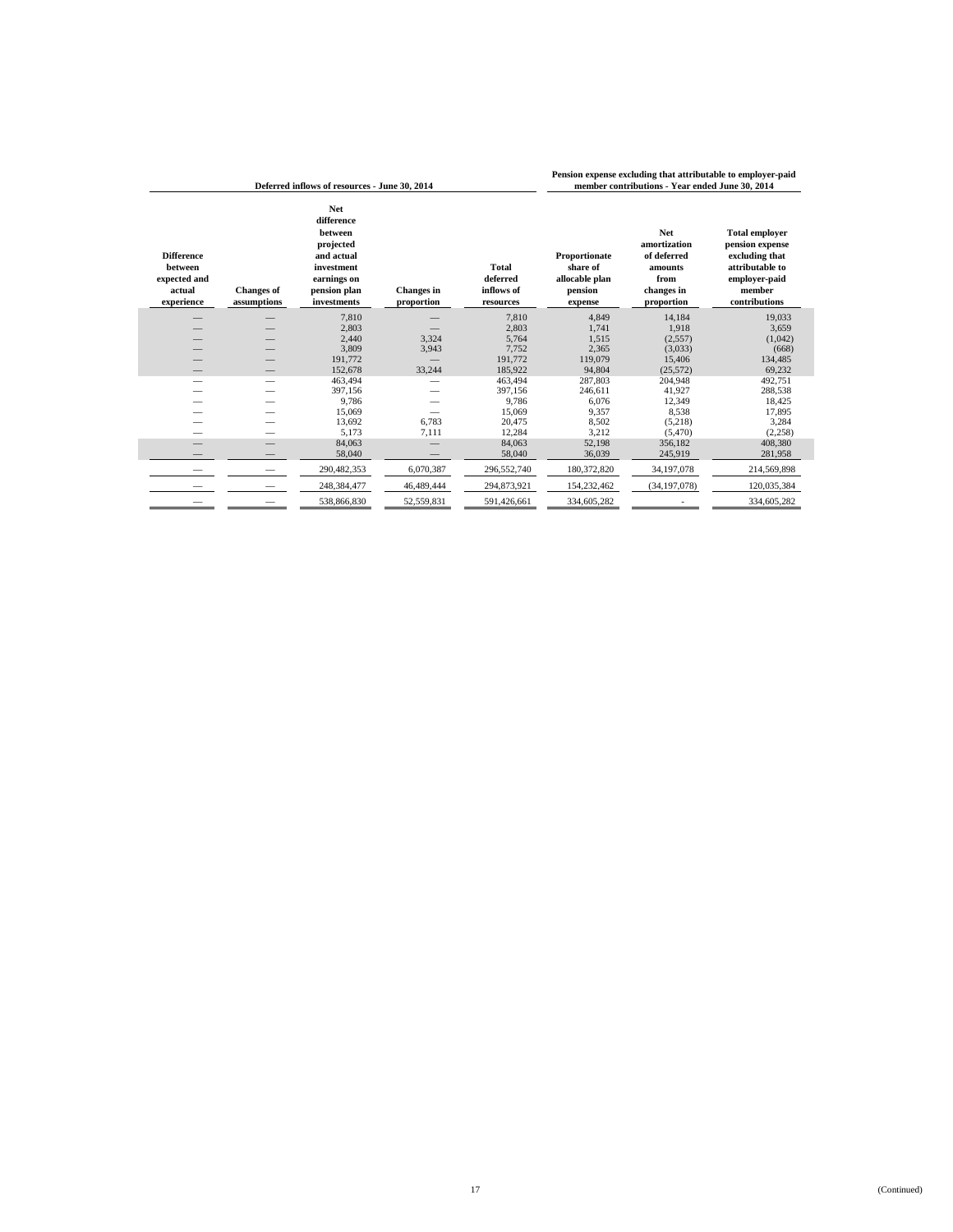Notes to Schedules of Employer and Nonemployer Allocations and Schedules of Pension Amounts by Employer and Nonemployer

June 30, 2014 and 2013

#### **(1) Plan Description**

The State of Alaska Public Employees' Retirement System Defined Benefit Pension Plan (Plan) is a costsharing multiple-employer defined benefit pension plan that provides pension benefits to State and local government employees.

Benefit and contribution provisions are established by Chapter 35 of Alaska Statute Title 39, and may be amended only by the state legislature. The 24th Alaska State Legislature enacted into law Senate Bill 141, which closed the Plan to new members effective July 1, 2006.

There are three tiers within the Plan: Tier I employee: Entered System between January 1, 1961 and June 30, 1986 - 5 years of credited service. Tier II employee: Entered System between July 1, 1986 and June 30, 1996 - 5 years of credited service. Tier III employee: Entered System between July 1, 1996 and June 30, 2006 – 5 years of credited service for the pension plan, 10 years of credited service for the medical plan.

Members hired prior to July 1, 1986 with five or more paid-up years of credited service are entitled to monthly pension benefits beginning at normal retirement age, 55, or early retirement age, 50. For members first hired after June 30, 1986, the normal and early retirement ages are 60 and 55, respectively. Members with 30 or more years of credited service (20 years for peace officers and firefighters) may retire at any age and receive a normal benefit.

The normal monthly pension benefit is based on years of service and average monthly compensation. For members hired prior to July 1, 1996, and all peace officers and firefighters, the average monthly compensation is based upon the members' three highest, consecutive years' salaries. For all other members hired after June 30, 1996, average monthly compensation is based upon the members' five highest, consecutive years' salaries.

The benefit related to all years of service prior to July 1, 1986 and for years of service through a total of 10 years for general members is equal to 2% of the member's average monthly compensation for each year of service. The benefit for each year over 10 years of service subsequent to June 30, 1986 is equal to 2.25% of the member's average monthly compensation for the second 10 years and 2.5% for all remaining years of service. For peace officers and firefighters, the benefit for years of service through a total of 10 years is equal to 2% of the member's average monthly compensation and 2.5% for all remaining years of service.

Minimum benefits for members eligible for retirement are \$25 per month for each year of credited service.

Married members must receive their benefits in the form of a joint and survivor annuity unless their spouse consents to another form of benefit or another person is eligible for benefits under a qualified domestic relations order.

The Plan has two types of postretirement pension adjustments (PRPA). The automatic PRPA is issued annually to all eligible benefit recipients, when the cost of living increases in the previous calendar year. The automatic PRPA increase is paid beginning July 1 of each year. The discretionary PRPA may be granted to eligible recipients by the Plan's Administrator if the funding ratio of the Plan meets or exceeds 105%. If both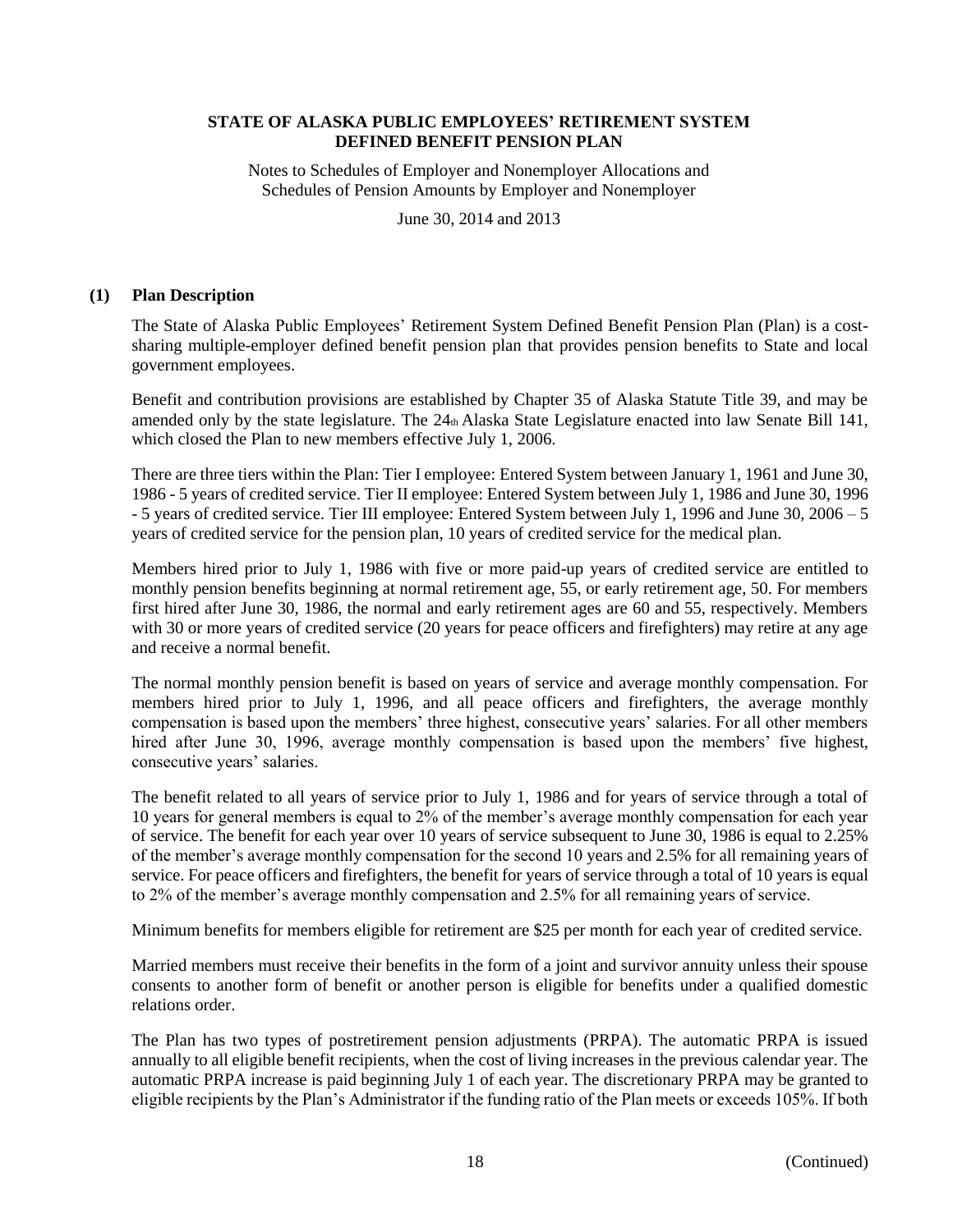Notes to Schedules of Employer and Nonemployer Allocations and Schedules of Pension Amounts by Employer and Nonemployer

June 30, 2014 and 2013

an automatic and discretionary PRPA are granted, and a retiree is eligible for both adjustments, the one that provides the retiree the greater increase will be paid.

#### **(2) Basis of Presentation**

The schedules of employer and nonemployer allocations and the schedules of pension amounts by employer and nonemployer (collectively, the Schedules) present amounts that are considered elements of the financial statements of the Plan, its participating employers, or the State of Alaska (State) as a nonemployer entity. Accordingly, they do not purport to be a complete presentation of the financial position or changes in financial position of the Plan, its participating employers, or the State. The amounts presented in the Schedules were prepared in accordance with U.S. generally accepted accounting principles. Such preparation requires management of the Plan to make a number of estimates and assumptions relating to the reported amounts. Due to the inherent nature of these estimates, actual results could differ from those estimates.

#### **(3) Allocation Methodology**

GASB Statement No. 68, *Accounting and Financial Reporting for Pensions*, requires participating employers in the Plan to recognize their proportionate share of the collective net pension liability, collective deferred outflows of resources, collective deferred inflows of resources and collective employer pension expense. The employer and nonemployer allocation percentages presented in the schedule of employer and nonemployer allocations and applied to amounts presented in the schedule of pension amounts by employer and nonemployer are based on the ratio of contributions made for each employer to total contributions made to the Plan during the years ended June 30, 2014 and 2013. Employer and nonemployer allocation percentages have been rounded for presentation purposes, therefore amounts presented in the schedule of pension amounts by employer and nonemployer may result in immaterial differences.

### **(4) Contributions**

Employer contributions are actuarially determined and adopted by the Alaska Retirement Management Board (Board). As set by Alaska Statute 14.25.070(a), employer contributions were 22.00% of annual payroll for the fiscal year 2014 and 2013. Each employer is also required to make an additional contribution to the Plan for employees that participate in the PERS Defined Contribution Retirement (DCR) Plan for the difference between the statutory employer contribution rate of 22.00% on eligible salaries of participants in the DCR less the total of employer matching contributions to the DCR.

Alaska Statute 39.35.280 requires the State, as a nonemployer contributing entity, contributes each July 1, or as soon after July 1 for the ensuing fiscal year, an amount that when combined with the total employer contributions is sufficient to pay the Plan's past service liability at the actuarially determined contribution rate adopted by the Board for that fiscal year.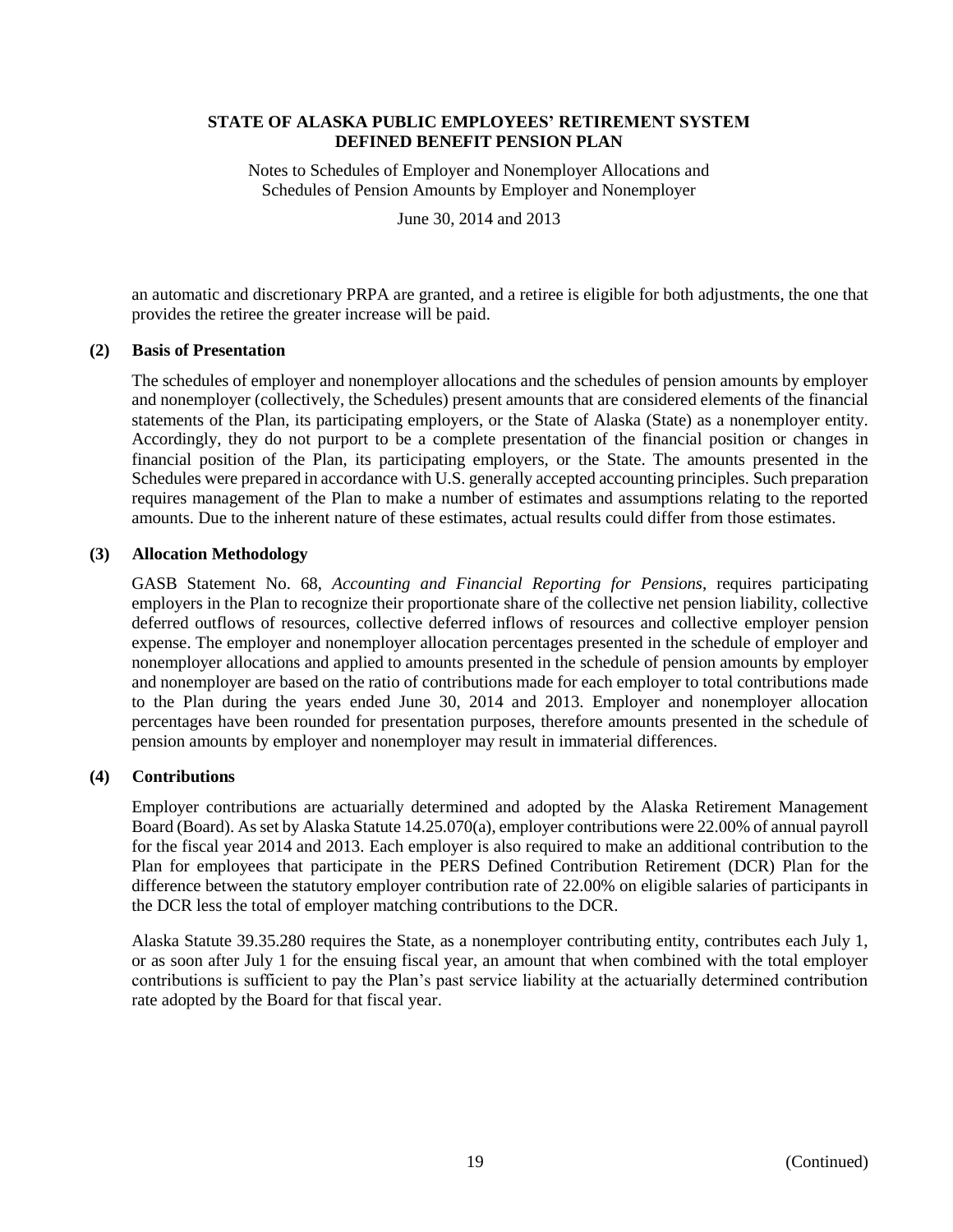Notes to Schedules of Employer and Nonemployer Allocations and Schedules of Pension Amounts by Employer and Nonemployer

June 30, 2014 and 2013

A reconciliation of total employer contributions presented in the schedule of employer and nonemployer allocations and additions from employer contributions for the Plan pursuant to its statement of changes in fiduciary net position for the year ended June 30, 2014 is as follows:

|                                                      |   | 2014        |
|------------------------------------------------------|---|-------------|
| Contributions per schedule of employer allocations   | S | 206,758,129 |
| Reconciling items:                                   |   |             |
| Salary floor contributions                           |   | (479, 973)  |
| Imputed mandatory contributions                      |   | (63,200)    |
| Imputed DBUL contributions                           |   | (10,315)    |
| Total contributions per audited financial statements | S | 206,204,641 |

### **(5) Collective Net Pension Liability**

#### *Components of Net Pension Liability*

The components of the net pension liability of the Plan as of June 30, 2014 and 2013 were as follows:

|                                                                               | 2014           | 2013           |
|-------------------------------------------------------------------------------|----------------|----------------|
| Total pension liability                                                       | 12,395,576,452 | 11,945,880,000 |
| Plan fiduciary net position                                                   | 7,731,437,994  | 6,694,482,000  |
| Net pension liability                                                         | 4,664,138,458  | 5,251,398,000  |
| Plan fiduciary net position as a percentage of the<br>total pension liability |                |                |
|                                                                               | 62.37%         | 56.04%         |

The total pension liability for the June 30, 2014 measurement date was determined by an actuarial valuation as of June 30, 2013, which was rolled forward to June 30, 2014. The total pension liability for the June 30,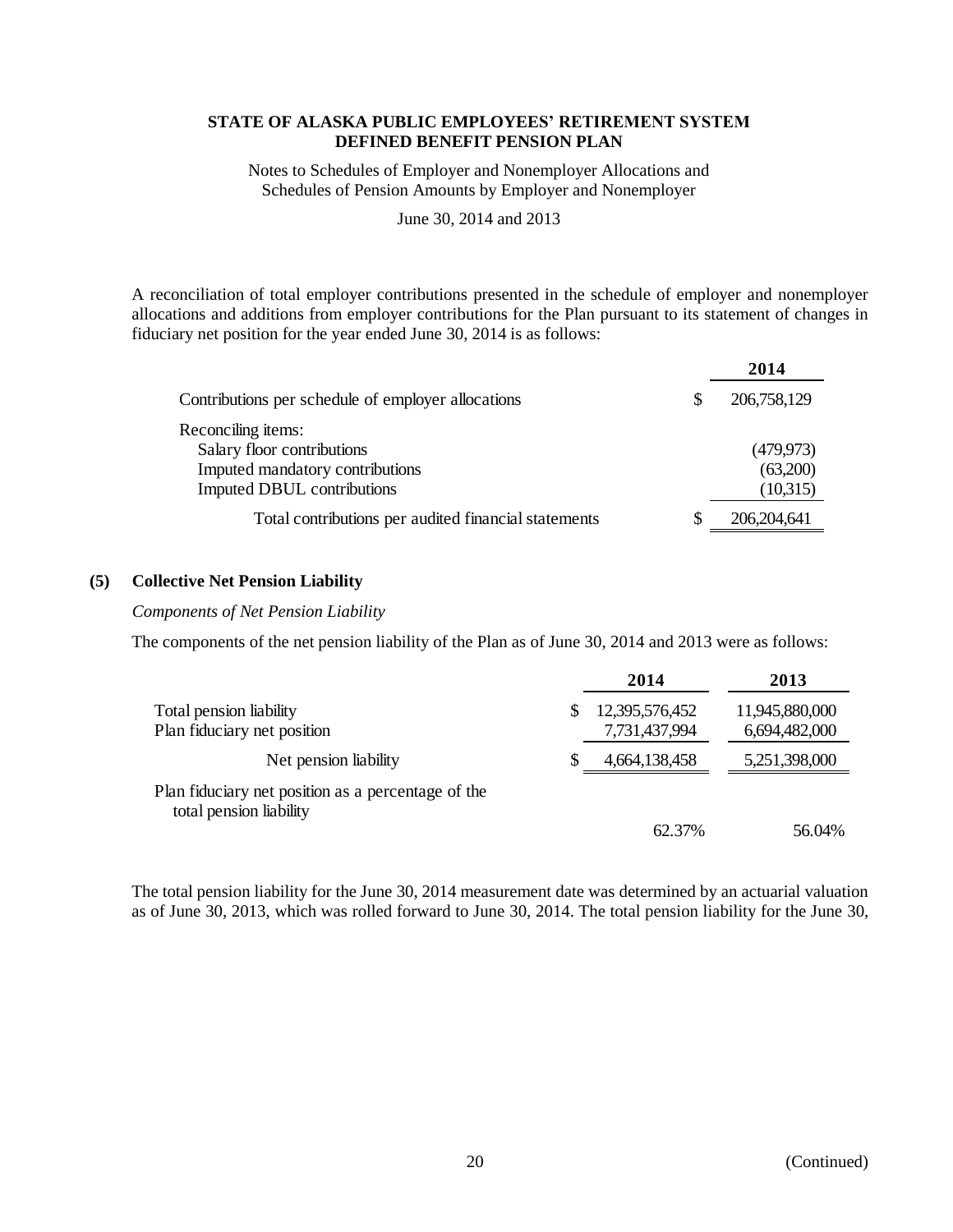Notes to Schedules of Employer and Nonemployer Allocations and Schedules of Pension Amounts by Employer and Nonemployer

June 30, 2014 and 2013

2013 measurement date was determined by an actuarial valuation as of June 30, 2013. This actuarial valuation used the following actuarial assumptions, applied to all periods included in the measurement:

| Inflation rate            | 3.12%                                                                                                                                       |
|---------------------------|---------------------------------------------------------------------------------------------------------------------------------------------|
| Salary increases:         | Graded by service, from 6.36% to 4.12% for<br>Peace Officer/Firefighter<br>Graded by age and service, from 9.60% to 3.62%<br>for All Others |
| Investment rate of return | 8.00%, net of pension plan investment expenses.<br>This is based on average inflation rate of 3.12%<br>and a real rate of return of 4.88%.  |

Mortality rates (pre-termination) were based on the 2005 to 2009 actual mortality experience. For peace officer/firefighter, the 1994 Group Annuity Mortality (GAM) Table, sex distinct, 1994 Base Year without margin projected to 2013 using Projection Scale AA, 80% of the male table for males and 60% of the female table for females were used. For All Others, the 1994 GAM Table, sex distinct, 1994 Base Year without margin projected to 2013 using Projection Scale AA, 75% of the male table for males and 55% of the female table for females were used. For post-termination mortality, the 1994 GAM Table, sex distinct, 1994 Base Year without margin projected to 2013 using Projection Scale AA for males and with a 1-year set-forward for females were used.

The actuarial assumptions used in the June 30, 2013 actuarial valuation were based on the results of an actuarial experience study for the period July 1, 2005 to June 30, 2009, resulting in changes in actuarial assumptions adopted by the Board to better reflect expected future experience.

### *Long-term Expected Rate of Return*

The long-term expected rate of return on pension plan investments was determined using a building-block method in which best-estimate ranges of expected future real rates of return (expected returns, net of investment expense and inflation) are developed for each major asset class. These ranges are combined to produce the long-term expected rate of return by weighing the expected future real rates of return by an asset allocation percentage, which is based on the nature and mix of current and expected plan investments, and by adding expected inflation. Best estimates of arithmetic real rates of return for each major asset class included in the System's current and expected asset allocation is summarized in the following table (note that the rates shown below exclude the inflation component):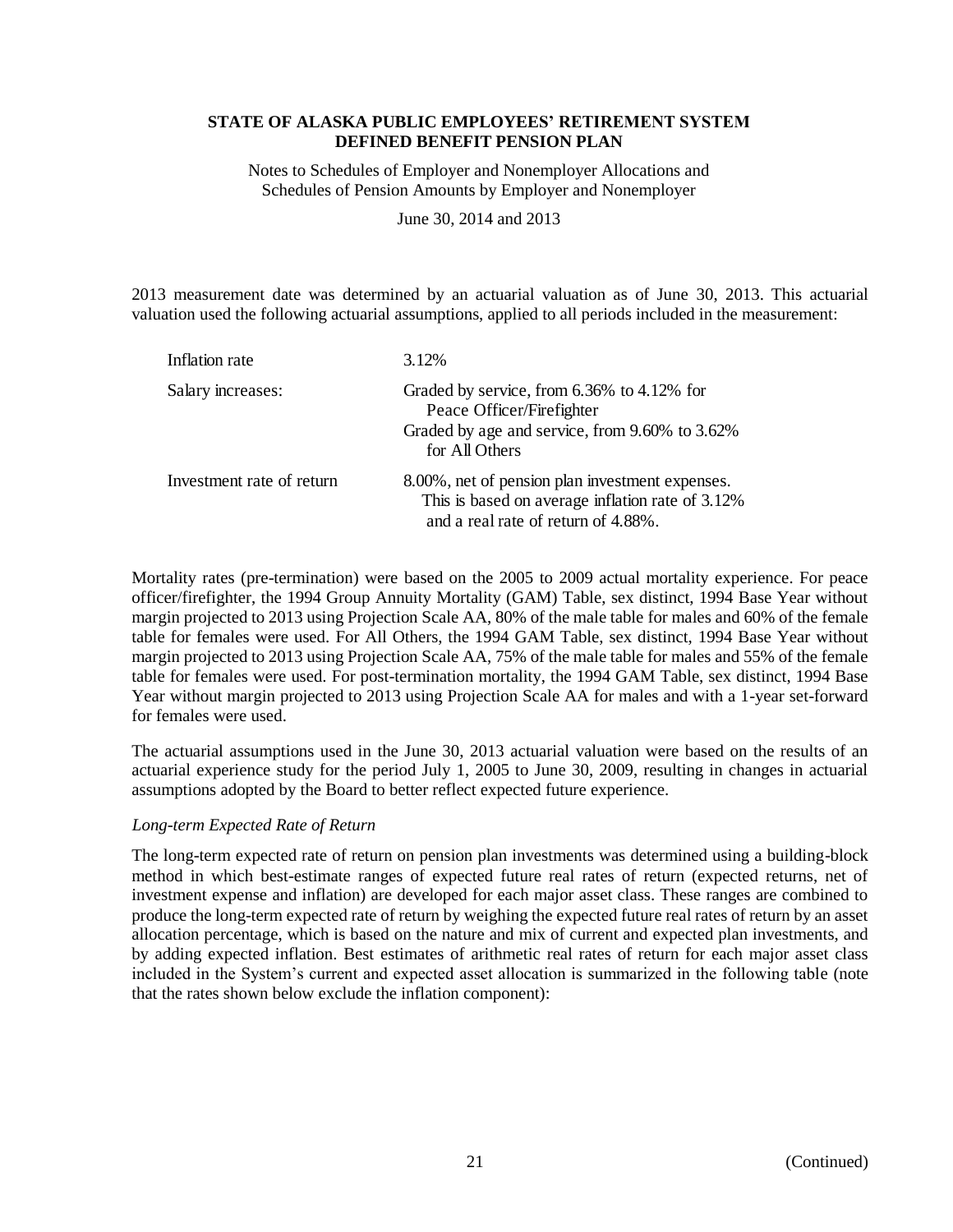Notes to Schedules of Employer and Nonemployer Allocations and Schedules of Pension Amounts by Employer and Nonemployer

#### June 30, 2014 and 2013

| <b>Asset class</b>      | Long-term<br>expected real<br>rate of return |
|-------------------------|----------------------------------------------|
| Equities:               |                                              |
| Broad domestic equity   | 5.40%                                        |
| Large cap               | 5.25                                         |
| Small/mid cap           | 5.60                                         |
| International equity    | 5.25                                         |
| Emerging markets equity | 5.65                                         |
| Global ex-U.S. equity   | 5.55                                         |
| Fixed income:           |                                              |
| Domestic fixed          | 0.75                                         |
| <b>TIPS</b>             | 0.75                                         |
| Other:                  |                                              |
| Real estate             | 3.95                                         |
| Private equity          | 6.40                                         |
| Hedge funds             | 2.85                                         |
| Cash equivalents        | (0.25)                                       |

#### *Discount rate*

The discount rate used to measure the total pension liability was 8.0%. The projection of cash flows used to determine the discount rate assumed that employer and nonemployer contributions will continue to follow the current funding policy, which meets State statutes. Based on those assumptions, the Plans fiduciary net position was projected to be available to make all projected future benefit payments of current plan members. Therefore, the long-term expected rate of return on pension plan investments was applied to all periods of projected benefit payments to determine the total pension liability.

#### *Sensitivity of the Net Pension Liability to Changes in the Discount Rate*

The following presents the net pension liability of the Plan as of June 30, 2014, calculated using the discount rate of 8.0%, as well as what the Plans net pension liability would be if it were calculated using a discount rate that is 1-percentage-point lower or 1-percentage-point higher than the current rate:

|                 | <b>Current</b> |               |
|-----------------|----------------|---------------|
| 1% Decrease     | discount rate  | 1% Increase   |
| (7%)            | (8%)           | (9%)          |
| \$6,115,581,980 | 4,664,138,458  | 3,441,888,494 |